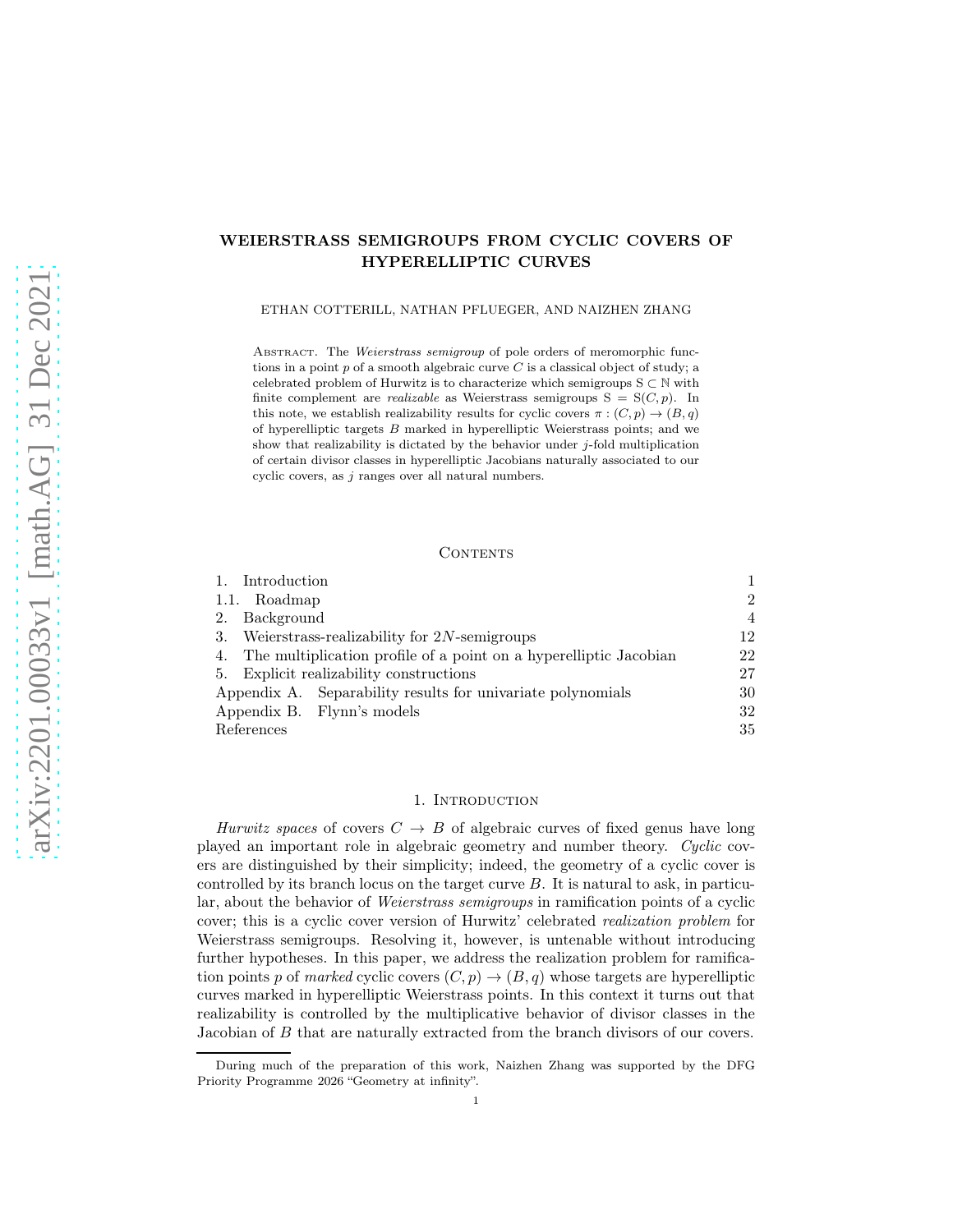To relate the realizability of semigroups at totally-ramified points of covers to multiplication in the Jacobians of hyperelliptic targets, we make essential use of Mumford's reduced presentation for divisors on a hyperelliptic curve; see Section [2.3.](#page-8-0) Specifically, we always reduce with respect to the fixed Weierstrass point  $q$ , and use presentations that split as an effective divisor minus a multiple of q. As the behavior of arbitrary degree-zero divisors under multiplication is extremely complicated, however, we focus primarily on those elements  $[p - q]$  of the Jacobian that belong to image of  $(B, q)$  under the Abel–Jacobi map. In particular, the study of *torsion* points in hyperelliptic Jacobians that arise as Abel–Jacobi images is an active area of inquiry in its own right, with links to Diophantine solutions of generalized Pell equations (see  $[17, 18]$  $[17, 18]$ ) and the dynamics of billiards in ellipsoids (see  $[11, 6]$  $[11, 6]$ ). Here we introduce multiplication profiles for points of odd hyperelliptic Jacobians marked in specified Weierstrass points  $q$ , which characterize the sizes of the supports of their j-fold multiples' q-reductions for every positive integer j; we give a complete characterization of those multiplication profiles associated with (the branch divisors of) cyclic triple covers; and we produce a list of numerical conditions that need to be satisfied (and which we conjecture to be sufficient) for a sequence of integers to arise from some point class  $[p - q]$ .

We then focus in more detail on cyclic covers whose underlying branch divisors represent Abel–Jacobi images of torsion classes. When the covering degree  $N$  is sufficiently small relative to  $\gamma$  (roughly, whenever  $N \leq 2\gamma + 8$ ) we use earlier work of Flynn to build examples of marked hyperelliptic curves  $(B, q)$  equipped with points  $p$  whose associated multiplication profiles exhaust all conjectural possibilities. We also construct an explicit quasi-projective parameter space  $R_N$  for marked hyperelliptic curves equipped with N-torsion points, and we make an explicit conjecture about the stratification of  $R_N$  according to multiplication profile whenever  $N \leq 2\gamma + 6$ .

<span id="page-1-0"></span>1.1. Roadmap. The material following this introduction is organized as follows. In Section [2,](#page-3-0) we recall the basic theory of cyclic covers, and of reduced divisors on hyperelliptic curves. Any cyclic cover is specified by *covering data* on the target variety; and for simple cyclic covers, our primary focus here, covering data consists of the branch divisor D, together with a line bundle L for which  $L^{\otimes N} \cong \mathcal{O}(D)$ . Lemma [2.13](#page-7-0) computes the pushforward to the target of twists of the structure sheaf of the domain curve  $(C, p)$  of a simple cyclic cover by multiples of a ramification point  $p$ , and as such determines how the Weierstrass semigroup in  $p$  is controlled cohomologically on the hyperelliptic target  $(B, q)$ . On the other hand, Mumford showed that every divisor class on an odd hyperelliptic curve  $(B, q)$  admits a representative that is *semi-reduced* with respect to  $q$ , and which may be codified as a pair of univariate polynomials; and Cantor explained how to further algorithmically obtain a q-reduced pair of polynomials. See Lemmas [2.17](#page-8-1) and [2.18,](#page-9-0) respectively. Cantor's algorithm allows us to immediately derive an explicit characterization of those odd hyperelliptic curves  $y^2 = f(x)$  with torsion points of orders  $2\gamma + i$ ,  $i = 1, 2, 3$ , where deg  $f(x) = 2\gamma + 1$ ; see Corollary [2.20.](#page-10-0) In light of Zarhin's [\[19,](#page-34-5) Cor. 2.8], these are the lowest possible orders greater than 2.

In Section [3,](#page-11-0) we begin our investigation of realizability for Weierstrass semigroups arising from cyclic covers of hyperelliptic curves  $(B, q)$  in earnest. To avoid an additional layer of cohomological complexity, we assume that the genus g of our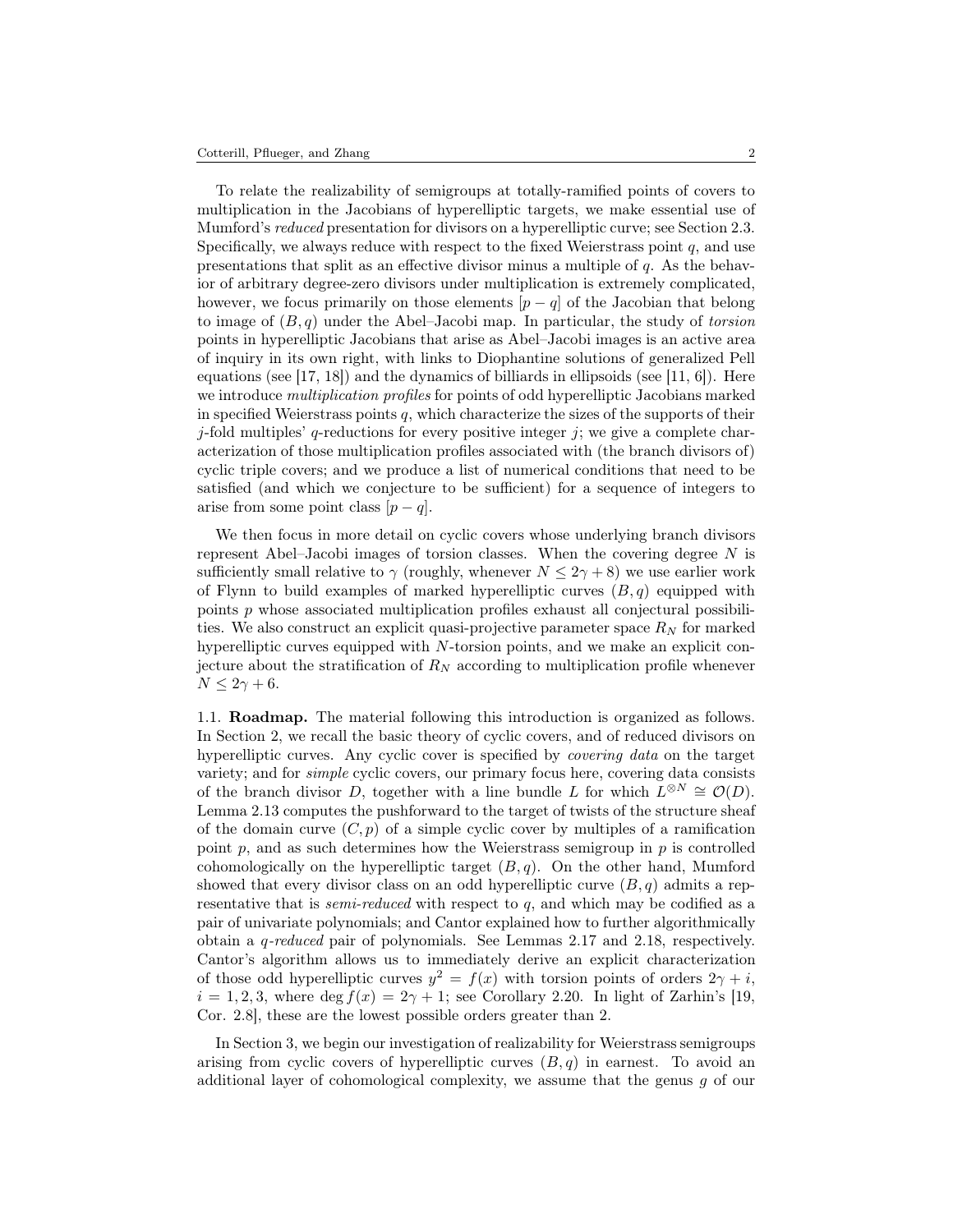domain curve C is always at least  $(2N-1)$  times the genus  $\gamma$  of the target B. As our marked points of reference  $q$  are always Weierstrass points, numerical semigroups S that may arise from our N-fold cyclic covers are all of multiplicity 2N. As such, S has a *standard basis*  $(e_0, \ldots, e_{2N-1})$  comprised of nonzero elements of S that are minimal in their respective equivalence classes modulo  $2N$ . Lemma [3.9](#page-13-0) establishes that the semigroup with standard basis  $(e_0, \ldots, e_{2N-1})$  is realizable if and only if there exists a pair  $(L, D)$  with  $L^{\otimes N} \cong \mathcal{O}(D)$  for which  $L^{-j}$  has a meromorphic section with exact pole order  $a_j := \min(e_j, e_{N+j})$  for every  $j = 1, ..., N - 1$ .<sup>1</sup>

In Section [3.2,](#page-14-0) we obtain explicit numerical restrictions on the set of admissible tuples  $(a_1, \ldots, a_N)$  underlying Weierstrass-realizable semigroups S. Theorem [3.12](#page-14-1) gives a restriction based on the cohomological Lemma [2.13,](#page-7-0) while further inequalities singled out by Morrison and Pinkham [\[13\]](#page-34-6) arise from the additive structure of S. Taken together, these inequalities define what we call the *feasible set*  $F(N)$ of  $(N-1)$ -tuples  $(a_1, \ldots, a_{N-1})$  potentially associated to cyclic covers. As we ex-plain in Example [3.14,](#page-15-0) the fact that every element of  $F(2)$  indexes a realizable semigroup is a straightforward consequence of the existence of  $q$ -reduced representatives in each divisor class; so the smallest "interesting" covering degree is  $N = 3$ . Lemma [3.16](#page-15-1) reframes the realizability of the semigroup indexed by  $(a_1, \ldots, a_{N-1})$ as a statement about the q-reduced representations of integer multiples of a single effective divisor  $E_1$  fixed at the outset.

Accordingly, we turn our attention to the effective part  $E_j$  of the q-reduced representative of each multiple  $jE_1, j \in \mathbb{N}$ . Their degrees comprise the *multiplication* profile of the cyclic cover determined by  $L = \mathcal{O}(E_1)$  and its N-th tensor power. A given multiplication profile  $(d_j)_{j\in\mathbb{N}}$  is realized by a degree-N cyclic cover of  $(B, q)$ precisely when  $\Theta_{d_1} \cap \bigcap_{j=2}^{N-1} m_j^{-1} \Theta_{d_j}$  is nonempty, where  $m_j$  denotes j-fold multiplication on the Jacobian of B and  $\Theta_{d_i}$  denotes the image of the  $d_j$ -th Abel–Jacobi map with base point q. Moreover, the multiplication profiles given by  $d_i = 0$  for every j and  $d_i = \gamma$  for every j are always associated with realizable semigroups, and correspond to extremal elements in  $F(N)$ . Lemma [3.20](#page-16-0) establishes basic properties of multiplication profiles, which we in turn use in Section [3.4](#page-17-0) to classify all realizable semigroups arising from cyclic covers with either elliptic targets or covering degree 4 and target genus 2. In Theorem [3.22,](#page-18-0) we classify all realizable semigroups arising from cyclic triple covers via an inductive divisor-theoretic analysis on  $(B, q)$ .

In Section [4,](#page-21-0) we initiate a systematic investigation of multiplication profiles of point classes  $[p - q]$  on hyperelliptic Jacobians. Lemma [4.4,](#page-21-1) Corollary [4.5,](#page-21-2) Lemma [4.6,](#page-21-3) and Zarhin's nonexistence theorem [\[19,](#page-34-5) Cor. 2.8] for torsion points of orders  $2 < N < 2\gamma - 1$  impose the main restrictions on these sequences in general; our expectation that there are no additional restrictions is formalized in Conjecture [4.9.](#page-22-0) Our main tools for tackling this conjecture are Lemma [4.11,](#page-23-0) which characterizes the rational function  $p_j(x) + q_j(x)y$  on  $B : y^2 = f(x)$  whose associated divisor represents  $d_j$ ; and its consequence Lemma [4.14,](#page-23-1) which establishes that profile entries  $d_j$  less than  $\gamma$  are codified by the vanishing of certain explicit determinants  $D_j$  in the  $\mathbb{P}^{N-1}$  of coefficients of degree at most  $N-1$  of power series  $\sqrt{f(x)}$ . As we explain in the discussion following Lemma [4.14,](#page-23-1) every multiplication profile of a point class is uniquely characterized by the vanishing or non-vanishing of the determinants  $D_i$ .

<sup>&</sup>lt;sup>1</sup>We assume thereafter that the branch divisor  $D$  is a reduced scheme.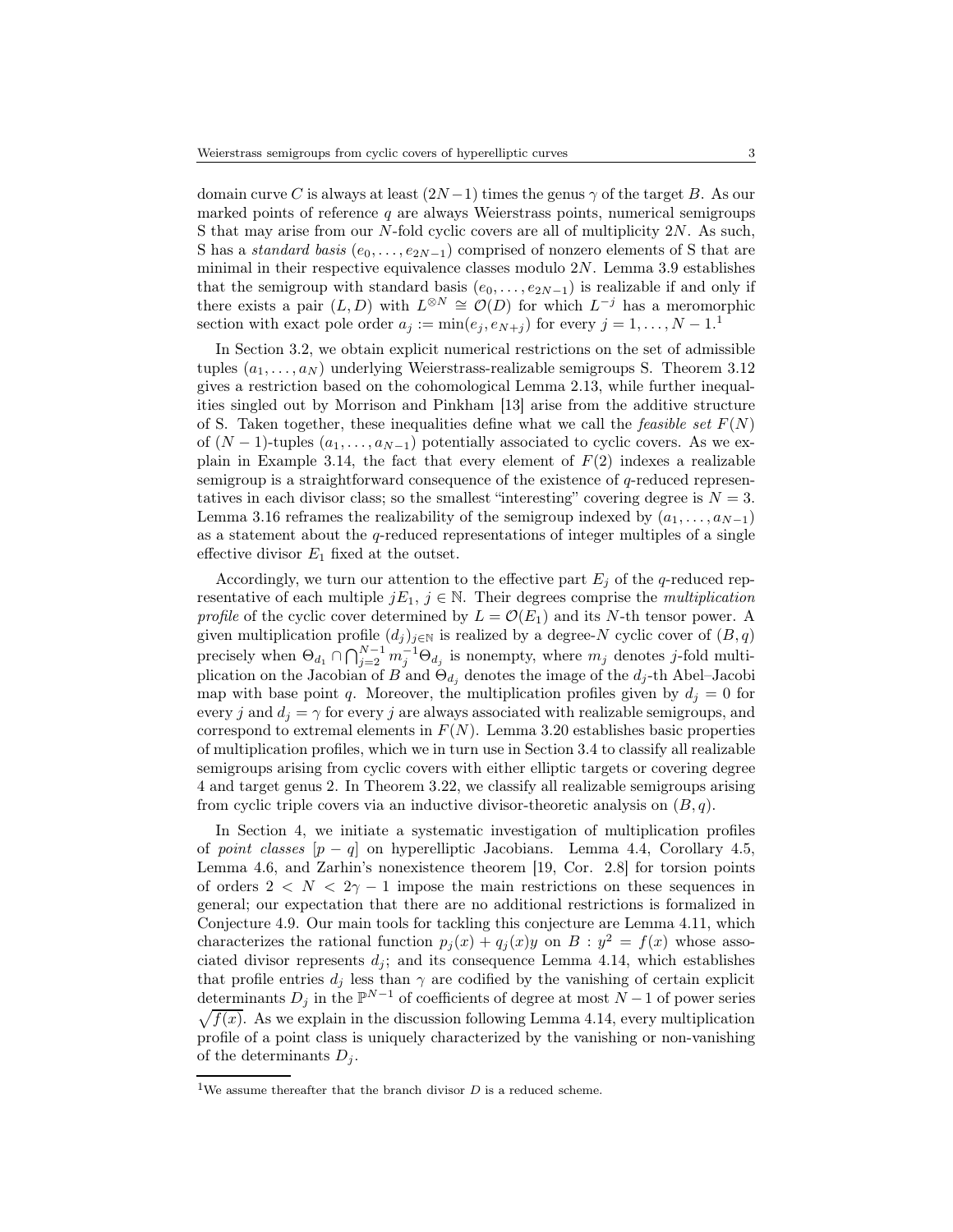We put these tools to work in Section [4.2,](#page-24-0) in which we study the multiplication profiles of torsion point classes. The multiplication profile of an N-torsion point class is uniquely determined by the restricted sequence of  $d_i$  for j between  $\gamma + 2$ and  $\lfloor \frac{N}{2} \rfloor$ , and in this range it is uniquely determined by the vanishing or nonvanishing of the corresponding  $D_j$ ; see Proposition [4.16.](#page-24-1) Similarly, N-torsionness is codified by a determinantal condition in  $\mathbb{P}^{N-1}$ ; accordingly, we are led to define a parameter space  $R_N$  of separable polynomials in the coefficients of degree at most  $N-1$  of power series in x that satisfy the determinantal conditions imposed by N-torsionness and quadric polynomiality relations that ensure that the associated power series square to polynomials. The space  $R_N$ , in turn, is stratified by multiplication profiles defined by additional determinantal conditions  $D_j$ . Strikingly, all of the determinantal conditions operative here are defined by maximal minors of Hankel matrices. Conjecture [4.18](#page-26-1) gives an explicit prediction about the irreducible decomposition of  $R_N$  in the first two nontrivial cases of  $N = 2\gamma + 4$  and  $N = 2\gamma + 6$ . In these cases, each irreducible component selects for a particular multiplication profile.

Finally, in Section [5](#page-26-0) we leverage Mumford presentations, Cantor's reduction algorithm, and earlier work of Flynn [\[9\]](#page-34-7) to produce explicit models of hyperelliptic curves with torsion orders  $N \leq 2\gamma + 9$ ; whenever  $N \leq 2\gamma + 7$ , our models realize all possible multiplication profiles. In Example [5.11,](#page-29-1) we combinatorially analyze those sequences of numbers eligible to be multiplication profiles of N-torsion point classes, and show that in each respective parity, the number of eligible sequences is a Fibonacci number. Appendix [A](#page-29-0) is a collection of separability results for polynomials that are needed in order to certify that our models are smooth, while Appendix [B](#page-31-0) is a detailed treatment of (our adaptations of) Flynn's models.

1.2. Conventions. In this paper, we work over an algebraically closed field k of characteristic zero. A variety over k will always mean an integral, separated scheme of finite type over  $k$  unless otherwise specified.

1.3. Acknowledgements. We thank Joe Harris for illuminating conversations. Fernando Torres invited the first author to speak in Campinas on this topic in early 2020, and sadly left us before this project's completion. We dedicate this paper to his memory.

#### 2. Background

<span id="page-3-0"></span>2.1. Cyclic covers of algebraic curves. In this section, we review the basic theory of cyclic covers of smooth projective algebraic curves.

<span id="page-3-1"></span>**Definition 2.1** (Cf. [\[15\]](#page-34-8), [\[16\]](#page-34-9)). Given a smooth variety Y and a finite abelian group G, a G-cover of Y is a finite, surjective morphism  $\pi : X \to Y$  for which X is normal,  $K(X)/K(Y)$  is Galois, and  $Gal(K(X)/K(Y)) = G$ .

Definition [2.1](#page-3-1) has a number of immediate consequences. First of all, finiteness of  $\pi$  implies that it is affine, and therefore  $X \cong \text{spec}(\pi_* \mathcal{O}_X)$ . Secondly, G acts on X and finiteness of G implies  $Y = X/G$ ; moreover, G acts transitively on the fibers of  $\pi$ . Thirdly, whenever  $\pi$  is flat (e.g., when  $\pi$  is a finite map between smooth projective curves),  $\pi_* \mathcal{O}_X$  is a locally-free sheaf on Y carrying the structure of an  $\mathcal{O}_Y$ -algebra with a G-action. It is therefore useful to work in the category of G-sheaves, whose basic features we now recall.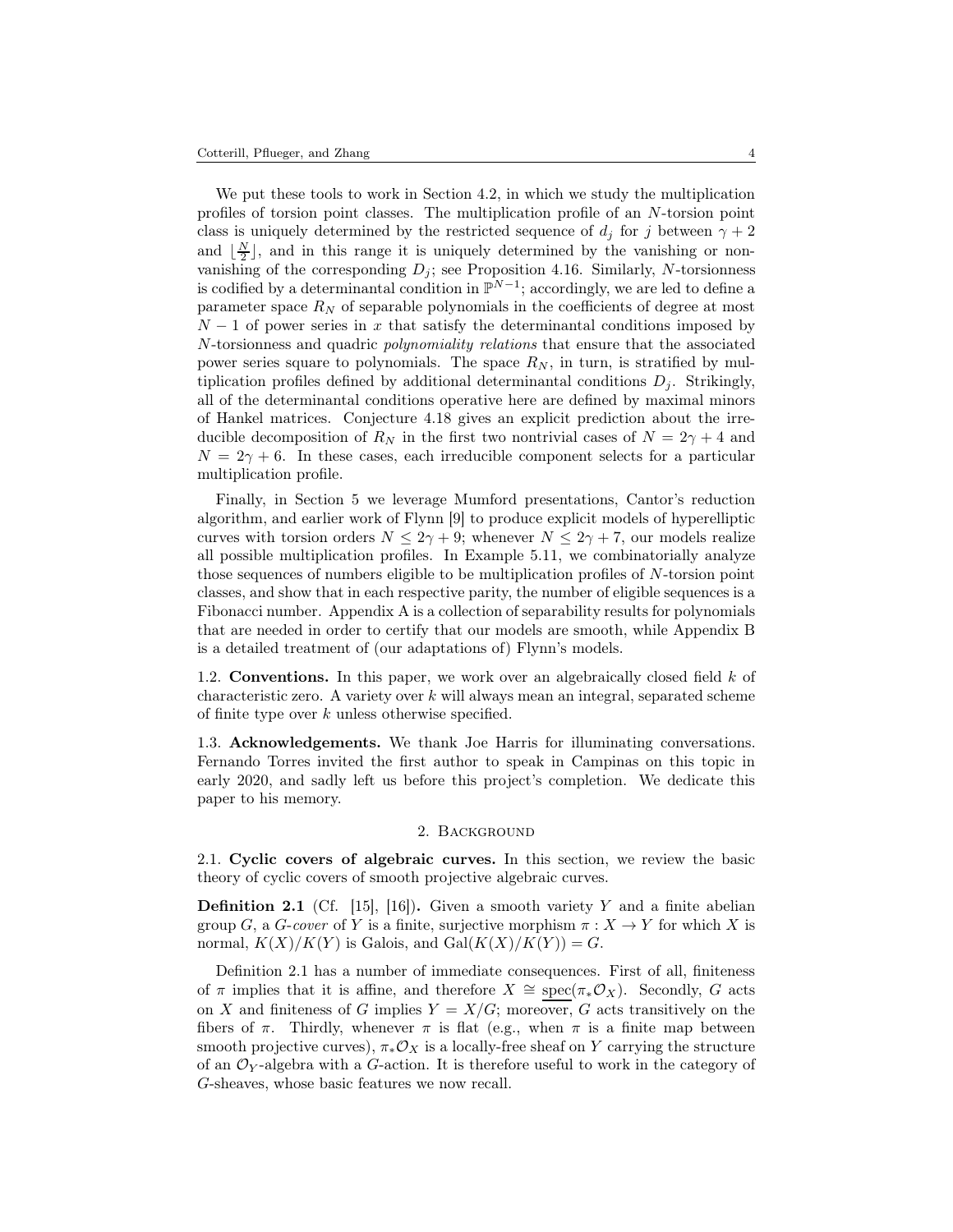<span id="page-4-1"></span>**Definition 2.2** (See [\[3\]](#page-34-10), Sec 4). Given a finite group G acting on the left of a scheme X by automorphisms, a G-sheaf is a quasicoherent  $\mathcal{O}_X$ -module E together with a set of isomorphisms  $\{\lambda_g^E : E \to g^*E \mid g \in G\}$  for which

- (1)  $\lambda_{1_G}^E = \text{Id}_E$ ; and
- (2)  $\lambda_{g_1 g_2}^E = g_2^*(\lambda_{g_1}^E) \circ \lambda_{g_2}^E$ .

Given G-sheaves E and F,  $g \in G$  acts on  $\text{Hom}_{\mathcal{O}_X}(E, F)$  by sending f to  $(\lambda_g^F)^{-1}$  $g^*f \circ \lambda_g^E$ . We let G-Hom<sub> $\mathcal{O}_X(E, F)$ </sub> denote the subspace of module morphisms invariant under this action.

One basic property of relevance to us is that the adjointness of pull-backs and pushforwards extends to the category of G-sheaves:

<span id="page-4-0"></span>**Lemma 2.3.** [See loc. cit.] Given a G-equivariant morphism of schemes  $f : X \rightarrow$  $Y$  and  $G$ -sheaves  $E$  and  $F$  on on  $Y$  and  $X$  resp., there are natural isomorphisms

$$
\text{G-Hom}_{\mathcal{O}_X}(f^*E, F) \cong \text{G-Hom}_{\mathcal{O}_X}(E, f_*F).
$$

In our study of degree-N cyclic covers  $\pi: C \to B$  of curves, G will always be the cyclic Galois group  $Gal(K(C)/K(B)) \cong \mu_N = \langle \xi | \xi^N = 1 \rangle$ , which acts trivially on B and permutes points in the fibers of  $\pi$ . In particular,  $\pi$  is G-equivariant and for any G-line bundle L on C (resp. any line bundle M on B), L and  $\pi_* L$  (resp. M and  $\pi^*M$ ) are G-sheaves on C (resp. B) and B (resp. C). In this context, Lemma [2.3](#page-4-0) yields

<span id="page-4-3"></span>(1) 
$$
\text{G-Hom}_{\mathcal{O}_C}(\pi^*M, L) \cong \text{G-Hom}_{\mathcal{O}_B}(M, \pi_*L).
$$

According to definition [2.2,](#page-4-1) L being a G-line bundle requires that  $L \cong g^*L$  for every  $q \in G$ . This holds in the following case, on which we will focus hereafter.

<span id="page-4-2"></span>**Example 2.4.** Let  $\pi$  :  $C \rightarrow B$  be a degree-N cyclic cover of smooth projective curves equipped with a totally ramified point  $p \in C$ . Then  $\mathcal{O}_C(mP)$  is  $\mu_N$ -invariant, as p is fixed by the action of the Galois group. As a result,  $\pi_*\mathcal{O}_C(mp)$  is a locallyfree G-sheaf on B and hence decomposes as a direct sum of line bundles

$$
\pi_* \mathcal{O}_C(mp) = \bigoplus_{i=0}^{N-1} L_i
$$

where  $L_i = \ker(\lambda_{\xi}^{\pi_*\mathcal{O}_C(mp)} - \eta^i \cdot \text{Id}),$  for some fixed primitive N-th root of unity  $\eta$ . Given our assumptions on the ground field as well as on the extension  $K(C)/K(B)$ , we have  $K(C) = K(B)[x]/(x^N - \theta)$  for some  $\theta \in K(B)$ . In particular,  $K(C)$ decomposes as  $K(C) = \bigoplus_{i=0}^{N-1} (K(B) \cdot x^i)$ , where  $K(B) \cdot x^i$  is the eigenspace with eigenvalue  $\eta^i$  for the action of our pre-chosen generator  $\xi$  of the Galois group. It follows that  $L_i(V) = \mathcal{O}_C(mp)(\pi^{-1}(V)) \cap (K(B) \cdot x^i)$  for every open set  $V \subset B$ .

2.2. Covering data. As we have already seen, every degree-N cyclic cover  $\pi$ :  $C \to B$  of smooth projective curves induces a decomposition  $\pi_* \mathcal{O}_C = \bigoplus_{i=0}^{N-1} L_i$ , where  $L_0 = \mathcal{O}_B$ .

Example 2.5. Applying duality for finite morphisms of noetherian schemes ([\[12\]](#page-34-11), Ex.III.6.10(b)), together with the fact that  $\pi^! \omega_B \cong \omega_C$ , it follows that  $\pi_* \omega_C$  also explicitly decomposes as a direct sum of line bundles on B:

$$
\pi_* \omega_C \cong (\pi_* \mathcal{O}_C)^{-1} \otimes \omega_B \cong \bigoplus_{i=0}^{N-1} L_i^{-1} \big) \otimes \omega_B.
$$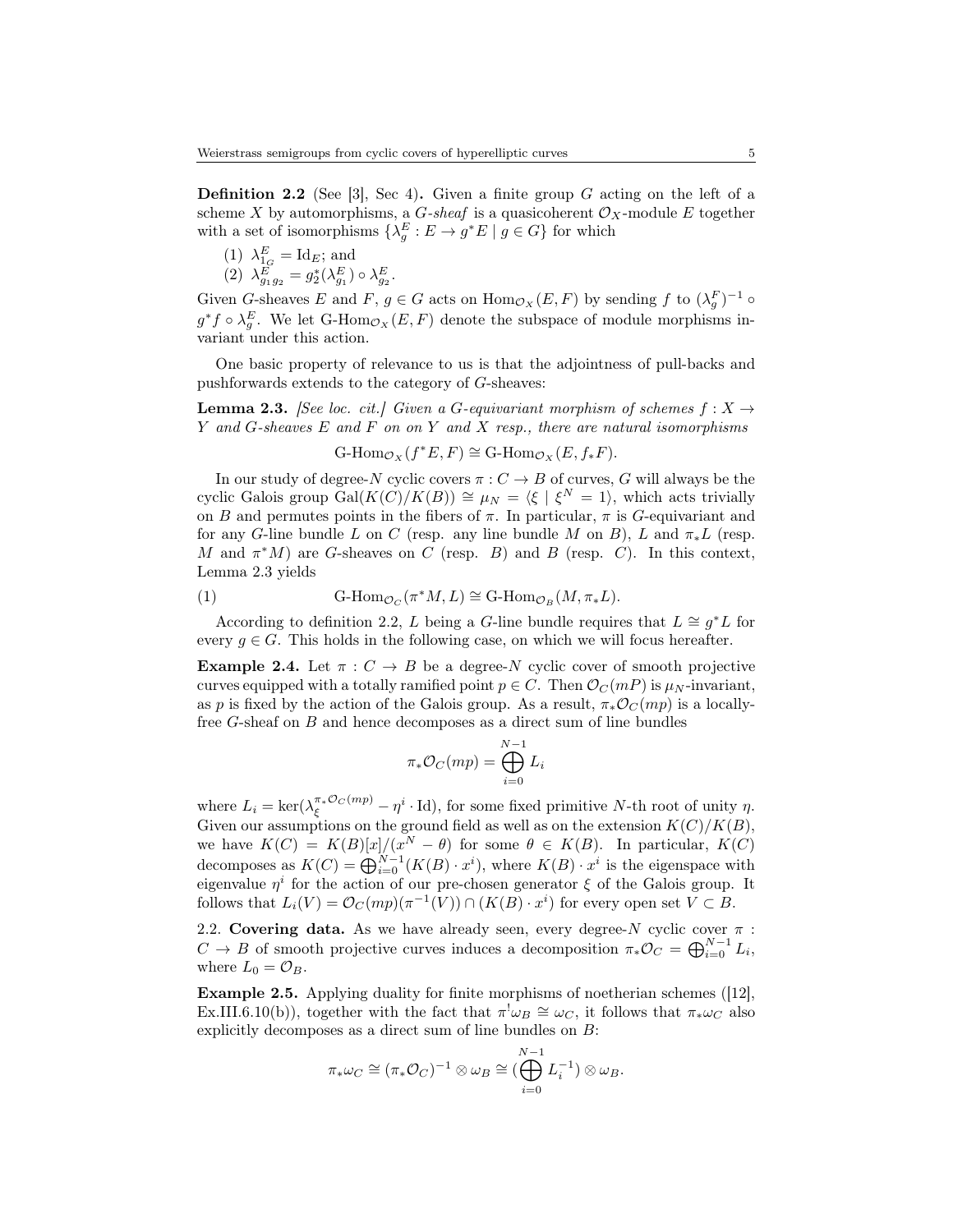See [\[13,](#page-34-6) Theorem 3.5].

On the other hand, the general theory of abelian covers developed by Pardini ([\[15\]](#page-34-8)) explains how to build covers out of certain geometric data on the target variety. In this subsection, we briefly review the main ingredients of Pardini's theory in the context most relevant to us.

<span id="page-5-0"></span>**Definition 2.6.** ([\[15,](#page-34-8) Thm. 2.1]) Given a finite abelian group G, let  $\hat{G}$  (resp.,  $\mathfrak{C}$ ) denote its character group (resp., the set of cyclic subgroups of G). For every  $H \in \mathfrak{C}$ , let  $S_H$  denote a generating set for the character group of H. Given a smooth projective variety Y, a collection of  $G$ -building data on Y consists of the following:

- (1) For every  $\chi \in \hat{G}$ , an invertible sheaf  $L_{\chi}$  on Y; and
- (2) for every  $H \in \mathfrak{C}$  and  $\psi \in S_H$ , a divisor  $D_{H,\psi}$  on Y.

These satisfy the linear equivalence relations

(2) 
$$
L_{\chi_1} \otimes L_{\chi_2} \cong L_{\chi_1 \chi_2} \otimes \mathcal{O}_Y(\sum_{H \in \mathfrak{C}} \sum_{\psi \in S_H} \epsilon_{\chi_1, \chi_2}^{H, \psi} D_{H, \psi})
$$

for every  $\chi_1, \chi_2 \in \hat{G}$ , where the constant  $\epsilon_{\chi_1, \chi_2}^{H, \psi}$  is determined by requiring that

$$
\epsilon^{H,\psi}_{\chi_1,\chi_2} = \begin{cases} 0 & \text{if } i_1 + i_2 < |H| \\ 1 & \text{otherwise} \end{cases}
$$

where  $\chi_j|_H = \psi^{i_j}$  and  $0 \le i_j \le |H| - 1, j \in \{1, 2\}.$ 

<span id="page-5-1"></span>Remark 2.7. Starting from a given abelian cover  $\pi : X \to Y$ , we may recover building data for  $\pi$  as follows: we extract  $L_{\chi}$  from the eigensheaf decomposition of  $\pi_* \mathcal{O}_X$ ; while  $D_{H,\psi}$  is the sum of irreducible components E of the branch divisor D of  $\pi$  for which the stabilizer group of any irreducible component of  $\pi^{-1}(E)$  is H, and the induced action of  $H$  on the cotangent space at the generic point of such components is given by  $\psi$ .

Conversely, a collection of covering data as in Definition [2.6](#page-5-0) canonically prescribes a morphism  $\pi: X = \text{spec}(\mathcal{O}_Y \oplus \bigoplus_{\chi} L_{\chi}^{-1}) \to Y$ , where the algebra structure on  $\mathcal{O}_Y \oplus \bigoplus_{\chi} L_{\chi}^{-1}$  is defined using the data  $\{D_{H,\psi}\}_{H \in \mathfrak{C}, \psi \in S_H}$ ; see [\[15,](#page-34-8) Thm 2.1] for further details. This morphism satisfies all conditions in Definition [2.1,](#page-3-1) except that X may fail to be normal. Thus, in general one needs to pass to the the normalization  $X^{\nu}$  of the previously-constructed variety X in order to obtain an abelian cover in the sense of Definition [2.1.](#page-3-1) In particular, the building data one starts with may not be equal to the "final" building data of the cover  $\pi^{\nu}: X^{\nu} \to Y$ : the line bundles  $L<sub>x</sub>$  are in general not the eigensheaves appearing in the decomposition of  $\pi_* \mathcal{O}_X$ , and  $D = \sum D_{H,\psi}$  is not the branch divisor of  $\pi^{\nu}$ .

For cyclic covers, the required building data reduces to the specification of a line bundle L on the target B together with effective divisors  $\{D_{H,\psi}\}_{H \in \mathfrak{C}, \psi \in S_H}$  for which

$$
|G| \cdot L \cong \mathcal{O}_B(\sum_{H,\psi}[G:H]r_{H,\psi}D_{H,\psi})
$$

where  $\chi|_H = \psi^{r_{H,\psi}}$ , for a pre-chosen generator  $\chi$  of  $\hat{G}$ ; see [\[15,](#page-34-8) Eq. 2.18]. In the more special case of *simple* cyclic covers, the building data reduces to a pair  $(L, D)$ for which  $L^{\otimes N} \cong \mathcal{O}_B(D)$ , where  $N = |G|$ ; see [\[15,](#page-34-8) Eq. 2.19].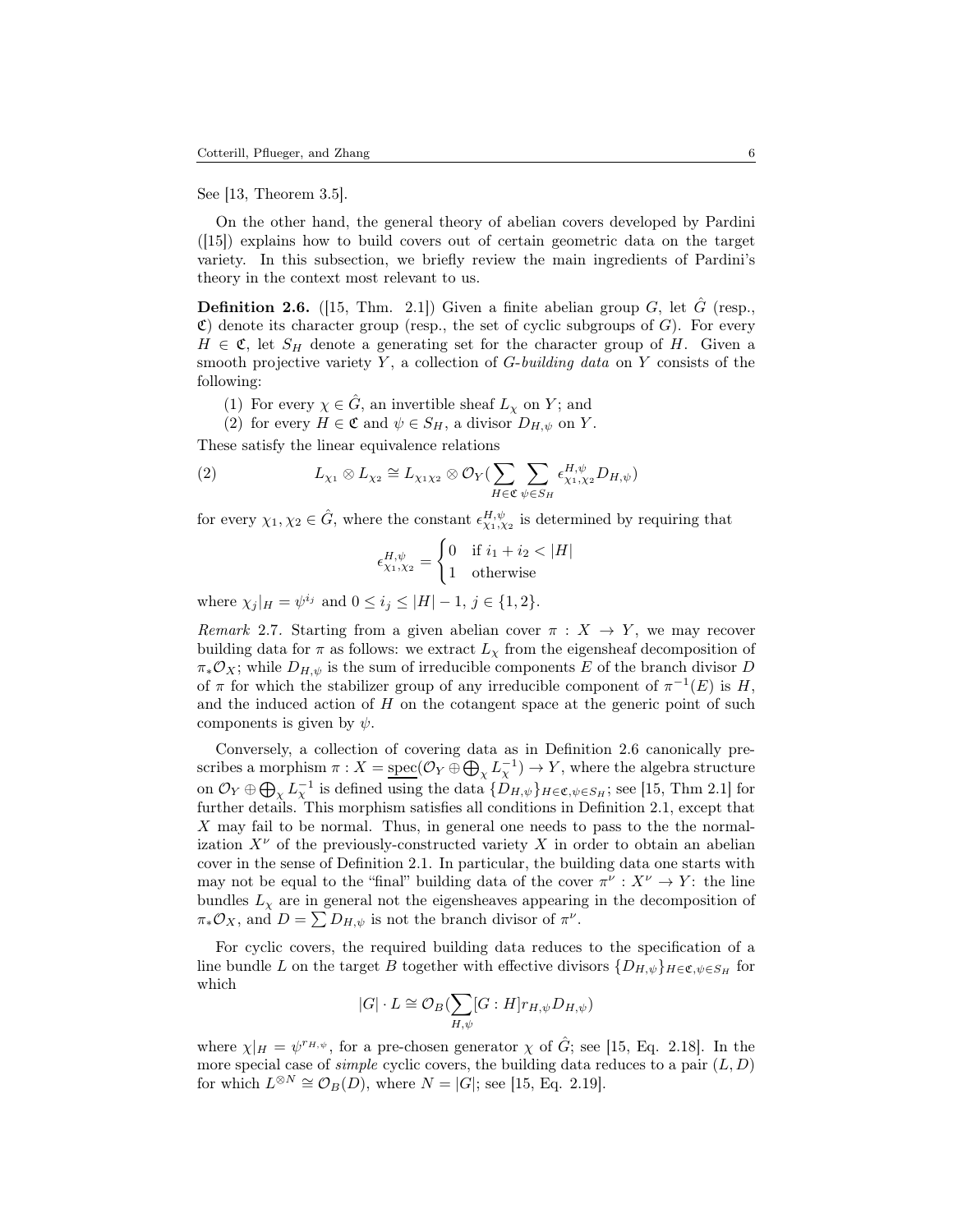Hereafter we will focus on simple cyclic covers of smooth projective curves, each of which is determined by a pair  $(L, D)$  for which  $L^{\otimes N} \cong \mathcal{O}_B(D)$ . More concretely, there is an  $\mathcal{O}_Y$ -algebra structure on  $\bigoplus_{i=0}^{N-1} L^{-i}$  given by the natural morphisms

$$
L^{k-N} \cong L^k \otimes \mathcal{O}_B(-D) \to L^k \otimes \mathcal{O}_B \cong L^k.
$$

Just as in Remark [2.7,](#page-5-1)  $\text{spec}(\bigoplus_{i=0}^{N-1} L^{-i})$  is not always normal and in general one needs to normalize; however, in this instance the outcome is well-known:

<span id="page-6-0"></span>**Lemma 2.8.** Let  $D$  be an effective divisor,  $L$  be an invertible sheaf on a smooth projective curve B, such that  $L^{\otimes N} \cong \mathcal{O}_B(D)$ . There is a degree-N cyclic cover  $\pi: C \to B$  of smooth projective curves for which

$$
\pi_*{\mathcal O}_C\cong \bigoplus_{i=0}^{N-1} L^{-i}\bigg(\bigg[\frac{iD}{N}\bigg]\bigg)
$$

which is the normalization of the cover

$$
\underline{\operatorname{spec}}(\bigoplus_{i=0}^{N-1} L^{-i}) \to B.
$$

Here  $\lceil \cdot \rceil$  denotes the integral part of a Q-Cartier divisor. The cover  $(2.8)$  is sometimes called the *N*-th extraction of *D* (see [\[8\]](#page-34-12)).

*Proof.* This is a special case of [\[8,](#page-34-12) Lem. 1.8].

Remark 2.9. We shall refer to pairs  $(L, D)$  such that  $L^{\otimes N} \cong \mathcal{O}_B(D)$  on curves as covering data, so as to distinguish from building data in the sense of Pardini.

Unlike with building data, there is no natural way to assign covering data to a given cyclic cover:

<span id="page-6-1"></span>Theorem 2.10 (Thm. 3.3, [\[13\]](#page-34-6)). Associated with each collection of covering data  $(L, D = \sum a_k q_k), 1 \leq a_k < N$  for which  $L^{\otimes N} \cong \mathcal{O}_B(D)$ , there is a degree-N cyclic cover  $\pi: C \to B$  branched over  $D_{red}$ , where  $\pi^{-1}(q_k)$  consists of  $gcd(a_k, N)$  many points. Conversely, any degree-N cyclic cover  $\pi: C \to B$  may be constructed from some covering data  $(L, D = \sum a_k q_k)$  using the method of Lemma [2.8;](#page-6-0) the same cover may also be constructed using the covering data  $(L^{(i)}, D^{(i)})$ , where  $i < N$ ,  $gcd(i, N) = 1$  and

$$
L^{(i)} = L^i \bigg( - \bigg[ \frac{iD}{N} \bigg] \bigg), D^{(i)} = \sum a_k^{(i)} q_k
$$

with  $a_k^{(i)} \equiv i a_k \pmod{N}$  and  $1 \leq a^{(i)} < N$ .

*Proof.* The construction of a cyclic cover from covering data  $(L, D)$  is the content of Lemma [2.8.](#page-6-0) It is easy to see that  $\pi$  is branched over  $D_{\text{red}}$ , as  $\pi_*\mathcal{O}_C|_{B\setminus D_{\text{red}}} \cong$  $\mathcal{O}_{B\setminus D_{\text{red}}}^{\oplus N}$ . The fact that  $\pi^{-1}(q_k)$  consists of  $gcd(a_k, N)$  many points follows from the fact that  $K(C)/K(B)$  is a Kummer extension of function fields. <sup>2</sup>

Conversely, given any degree-N cyclic cover  $\pi : C \to B$ , we have  $\pi_*\mathcal{O}_C \cong$  $\mathcal{O}_Y \oplus \bigoplus_{\chi} L_{\chi}$ . Choose  $L = L_{\chi}^{-1}$  for some  $\chi$  generating  $\widehat{\mu_N}$ , together with a section s of  $L^{\otimes N}$ , and let  $D = \text{div}(s)$ ; then up to isomorphism of covers,  $(L, D)$  is a collection

<sup>&</sup>lt;sup>2</sup>Recall also that in this case all ramification points over a given point  $q_k$  in the branch locus have the same ramification index  $N_k = \frac{N}{\gcd(a_k, N)}$ .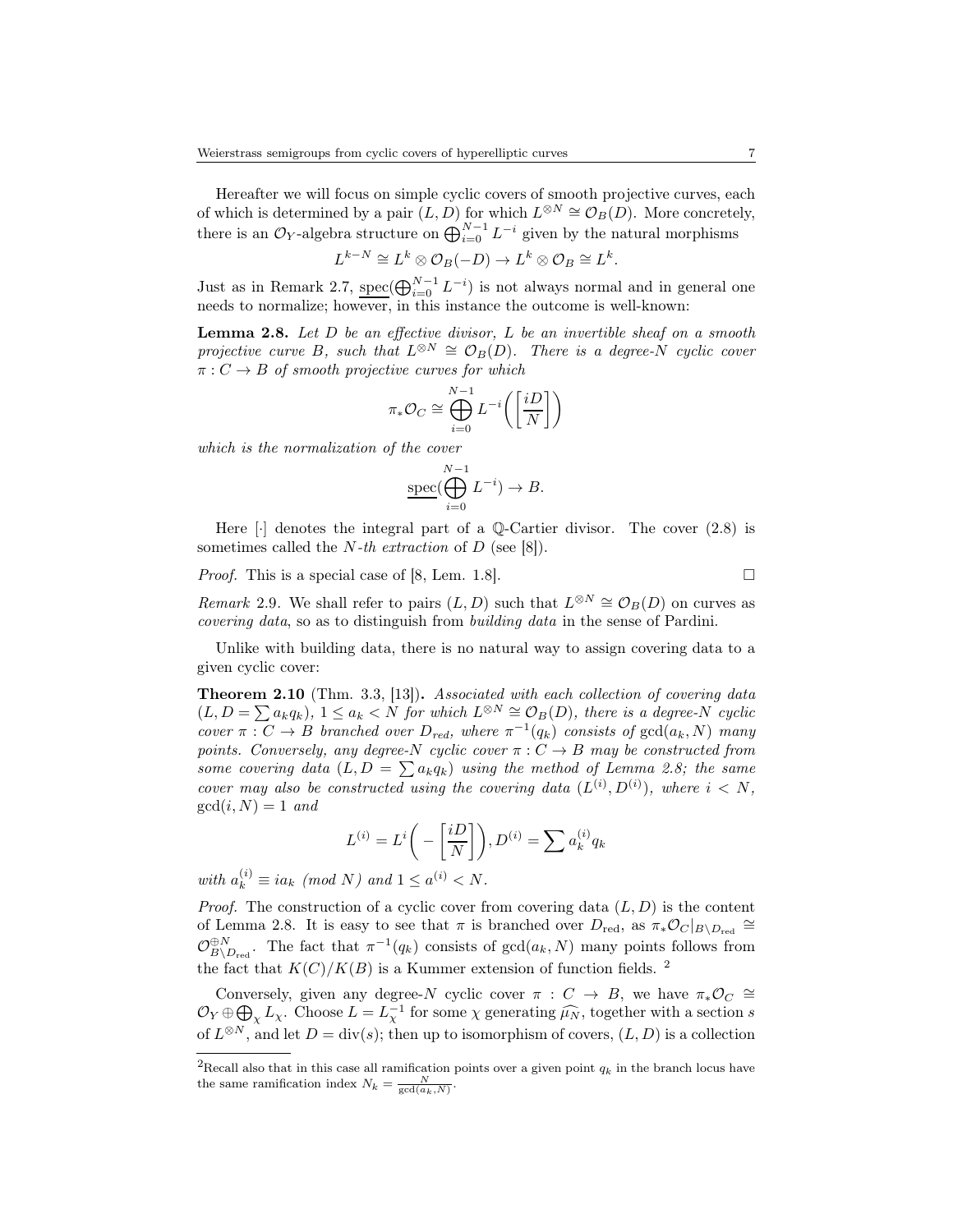of covering data for  $\pi$ . Moreover, whenever  $gcd(i, N) = 1$  and  $j \in [1, N]$  is such that  $i \cdot j \equiv 1 \pmod{N}$ , we have  $(L^{(i)})(j) = L$  and  $(D^{(i)})(j) = D$ . Thus,  $(L^{(i)}, D^{(i)})$ determines a collection of covering data for  $\pi$  whenever  $(L, D)$  does.

*Remark* 2.11. In particular,  $\pi$  is totally ramified at all ramification points whenever N is prime.

Now suppose  $D = \sum a_k q_k$  and that p is a ramification point of  $\pi$  with image  $\pi(p) = q_k$ . Set  $\overline{N_k} := \frac{N}{\gcd(a_k, N)}, a'_k := \frac{a_k}{\gcd(a_k, N)}$ . Recall that  $K(C) =$  $K(B)[x]/(x^N - \theta);$  so  $x^n = \theta$ . As  $v_{q_k}(\theta) = a_k$ , it follows that  $v_p(\theta) = a_k N_k$ and therefore  $v_p(x) = a'_k$ .

On the other hand, recall that  $L^{-i}(\frac{iD}{N})$  is the eigensheaf associated to  $\eta^i$ , where  $\eta$  is our pre-chosen primitive N-th root; so  $\pi^* L^{-i}([\frac{iD}{N}])$  is the invertible sub-sheaf of  $\mathcal{O}_C$  locally generated by some multiple of  $x^i$ . In particular, we deduce the following:

<span id="page-7-1"></span>**Lemma 2.12.** Suppose that  $\pi(p) = q_1$ . The image of  $(\pi^* L^{-i}([\frac{iD}{N}]))_p$  in  $\mathcal{O}_{C,p}$  is  $\mathfrak{m}^b_p$ , where b is the unique integer in  $[0, N_1-1]$  congruent to ia'<sub>1</sub> modulo  $N_1$ .

*Proof.* Elements in  $(\pi^* L^{-i}([\frac{iD}{N}]))_p$  are represented by functions of the form  $f x^i$ , where  $f \in K(B)$  is regular near p. Let  $t_{q_1}$  be a uniformizer at  $q_1 \in B$ . The desired conclusion follows from the facts that  $v_p(\pi^* t_{q_1}) = N_1$  and  $v_p(x^i) = i \cdot a'_1$  $\Box$ 

<span id="page-7-0"></span>**Lemma 2.13.** Suppose  $\pi: C \to B$  is a cyclic cover constructed out of the covering data  $(L, D = \sum a_i q_i)$  for which  $L^{\otimes N} \cong \mathcal{O}_B(D)$ . Fix  $p \in C$  such that  $q_1 = \pi(p)$ , and suppose  $\pi$  is totally ramified at p. Then for every non-negative integer m, we have

(3) 
$$
\pi_* \mathcal{O}_C(mp) = \bigoplus_{i=0}^{N-1} (L^{(i)})^{-1} \left( \left\lfloor \frac{m}{N} + \left\langle \frac{ia_1}{N} \right\rangle \right\rfloor q_1 \right)
$$

where  $L^{(i)} = L^{i}(-\frac{iD}{N})$ , for  $i = 0, ..., N-1$ , and  $\langle c \rangle$  denotes the fractional part of a positive rational number c.

*Proof.* As discussed in Example [2.4,](#page-4-2)  $\pi_*\mathcal{O}_C(mp)$  decomposes as a direct sum of line bundles  $\pi_*\mathcal{O}_C(mp) = \bigoplus_{i=0}^{N-1} L_i$ , where  $L_i$  is the eigensheaf on which a fixed generator  $\xi$  of  $\mu_N$  acts by multiplication-by- $\eta^i$ , for some preselected primitive N-th root of unity  $\eta$ .

Now let  $U = B \setminus \{q_1\}$ . As  $\mathcal{O}_C(mp)|_{\pi^{-1}(U)} = \mathcal{O}_C|_{\pi^{-1}(U)}$ , we have  $\pi_*\mathcal{O}_C(mp)|_U =$  $\pi_*\mathcal{O}_C|_U = \bigoplus_{i=0}^{N-1} (L^{(i)})^{-1}|_U$ . This means, in particular, that

$$
\pi_* \mathcal{O}_C(mp) = \bigoplus_{i=0}^{N-1} (L^{(i)})^{-1}(n_i q_1)
$$

for certain integers  $n_i$ , and it remains to determine these. For this purpose, we use the natural isomorphism of Equation [\(1\)](#page-4-3), which yields

 $\mu_N$ -Hom  $\mathcal{O}_B((L^{(i)})^{-1}(nq_1), \pi_*\mathcal{O}_C(mp)) \cong \mu_N - h_{\mathcal{O}_C}((\pi^*(L^{(i)})^{-1})(nNp), \mathcal{O}_C(mp)).$ The upshot is that  $n_i$  is the maximal integer  $n$  for which there is a natural inclusion  $\pi^*(L^{(i)})^{-1}(nq_1) \hookrightarrow \mathcal{O}_C(mp)$  of  $\mu_N$ -sheaves.

According to Lemma [2.12,](#page-7-1) the image of  $(\pi^* L^{(i)^{-1}})_p$  is  $\mathfrak{m}_p^b$ , where b is the unique integer between 1 and  $N-1$  for which  $b \equiv i \cdot a_1 \pmod{N}$ . It follows that the image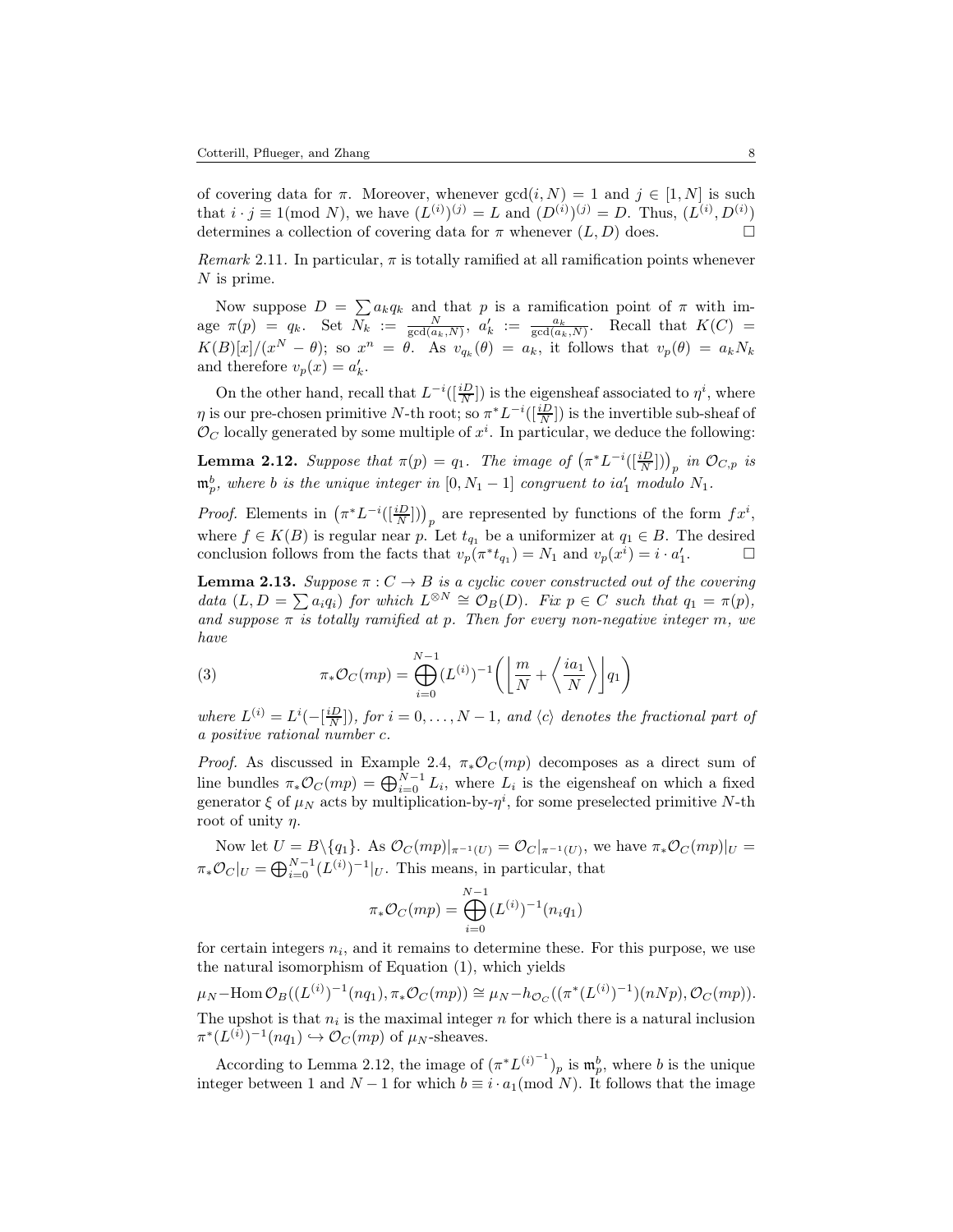of the natural  $\mu_N$ -morphism  $\pi^*(L^{(i)})^{-1} \to \mathcal{O}_C$  factors through  $\mathcal{O}_C(-bp)$  (and not  $\mathcal{O}_C(-(b+1)p)$ . Hence, the natural inclusion  $\pi^*(L^{(i)})^{-1}(nq_1) \hookrightarrow \mathcal{O}_C(mp)$  exists if and only if  $nN - b \le m$ , i.e.  $n \le \frac{m+b}{N}$ . As  $b = ia_1 - \lfloor \frac{ia_1}{N} \rfloor N$ , the desired result follows.  $\Box$ 

<span id="page-8-0"></span>2.3. Reduced divisors on a hyperelliptic curve. One result that we will frequently use hereafter is the unique reduced presentation of divisor classes in a hyperelliptic Jacobian due to Mumford. This should not be confused with the usual notion of reducedness for a scheme.

<span id="page-8-4"></span>**Definition 2.14.** Let B be a hyperelliptic curve of genus  $\gamma$ , and fix a Weierstrass point  $q \in B$ . A divisor D of degree zero on B is reduced (resp., semi-reduced) with respect to  $q$  whenever the following conditions (resp., the first two listed) are satisfied:

- (1)  $D = \sum_{i=1}^{n} p_i nq$ , where  $p_i$  are all distinct from q.
- (2) For every  $p \in B$ , D is not supported simultaneously at p and  $\iota(p)$ , where  $\iota$ is the hyperelliptic involution.
- (3)  $n \leq \gamma$ .

<span id="page-8-3"></span>**Lemma 2.15** ([\[14\]](#page-34-13)). Let B be a hyperelliptic curve of genus  $\gamma$ , and let  $q \in B$  be a Weierstrass point. Each divisor class in  $Jac(B)$  contains a unique representative that is reduced with respect to q.

We shall use the uniqueness of reduced representatives in the following form:

<span id="page-8-2"></span>**Corollary 2.16.** Every effective divisor  $D = \sum_{i=1}^{k} p_i$  on B for which  $D - kq$  is reduced satisfies  $h^0(\mathcal{O}_B(D)) = 1$  and  $h^0(\mathcal{O}_B(D-q)) = 0$ .

*Proof.* For the sake of argument, suppose  $h^0(\mathcal{O}_B(D)) > 1$ ; then there exists a nonconstant function f whose pole divisor is bounded above by  $D$ . Up to reducing  $k$ , we may assume the pole divisor of f is precisely D. Thus,  $D \sim D'$ , where  $D'$  is also effective. Displacing multiples of  $q$  to the left-hand side of the linear equivalence if necessary (and then subtracting appropriate multiples of  $q$  on both sides), we obtain two distinct reduced divisors that are linearly equivalent, a contradiction. The same argument also yields the second assertion.  $\Box$ 

Following Mumford, every semi-reduced divisor on an odd hyperelliptic curve may be presented in a unique way by a pair of univariate polynomials:

<span id="page-8-1"></span>**Lemma 2.17.** Let B be a genus  $\gamma$  hyperelliptic curve with equation  $y^2 = f(x)$ , where  $f(x)$  is a monic and separable polynomial of degree  $2\gamma+1$ . Let  $D=\sum_{i=1}^s p_i-1$ sq be a divisor on B that is semi-reduced with respect to  $q^3$ . Then there exists a unique pair of polynomials  $u(x), v(x) \in k[x]$  satisfying the following conditions:

- (1) u is monic and deg  $u(x) = s$ ;
- (2) deg  $v(x) < \deg u(x)$ ;
- (3)  $u(x)| (f(x) v^2(x))$ ; and
- (4)  $p_i = (a_i, v(a_i))$ , where  $a_1, \ldots, a_s$  are the roots of  $u(x)$ .

On the other hand, Cantor's algorithm ([\[4\]](#page-34-14)) explains how to compute the reduced presentation of a semi-reduced divisor:

<sup>&</sup>lt;sup>3</sup>We always assume in practice that q is the unique point over  $\infty$ .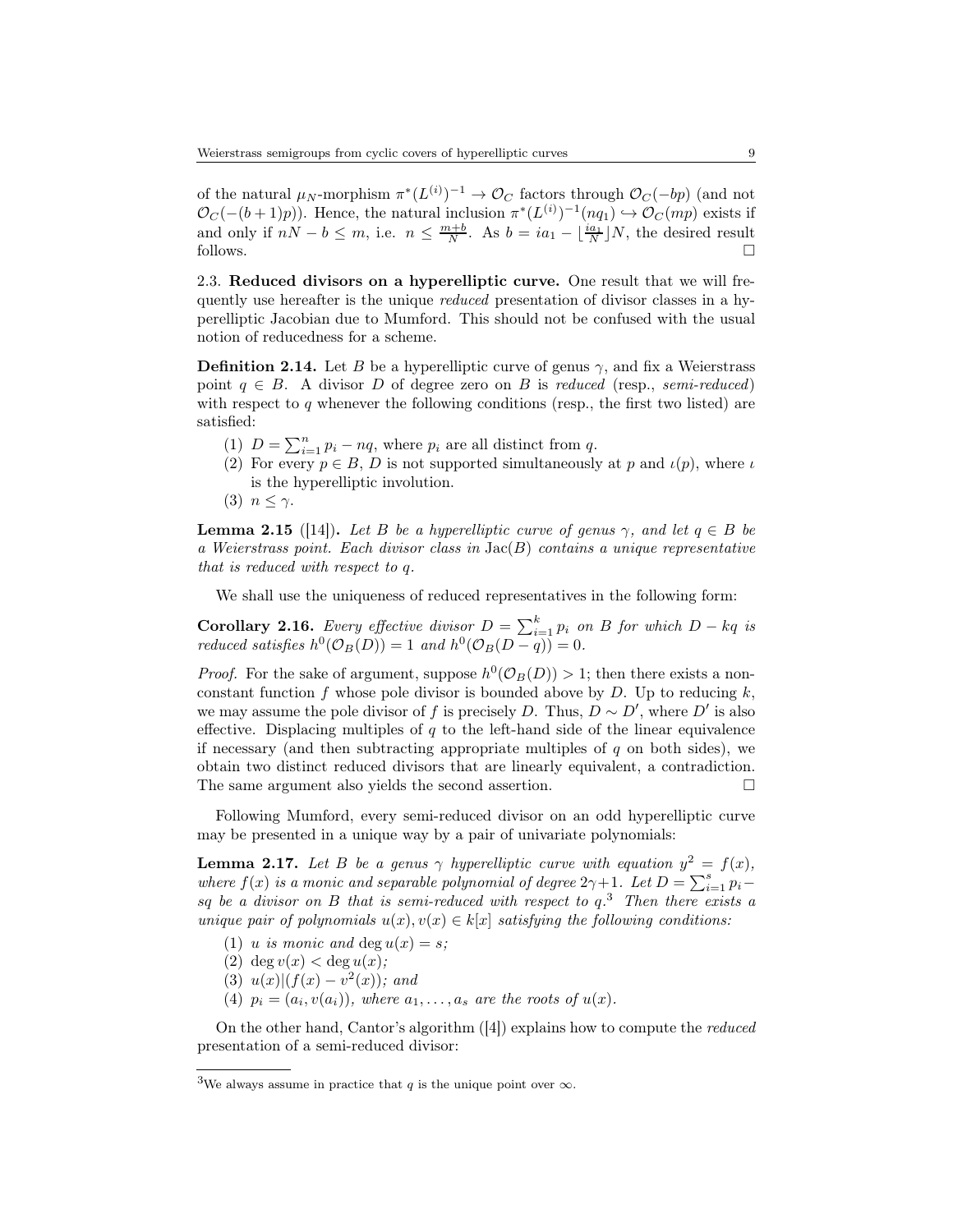<span id="page-9-0"></span>**Lemma 2.18.** Keeping the same setup as in Lemma [2.17,](#page-8-1) suppose that  $(u(x), v(x))$ represents the semi-reduced divisor D. Set  $u_1(x) = \frac{f(x)-v^2(x)}{u(x)}$  $\frac{u(x)-v(x)}{u(x)}$ , renormalizing the highest-order coefficient of  $u_1(x)$  to obtain a monic polynomial if necessary; and choose  $v_1(x) \equiv -v(x) \pmod{u_1(x)}$  such that  $\deg v_1 < \deg u_1$ . Then  $D' = \sum_j (p'_j - p'_j)$  $q) \sim D$ , where  $p'_{j} = (b_{j}, v_{1}(b_{j}))$  and the  $b_{j}$  range over all roots of  $u_{1}(x)$ . Moreover, D′ is semi-reduced with respect to q.

Notice that deg  $u_1(x) = \max\{2\gamma + 1, 2 \deg v(x)\} - \deg u(x) < \deg u(x)$  and that  $v_1(x)$  may be chosen so that  $\deg v_1(x) < \deg u_1(x)$ . Moreover,  $u_1|(f - v_1^2)$ . After iterating Cantor's algorithm finitely many times, we arrive at a pair  $(u_n(x), v_n(x))$ that represents a  $q$ -reduced divisor. In particular, the algorithm terminates when deg  $u_i \leq \gamma$ .

Now say that applying Cantor's algorithm  $T$  times to a Mumford presentation  $(u_0(x), v_0(x))$  of a divisor that is semi-reduced with respect to q yields a pair  $(u_T(x), v_T(x))$  that represents a q-reduced divisor. Then

$$
u_i(x) \sim \frac{f(x) - v_{i-1}^2(x)}{u_{i-1}(x)}
$$

for every  $i = 1, ..., T$ .<sup>4</sup> In particular, we have

$$
u_T(x) \sim \frac{f(x) - v_{T-1}^2(x)}{u_{T-1}(x)} \sim \frac{f(x) - v_{T-1}^2(x)}{f(x) - v_{T-2}^2(x)} u_{T-2}(x).
$$

By iteratively replacing  $u_i(x)$  by  $\frac{f(x)-v_{i-1}^2(x)}{u_{i-1}(x)}$  $\frac{v_i - v_{i-1}(x)}{u_{i-1}(x)}$ , we see that

(4)

<span id="page-9-1"></span>
$$
u_T(x) \prod_{k=1}^{\frac{T}{2}} (f(x) - v_{2k-2}^2(x)) \sim u_0(x) \prod_{k=1}^{\frac{T}{2}} (f(x) - v_{2k-1}^2(x))
$$
 when *T* is even; and  

$$
u_T(x)u_0(x) \prod_{k=1}^{\lfloor \frac{T}{2} \rfloor} (f(x) - v_{2k-1}^2(x)) \sim \prod_{k=0}^{\lfloor \frac{T}{2} \rfloor} (f(x) - v_{2k}^2(x))
$$
 when *T* is odd.

We will use Cantor's algorithm to analyze the existence of torsion points of prescribed order on B, as follows. Suppose  $N \cdot (p - q) \sim 0$ , where  $N \ge 2\gamma + 1$ ; and let  $p = (a, b)$  be a point for which  $f(a) \neq 0$ . Starting with the pair  $(u_0(x), v_0(x)) =$  $((x-a)^N, v(x))$  that represents  $N \cdot (p-q)$  and applying the algorithm repeatedly, we eventually arrive at  $(u_T(x), v_T(x)) = (1, 0)$ . Indeed, if  $u_n(x)$  is not constant, then  $(u_T(x), v_T(x))$  represents a nonzero divisor of the form  $\sum((a_i, b_i) - q)$ , where the  $a_i$  range over all roots of  $u_n(x)$  and  $b_i = v_n(a_i)$ ; in particular, the representative may be further reduced.

<span id="page-9-2"></span>When  $(a, b)$  is torsion of order  $N \geq 2\gamma + 1$ , the equations [\(4\)](#page-9-1) specialize to

(5) 
$$
(x-a)^N \prod_{k=1}^{\frac{T}{2}} (f(x) - v_{2k-1}^2(x)) \sim \prod_{k=0}^{\frac{T}{2}-1} (f(x) - v_{2k}^2(x))
$$

<sup>&</sup>lt;sup>4</sup>Here we use  $\sim$  to denote equality up to a scalar.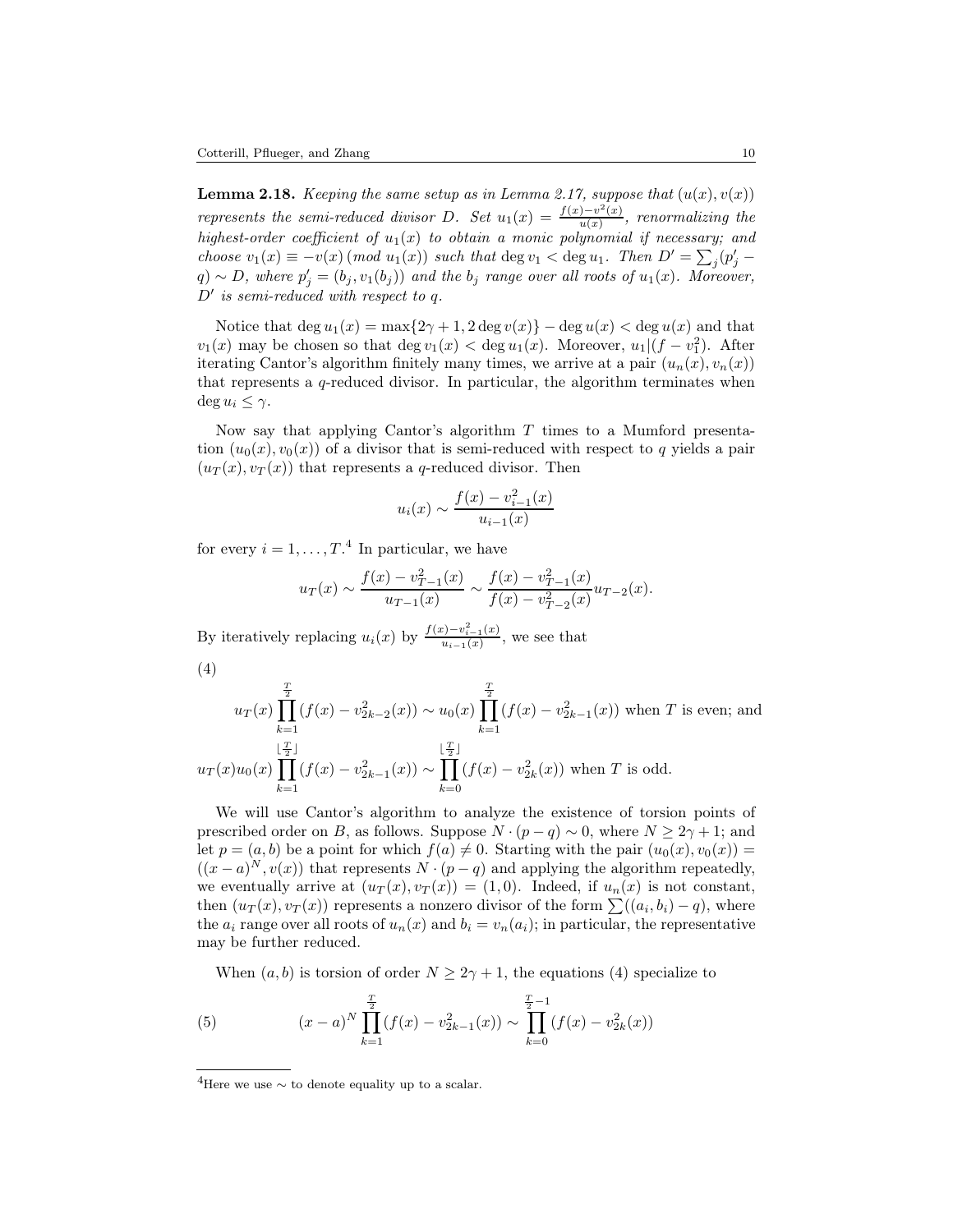and

<span id="page-10-1"></span>(6) 
$$
(x-a)^N \prod_{k=1}^{\lfloor \frac{T}{2} \rfloor} (f(x) - v_{2k-1}^2(x)) \sim \prod_{k=0}^{\lfloor \frac{T}{2} \rfloor} (f(x) - v_{2k}^2(x))
$$

respectively. The degrees of the  $v_i$  satisfy recursively-defined inequalities; namely, we have deg  $v_i < \sum_{k=0}^{i} (-1)^{i-k} R_k$ , where the integers  $R_k$  are prescribed by  $R_k =$  $\max\{2\gamma + 1, 2 \deg v_{k-1}\},$  subject to  $R_0 = N$ .

**Lemma 2.19.** Suppose that  $p - q$  is an N-torsion,  $N \geq 2\gamma + 1$ . Starting with the Mumford presentation  $((x-a)^N, v(x))$  of  $N \cdot (p-q)$ , Cantor's algorithm terminates in at most T steps, where  $T = \lceil \frac{N-2\gamma}{2} \rceil$ .

*Proof.* It suffices to see that deg  $u_i \equiv \deg u_{i+1} \pmod{2}$  whenever  $2 \deg v_i(x) > 2\gamma+1$ ; otherwise the algorithm terminates after the subsequent step otherwise the algorithm terminates after the subsequent step.

<span id="page-10-0"></span>Corollary 2.20. Suppose  $\gamma \geq 2$ , and that  $f(x)$  is a monic separable polynomial of degree  $2\gamma + 1$ . The hyperelliptic curve  $y^2 = f(x)$  admits an N-torsion point with

- (1)  $N = 2\gamma + 1$  if and only if  $f(x) = (x a)^{2\gamma + 1} + v_0^2(x)$  with deg  $v_0(x) \leq \gamma$ ;
- (2)  $N = 2\gamma + 2$  if and only if  $f(x) = (x a)^{2\gamma + 2} + v_0^2(x)$  with deg  $v_0(x) = \gamma + 1$ ;
- (3)  $N = 2\gamma + 3$  if and only if  $f(x) = \frac{v_0^2(x) (x-a)^{2\gamma+3} \cdot v_1^2(x)}{1 (x-a)^{2\gamma+3}}$  $\frac{1-(x-a)^{-(x-a)(x-b-1)}}{1-(x-a)^{2\gamma+3}}$  with deg  $v_0(x) = 2\gamma+2$ and deg  $v_1(x) \leq \gamma$ .

Proof. In the first two cases, the algorithm terminates in one step; while in the last case, it must terminate in two steps. Applying Equations [5](#page-9-2) and [6,](#page-10-1) respectively, we derive the shape of  $f(x)$  in each of these three cases.

More precisely, Cantor's algorithm implies that  $N \cdot (p - q) \sim 0$  in each of these cases. On the other hand, the fact that B has no N'-torsion points for any  $3 \le$  $N' \leq 2\gamma$  ([\[19,](#page-34-5) Corollary 2.8]) implies  $p - q$  cannot have order smaller than N.  $\square$ 

*Remark* 2.21. The case of  $(2\gamma + 1)$ -torsion points is covered by [\[1,](#page-34-15) Theorem 1].

Whenever  $N \geq 2\gamma+4$ , it is no longer possible to give a uniform characterization of odd-degree hyperelliptic curves with N-torsion points, as a priori there are various distinct ways in which the reduction algorithm might terminate. We nevertheless have the following existence result:

<span id="page-10-2"></span>**Example 2.22.** Let  $1 \le s \le \gamma$ , and set  $f(x) = \frac{-1}{2}[(x^{\gamma+s} - x^{\gamma-s+1} + 1)^2 - x^{2(\gamma+s)}],$ and let  $p = (0, \sqrt{\frac{-1}{2}})$ . Then,  $f(x)$  is a monic, separable polynomial of degree  $2\gamma + 1$ , and  $(p - q)$  is a  $(2\gamma + 2s)$ -torsion point of the hyperelliptic curve  $y^2 = f(x)$ .

Indeed, the fact that  $f$  is monic is clear. On the other hand, to show that  $f(x) = \frac{1}{2}(2x^{\gamma+s} - x^{\gamma-s+1} + 1)(x^{\gamma-s+1} - 1)$  is separable it suffices to show that  $g(x) = 2x^{\gamma+s} - x^{\gamma-s+1} + 1$  is separable, as f clearly does not vanish at  $(\gamma - s + 1)$ th roots of unity; and the separability of  $g(x)$  may be checked directly.<sup>5</sup>

Applying the reduction algorithm to  $(x^{2\gamma+2s}, \sqrt{\frac{-1}{2}}(x^{\gamma+s}-x^{\gamma-s+1}+1))$ , we see that  $(2\gamma + 2s) \cdot (p - q) \sim 0$ . Since  $\gamma + s \leq 2\gamma$ , by [\[19,](#page-34-5) Corollary 2.8] we conclude  $(p - q)$  has order  $2\gamma + 2s$ .

<sup>&</sup>lt;sup>5</sup>Indeed,  $g(x) = g'(x) = 0$  would imply that  $x^{\gamma-s+1} = \frac{\gamma+s}{2s-1}$  and  $x^{2s-1} = \frac{\gamma-s+1}{2\gamma+2s}$ , which is impossible.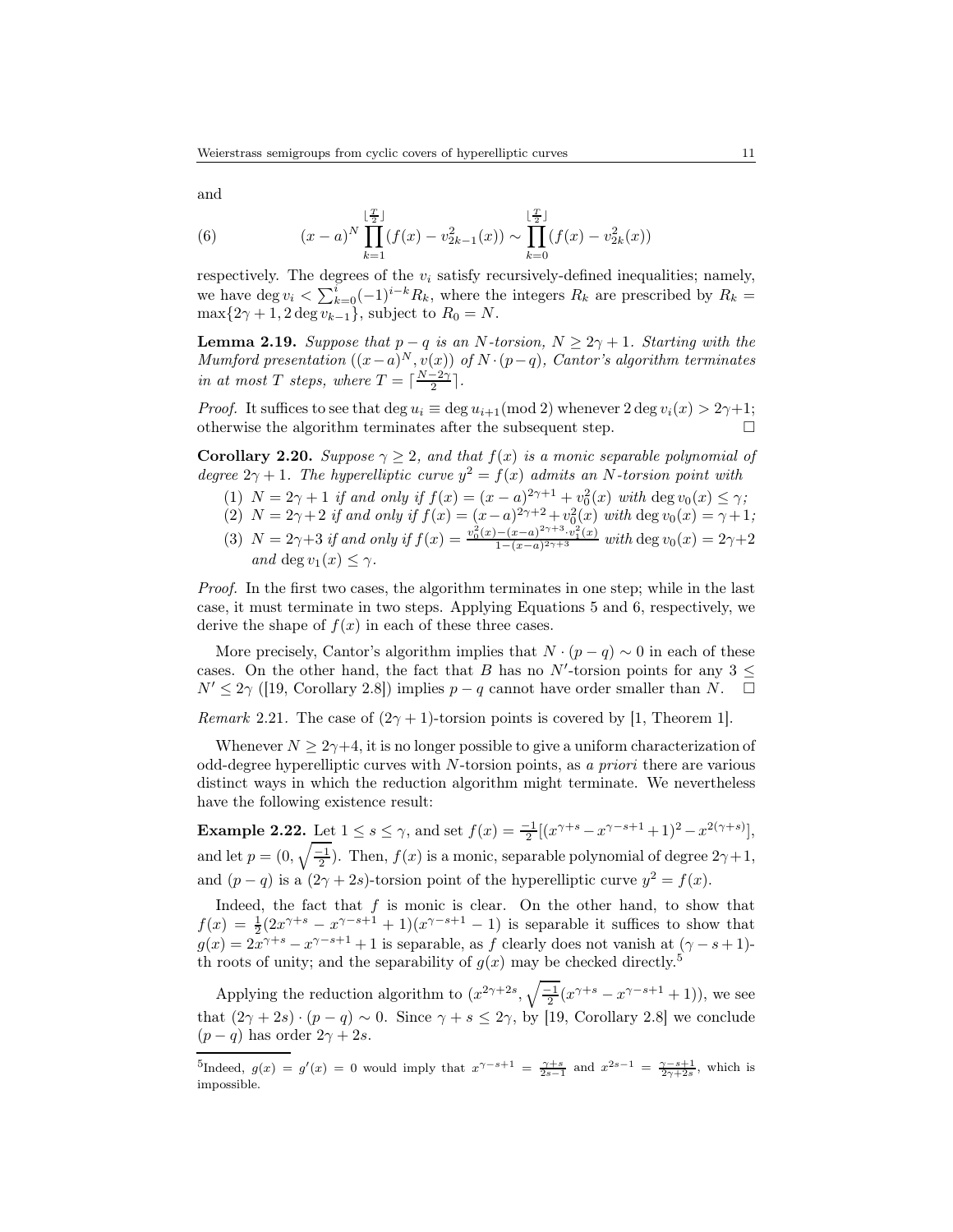### 3. WEIERSTRASS-REALIZABILITY FOR  $2N$ -SEMIGROUPS

<span id="page-11-0"></span>**Definition 3.1.** A numerical semigroup S is *Weierstrass-realizable* whenever there exists a pointed smooth projective curve  $(C, p)$  for which  $S = S(C, p)$  is the Weierstrass semigroup of  $C$  at  $p$ .

In investigating the Weierstrass-realizability of a given semigroup S, it is often to useful to work modulo the multiplicity  $M$  of S. Hereafter, we refer to numerical semigroups of multiplicity M as M-semigroups.

**Definition 3.2.** Given an  $M$ -semigroup S, we set

 $e_i = e_i(S) := \min\{s \in S \mid s \equiv i \pmod{M}\}.$ 

The standard basis of S is the M-dimensional vector  $(M, e_1, \ldots, e_{M-1})$ .

Our strategy. We will certify the Weierstrass-realizability of prescribed 2Nsemigroups S by constructing cyclic covers of degree-N of hyperelliptic curves and computing the Weierstrass semigroups at totally ramified points lying over Weierstrass points of the targets. We focus on cyclic covers of the following form.

<span id="page-11-2"></span>Situation 3.3. Let  $\pi : C = \text{spec}(\bigoplus_{i=0}^{N-1} (L^{(i)})^{-1}) \to B$  be a cyclic Galois cover of degree N between smooth projective curves, where B is a hyperelliptic curve of genus  $\gamma$  and  $g(C) = g$ . Here L is a line bundle on B for which  $L^{\otimes N} \cong \mathcal{O}_B(D)$ (for some fixed choice of isomorphism) where  $D$  is an effective divisor of the form  $aq + \sum a_i q_i$ , and  $L^{(i)} = L^{i}(-\frac{iD}{N})$ . Fix  $p \in C$  such that  $\pi(p) = q$ , where q is a Weierstrass point of B and  $\pi$  is totally ramified at p.

According to Lemma [2.13,](#page-7-0) a given integer m belongs to  $S(C, p)$  if and only if (7)

<span id="page-11-1"></span>
$$
\sum_{i=0}^{N-1} h^0\left( \left( L^{(i)} \right)^{-1} \left( \left\lfloor \frac{m}{N} + \left\langle \frac{ia}{N} \right\rangle \right] q \right) \right) \neq \sum_{i=0}^{N-1} h^0 \left( \left( L^{(i)} \right)^{-1} \left( \left\lfloor \frac{m-1}{N} + \left\langle \frac{ia}{N} \right\rangle \right] q \right) \right).
$$

The inequality holds if and only if there exists at least one i such that  $s(m, i)$  :=  $\frac{m}{N} + \langle \frac{ia}{N} \rangle$  is an integer and  $h^0((L^{(i)})^{-1}(s(m,i)q)) \neq h^0((L^{(i)})^{-1}((s(m,i)-1)q)).$ 

By definition,  $s(m, i) \in \mathbb{Z}$  if and only if  $m + ia \equiv 0 \pmod{N}$ . Since  $\pi$  is totally ramified at p, by Theorem [2.10](#page-6-1)  $gcd(a, N) = 1$ , and hence there is precisely one i such that  $s(m, i)$  is an integer. In this case, we shall write  $s_m$  for  $s(m, i)$ .

**Definition 3.4.** Given any line bundle  $L$  on  $C$ , we set

$$
S_L(q) := \{ n \in \mathbb{Z} \mid h^0(L(nq)) \neq h^0(L((n-1)q)) \}
$$

and refer to it the Weierstrass set at q of L.

Given a 2N-semigroup S with standard basis  $(2N, e_1, \ldots, e_{2N-1})$ , our goal is to decide whether  $S = S(C, p)$ , for some pair  $(C, p)$ . To do so, we will adapt the in-equality [\(7\)](#page-11-1) to the case of  $m = e_i$ . It is worth noting that specifying a standard basis  $(2N, e_1, \ldots, e_{2N-1})$  is equivalent to fixing a *qap vector*  $(0, v_1, \ldots, v_{2N-1})$ , in which  $v_i$  denotes the number of elements in  $N\ S$  with 2N-residue equal to *i*, for every  $i =$  $1, \ldots, 2N-1$ . Indeed, since  $e_i$  is a minimal representative of the *i*-th residue class, we have  $v_i = \lfloor \frac{e_i}{2N} \rfloor$ . But the value of every sum  $v_i + v_{N+i}$  is fixed by Theorem [3.12;](#page-14-1) so the standard basis is determined by  $\min\{e_1, e_{N+1}\}, \ldots, \min\{e_{N-1}, e_{2N-1}\}\$ , and consequently hereafter we only specify these elements of the standard basis when determining a semigroup.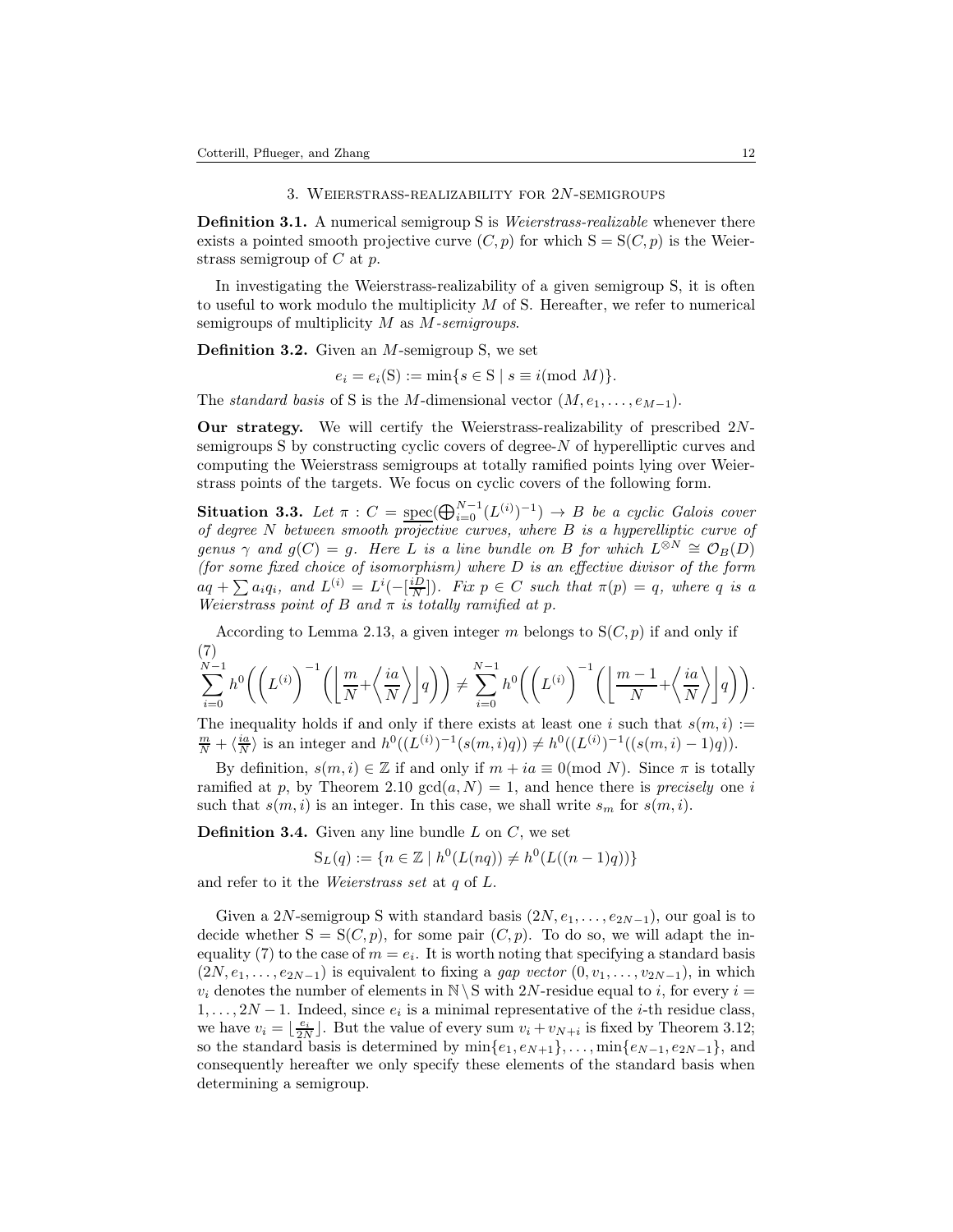The upshot of the preceding discussion is the following criterion for the Weierstrassrealizability of  $2N$ -semigroups:

<span id="page-12-0"></span>**Lemma 3.5.** Let S be a 2N-semigroup with standard basis  $(2N, e_1, \ldots, e_{2N-1})$ . Then S is Weierstrass-realizable by a pointed cyclic cover  $\pi : (C, p) \rightarrow (B, q)$  as in Situation [3.3](#page-11-2) if and only if there exists an invertible sheaf L on B and an effective divisor  $D = aq + \sum a_k q_k$  for which  $L^{\otimes N} \cong \mathcal{O}_B(D)$ ,  $gcd(a, N) = 1$  and

$$
h^0((L^{(i)})^{-1}(s_{\overline{e_j}}q)) = 1 \ and \ h^0((L^{(i)})^{-1}((s_{\overline{e_j}}-1)q)) = 0
$$

for  $j = 1, ..., N - 1$ , where  $\overline{e_j} = \min\{e_j, e_{j+N}\}, \overline{e_j} + ia \equiv 0 \pmod{N}$  and  $L^{(i)} =$  $L^{i}(-\frac{p}{N})$ ; moreover, max{ $e_j, e_{j+N}$ } = min{n ∈ S<sub>(L<sup>(i)</sup>)</sub>-1(q) | n − s<sub> $\overline{e_j}$ </sub> ≡ 1(mod 2)}.

*Proof of Lemma [3.5.](#page-12-0)* We have  $S = S(C, p)$  if and only if  $e_j = \min\{n \in S(C, p) \mid \text{and } n \in S(C, p)\}$  $n \equiv j(\text{mod } 2N)$ . This in turn is equivalent to  $s_{\overline{e_j}}$  being the minimal element of  $S_{(L^{(i)})^{-1}}(q)$ , which is cohomologically characterized by the given conditions. Notice also that  $s_{e_j} = \frac{e_j}{N} + \langle \frac{i a}{N} \rangle$  and  $s_{e_{j+N}} = \frac{e_{j+N}}{N} + \langle \frac{i a}{N} \rangle$  are integers of different parity, which yields the last item.  $\Box$ 

It is easy to see that if  $L^{\otimes N} \cong \mathcal{O}_B(D)$  and D is effective on B, then  $\deg(L^{-1}) < 0$ and hence that  $S_{L^{-n}}(q) \subset \mathbb{Z}_{>0}$  for every  $n \geq 1.6$ 

3.1. Weierstrass-realizability via cyclic covers with reduced branch locus. A particularly simple class of cyclic covers is comprised of those for which the covering data  $(L, D)$  includes a *reduced* effective divisor D. Hereafter, we focus on those 2N-semigroups that are realizable by pointed cyclic covers  $\pi : (C, p) \to (B, q)$ constructed out of such covering data. More precisely, we study the Weierstrassrealizability of 2N-semigroups via degree-N cyclic covers  $\pi: C \to B$  of hyperelliptic curves satisfying the following hypotheses:

Situation 3.6. (1) The cover  $\pi$  satisfies the conditions of Situation [3.3;](#page-11-2) and (2) the underlying (branch) divisor D is reduced (and hence  $L^{(i)} = L^i$ ).

In this case, the cover  $\pi$  is totally ramified at every point in the ramification locus. Let g (resp.,  $\gamma$ ) denote the genus of the source (resp., target curve); we have  $g = 1 + N(\gamma - 1) + \frac{1}{2} \deg(D)(N - 1)$  by the Riemann–Hurwitz formula. *Hereafter*, we always assume  $g \geq (2N-1)\gamma$ .

Remark 3.7. A 2N-semigroup S realized by a pointed cyclic cover  $\pi: C \to B$  as in Situation 3.6 with target B of genus  $\gamma$  is  $(N, \gamma)$ -hyperelliptic in the sense of [\[5\]](#page-34-16); that is,  $\mathbb{N} \setminus \mathbb{S}$  contains precisely  $\gamma$  multiples of N, all of which are strictly less than 2 $N\gamma$ . In particular, semigroups S<sub>1</sub> and S<sub>2</sub> associated with distinct pairs  $(N_i, \gamma_i)$ ,  $i = 1, 2$  are always distinct.

Notation 3.8. Given  $n \geq 1$ , let  $a_n(L, q)$  denote the minimal element of  $S_{L^{-n}}(q)$ strictly greater than zero.

$$
\deg((L^{(i)})^{-1}) = -i \cdot \deg(L) + \deg\left(\mathcal{O}_B\left(\left[\frac{iD}{N}\right]\right)\right)
$$

<sup>&</sup>lt;sup>6</sup>In fact, it is also true that  $S_{(L(i))^{-1}}(q) \subset \mathbb{Z}_{>0}$ , as

 $deg(D) = N \cdot deg(L)$  and we have assumed from the outset that D is not of the form  $D = N \cdot D'$ , where  $D'$  is effective.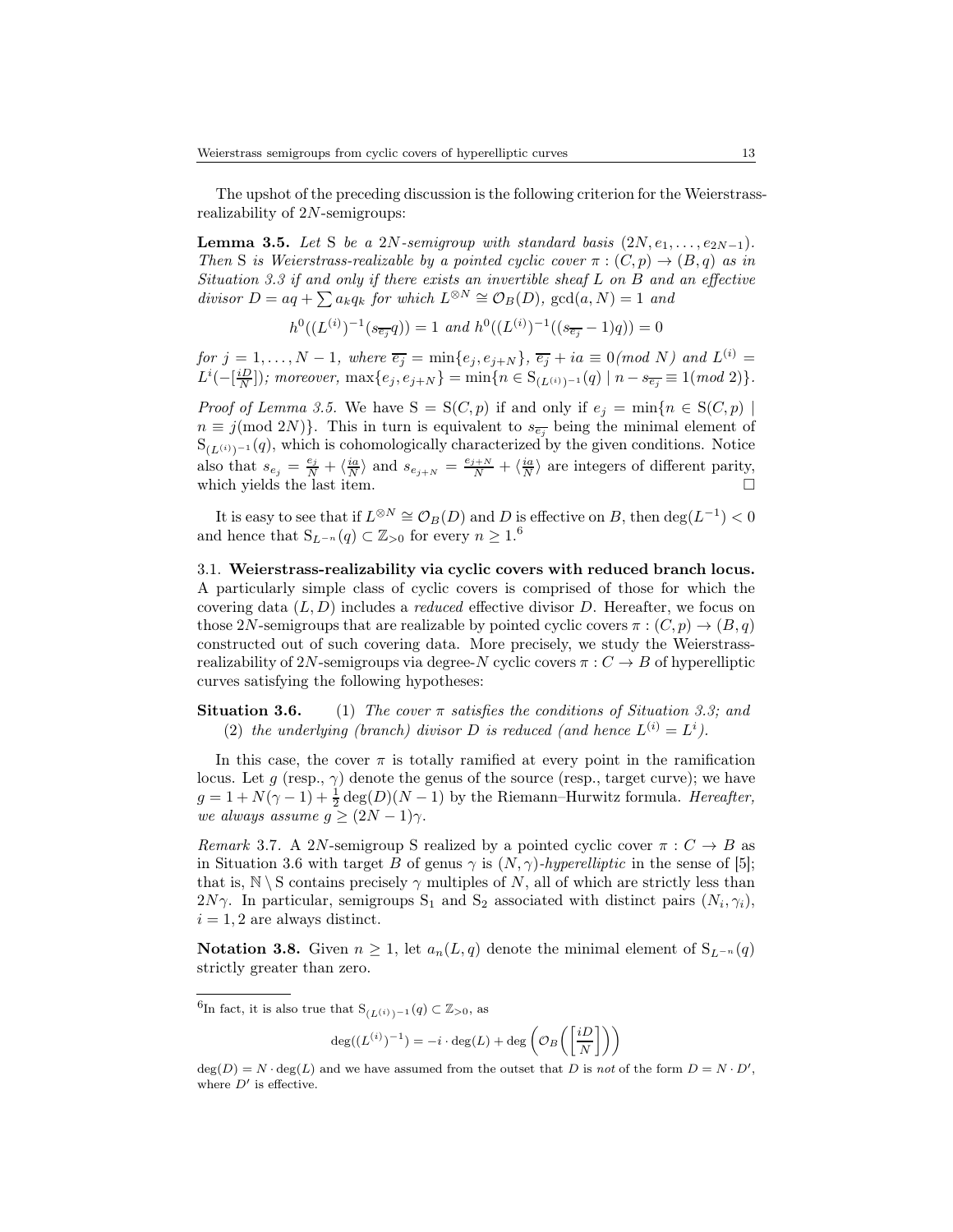Note that  $s_{\overline{e_j}} = \frac{\overline{e_j}-j}{N} + 1$  for every  $j = 1, ..., N-1$ . Accordingly, the cohomological condition in Lemma [3.5](#page-12-0) simplifies to the requirement that

 $(8)$  $0(L^{-(N-j)}(s_{\overline{e_j}}q)) = 1, h^0(L^{-(N-j)}((s_{\overline{e_j}}-1)q)) = 0, 1 \le j \le N-1.$ 

Conversely, assume we are given an invertible sheaf L and a reduced effective divisor D for which  $L^{\otimes N} \cong \mathcal{O}_B(D)$ , it is easy to see that  $Na_j(L,q) - (N-j) \in S(C, p)$ for every  $j = 1, ..., N - 1$ . Suppose now that S is a 2N-semigroup with standard basis  $(2N, e_1, \ldots, e_{2N-1})$  and that  $S = S(C, p)$ . Because of the minimality of the integers  $a_i(L, q)$  in their respective Weierstrass sets, we conclude that

$$
Na_{N-j}(L,q) - (N-j) = \overline{e_j} = \min\{e_j, e_{j+N}\}\
$$

or equivalently, that  $a_{N-j}(L,q) = s_{\overline{e_j}}$ . In particular,  $(a_1(L,q), \ldots, a_{N-1}(L,q))$ determines  $S = S(C, p)$ .

Accordingly, in the current setting Lemma [3.5](#page-12-0) specializes to the following statement:

<span id="page-13-0"></span>**Lemma 3.9.** The 2N-semigroups that are Weierstrass-realizable by pointed cyclic covers of  $(B, q)$  as described in Situation 3.6 correspond bijectively to tuples of positive integers  $(a_1, \ldots, a_{N-1})$  for which there exist a line bundle L and a reduced effective divisor D on B such that

- (1)  $L^{\otimes N} \cong \mathcal{O}_B(D)$ ; and
- (2)  $h^0(L^{-j}(a_j q)) = 1, h^0(L^{-j}((a_j 1)q)) = 0$ , for  $j = 1, ..., N 1$ .

**Notation 3.10.** Set  $d_{g,\gamma,N} = \frac{(2g-2)-N(2\gamma-2)}{N(N-1)}$ .

Riemann-Hurwitz implies that the cover  $\pi : (C, p) \to (B, q)$  is totally ramified over precisely  $N d_{q,\gamma,N}$  distinct points. In particular, we have  $deg(L) = d_{q,\gamma,N}$ . Our additional numerical assumption  $g \geq (2N-1)\gamma$  ensures that  $L^{\otimes N}$  is very ample, and thus by Bertini's theorem the associated complete linear series contains a reduced divisor D. The upshot is that in constructing cyclic covers that realize Weierstrass semigroups, we may focus on verifying the cohomological conditions of Lemma [3.9.](#page-13-0) This point is illustrated in the next example.

<span id="page-13-1"></span>**Example 3.11.** (A first example.) Suppose  $L = \mathcal{O}_B(d_{g,\gamma,N}q)$ . Note that  $(L^{\otimes N})(-q)$ is itself very ample; accordingly, we fix a general reduced divisor  $D'$  in  $|(L^{\otimes N})(-q)|$ not supported at q and use  $D = D' + q \in |L^{\otimes N}|$  to build a cyclic cover as in Situation 3.6. In so doing we realize the  $2N$ -semigroup with standard basis

 $e_0 = 2N$  and  $\overline{e_j} = \min\{e_j, e_{N+j}\} = (Nd_{g,\gamma,N}-1)(N-j)$  for every  $j = 1, ..., N-1$ . This semigroup was studied in [\[5\]](#page-34-16); hereafter we will refer to it as being of Carvalho–Torres type.

Example [3.11](#page-13-1) illustrates our general strategy towards realizing a given numerical semigroup S: we seek a divisor Y on  $(B, q)$  and a reduced effective divisor D on B such that  $D \in |NY|$  and  $(\mathcal{O}_B(Y), D)$  provides a cyclic cover  $\pi : (C, p) \to (B, q)$  for which  $S = S(C, p)$ . We may reformulate our realizability problem as follows:

Question 1. Let S be a 2N-semigroup with standard basis  $(2N, e_1, \ldots, e_{2N-1}),$ and set  $a_j = \frac{\min\{e_{N-j}, e_{2N-j}\}+j}{N}$ . For which tuples of positive integers  $(a_1, \ldots, a_{N-1})$ does there exist a divisor Y of degree  $d_{g,\gamma,N}$ , not necessarily effective, such that for every  $1 \leq j \leq N-1$ , we have

$$
\begin{cases} h^{0}(\mathcal{O}_{B}(-(N-j)Y + a_{j}q)) = 1 \text{ and} \\ h^{0}(\mathcal{O}_{B}(-(N-j)Y + (a_{j} - 1)q)) = 0? \end{cases}
$$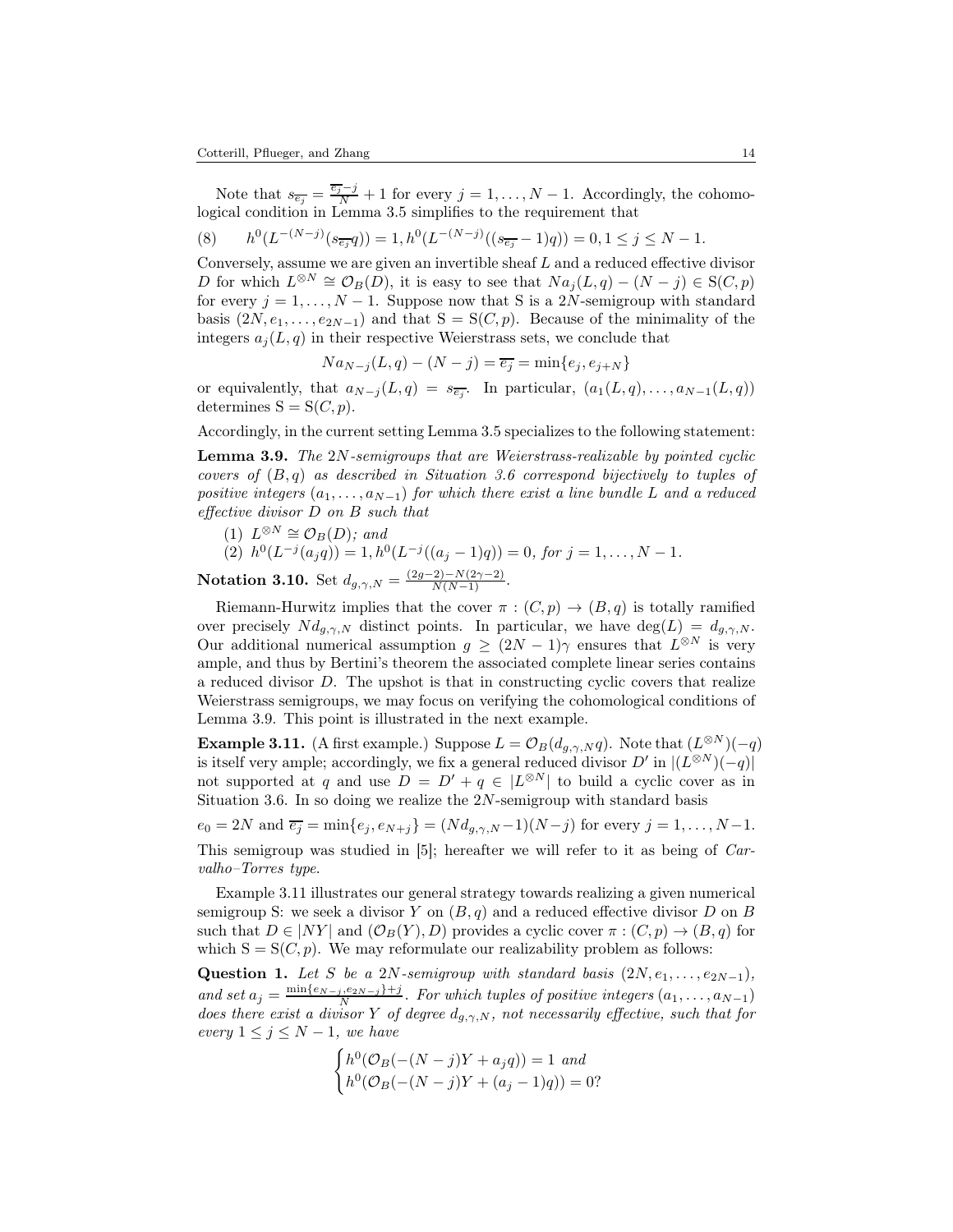Hereafter, we shall refer to the  $2N$ -semigroup  $H$  whose standard basis is determined by  $(a_1, \ldots, a_{N-1})$  as above as the 2N-semigroup indexed by  $(a_1, \ldots, a_{N-1})$ .

<span id="page-14-0"></span>3.2. Restrictions on Weierstrass semigroups arising from cyclic covers. Let  $\mathcal{L}(a, b) := L^{\otimes -a}(b \cdot q)$ . We begin by explicitly relating the cohomology of  $\mathcal{O}(m \cdot p)$  on C to that of  $\mathcal{L}(a, \lfloor \frac{m+a}{N} \rfloor)$  on B. To this end, note first that

$$
h^{0}(C, m \cdot p) - h^{0}(C, (m-1) \cdot p) = h^{0}\left(B, \mathcal{L}\left(a, \left\lfloor \frac{m+a+1}{N} \right\rfloor\right)\right) - h^{0}\left(B, \mathcal{L}\left(a, \left\lfloor \frac{m+a}{N} \right\rfloor\right)\right)
$$

precisely when N divides  $(m + a + 1)$ . It follows that

$$
h^{0}(C,(Nb-a)p) - h^{0}(C,(Nb-a-1)p) = h^{0}(B,\mathcal{L}(a,b)) - h^{0}(B,\mathcal{L}(a,b-1))
$$

and, consequently, that

$$
h^{0}(B, \mathcal{L}(a, b)) - h^{0}(B, \mathcal{L}(a, b-1)) = \delta(Nb - a \in S(C, p))
$$

where  $\delta(\cdot)$  denotes Kronecker's delta. As  $h^0(B, \mathcal{L}(a, -1)) = 0$ , we deduce that

<span id="page-14-2"></span>(9) 
$$
h^{0}(B, \mathcal{L}(a, b)) = \sum_{i=0}^{n} (h^{0}(B, \mathcal{L}(a, i)) - h^{0}(B, \mathcal{L}(a, i - 1)))
$$

$$
= \# \{ m \in S(C, p) : m \leq Nb - a \text{ and } m \equiv -a \pmod{N} \}.
$$

The following result shows that [\(9\)](#page-14-2) uniquely determines the gap vector computing the number of elements of  $\mathbb{N} \setminus \mathbb{S}(C, p)$  in each N-residue class between 0 and  $N - 1$ .

<span id="page-14-1"></span>Theorem 3.12. We have

<span id="page-14-3"></span>
$$
#{gangs \equiv -a \pmod{N}} = \gamma - 1 + \delta(a = 0) + ad_{g,\gamma,N}
$$

for every  $a = 0, 1, ..., N - 1$ .

Proof. Riemann–Roch implies that

(10) 
$$
h^{0}(B, \mathcal{L}(a, b)) = b + 1 - \gamma - ad_{g, \gamma, N}.
$$

whenever  $b \gg 0$ . On the other hand, [\(9\)](#page-14-2) implies that

$$
h^{0}(B, \mathcal{L}(a, b)) = #\{m \le Nb - a : m \ge 0 \text{ and } m \equiv -a \pmod{N}\} - #\{\text{gaps } \equiv -a \pmod{N}\}
$$

$$
= \left\lfloor \frac{Nb - a}{N} \right\rfloor + 1 - (\#\text{gaps } \equiv -a \pmod{N})
$$

$$
= b + \left\lfloor \frac{-a}{N} \right\rfloor + 1 - (\#\text{gaps } \equiv -a \pmod{N}).
$$

Comparing the latter equality with  $(10)$  yields the desired result.  $\Box$ 

Additional restrictions on  $(a_1, \ldots, a_{N-1})$  arise from the additive structure of S; indeed, according to [\[13,](#page-34-6) (1.2)], for every  $i, j \in \{0, 1, ..., 2N - 1\}$  we have

<span id="page-14-4"></span>(11) 
$$
v_i + v_j \ge v_{i+j}
$$
 if  $i + j < 2N$ , while  $1 + v_i + v_j \ge v_{i+j-2N}$  if  $i + j > 2N$ 

where  $v_i$  denotes the cardinality of the set of gaps  $\{\ell \in \mathbb{N} \setminus \mathbb{S} : \ell \equiv i \pmod{2\mathbb{N}}\}$  with 2N-residues equal to *i*. Here  $v_i = \lfloor \frac{e_i}{2N} \rfloor$ . We will refer to the inequalities [\(11\)](#page-14-4) as the Morrison–Pinkham inequalities; they characterize those vectors  $(e_0, \ldots, e_{2N-1})$ that arise as standard bases of numerical semigroups (and in particular, are independent of conditions arising from the construction of cyclic covers). A useful reformulation of [\(11\)](#page-14-4) is the requirement that  $(e_0, \ldots, e_{2N-1})$  satisfy

<span id="page-14-5"></span>
$$
(12) \t\t\t e_j + e_k \ge e_{(j+k) \text{ mod } 2N}
$$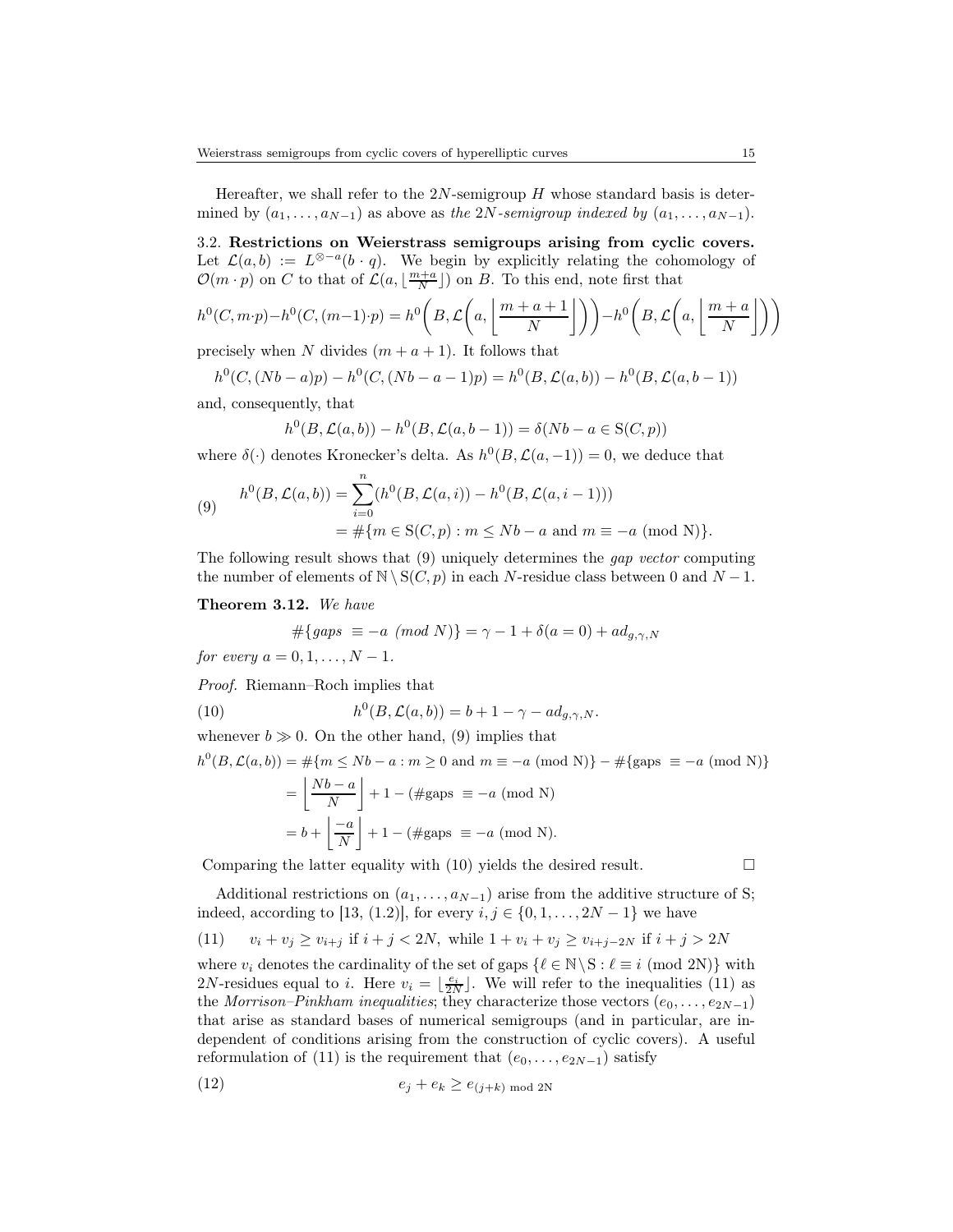for every  $j, k \in \{0, 1, \ldots, 2N-1\}$ . On the other hand, Theorem [3.12](#page-14-1) implies that standard bases  $(e_0, \ldots, e_{2N-1})$  of 2N-semigroups that arise from our cyclic covers built out of reduced branch divisors as in Situation 3.6 satisfy

(13) 
$$
e_{N-i} + e_{2N-i} = iN d_{g,\gamma,N} + (2\gamma + 1)N - 2i
$$

for every  $i = 1, \ldots, N - 1$ . Applying the Morrison–Pinkham inequalities [\(12\)](#page-14-5) with  $j = N, k = N - i$  in tandem with the cyclic cover restriction [\(13\)](#page-15-2), we deduce that

<span id="page-15-2"></span>
$$
iNd_{g,\gamma,N} - i \leq e_{N-i}, e_{2N-i} \leq iNd_{g,\gamma,N} + (2\gamma + 1)N - i
$$

and consequently that

$$
iNd_{g,\gamma,N} \le \min(e_{N-i}, e_{2N-i}) + i \le iNd_{g,\gamma,N} + \gamma
$$

for every  $i = 1, ..., N - 1$ . In other words,  $a_i \in [id_{g,\gamma,N}, id_{g,\gamma,N} + \gamma]$  for every i.

### 3.3. Weierstrass-realizability for feasible 2N-semigroups.

**Definition 3.13.** For  $N \geq 2$ , we set  $\widetilde{F}(N) = \left( \prod_{j=1}^{N-1} [jd_{g,\gamma,N},jd_{g,\gamma,N} + \gamma] \right) \cap \mathbb{Z}^{N-1}$ . Similarly we set

$$
F(N) = \{(a_1, \ldots, a_{N-1}) \in \tilde{F}(N) \mid a_{i+j} \le a_i + a_j \text{ for every } 1 \le i, j, i+j \le N-1\}.
$$

We refer to  $F(N)$  as the N-th *feasible set*.

<span id="page-15-0"></span>**Example 3.14.** Say  $N = 2$ . The feasible set  $F(2)$  is an interval of length  $\gamma$ , and each of the  $\gamma + 1$  possible values  $a_1 = d_{g,\gamma,2} + j$ ,  $j = 0, \ldots, \gamma$  indexes a 4-semigroup that is realizable as the Weierstrass semigroup of a (totally ramified point of a) double cover of a hyperelliptic curve. Indeed, according to Corollary [2.16,](#page-8-2) the existence of a line bundle L that satisfies the cohomological conditions of Lemma [3.9](#page-13-0) is a straightforward consequence of the existence of q-reduced divisors in every divisor class of any given pointed hyperelliptic curve  $(B, q)$ , which in turn is the content of Lemma [2.15.](#page-8-3)

**Example 3.15.** Say  $N = 3$ . This time, we have

<span id="page-15-3"></span>
$$
(14) \ \ F(3) := \{ (a_1, a_2) \in ([d_{g,\gamma,3}, d_{g,\gamma,3} + \gamma] \times [2d_{g,\gamma,3}, 2d_{g,\gamma,3} + \gamma]) \cap \mathbb{Z}^2 \mid a_2 \le 2a_1 \}
$$

and for each  $j = 1, 2$ , the cohomological conditions

$$
h^{0}(\mathcal{O}_{B}(-jY + a_{j}q)) = 1, h^{0}(\mathcal{O}_{B}(-jY + (a_{j} - 1)q)) = 0
$$

of Lemma [3.9](#page-13-0) determine an (at-most) unique effective divisor  $E_j \sim a_j q - jY$  on B, which may or may not exist. Note that  $\deg(E_j) = a_j - j \cdot \deg(Y) = a_j - jd_{g,\gamma,3}$ .

With the two preceding examples in mind, we reformulate our realizability criterion once again:

<span id="page-15-1"></span>**Lemma 3.16.** The 2N-semigroup indexed by  $(a_1, \ldots, a_{N-1})$  is Weierstrass-realizable via a cyclic cover as in Situation 3.6 if and only if there exists an  $(N-1)$ -tuple of effective divisors  $(E_1, \ldots, E_{N-1}) \in \prod_{j=1}^{N-1} \text{Sym}^{a_j - j d_{g,\gamma,N}} B$  for which

(1)  $E_j - (a_j - jd_{g,\gamma,N})q$  is q-reduced in the sense of Definition [2.14;](#page-8-4) and (2)  $j(E_1 - a_1q) \sim E_j - a_jq$ 

for every  $j = 1, \ldots, N - 1$ .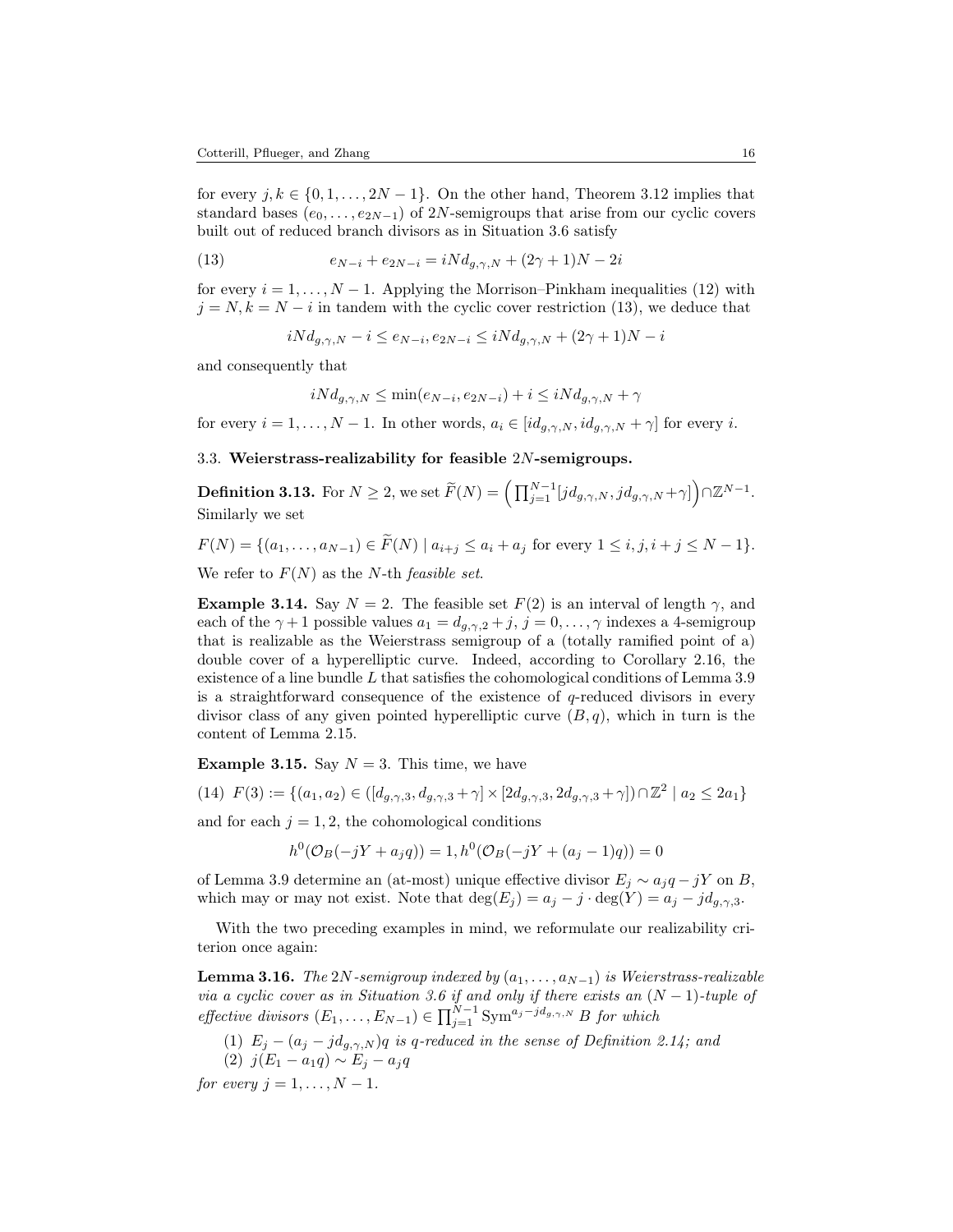*Proof.* Given  $E_1, \ldots, E_{N-1}$  satisfying (1) and (2), let  $L = \mathcal{O}_B(-E_1 + a_1q)$ ; it then follows from (3) that  $L^j \cong \mathcal{O}_B(a_j q - E_j)$ . It also follows from (1) and Corollary [2.16](#page-8-2) that

$$
h^{0}(L^{-j}(a_{j}q)) = h^{0}(\mathcal{O}_{B}(E_{j})) = 1 \text{ and } h^{0}(L^{-j}((a_{j}-1)q)) = h^{0}(\mathcal{O}_{B}(E_{j}-q)) = 0.
$$

Recall that we assume g is large with respect to  $\gamma$ , so that a reduced representative D in  $|L^{\otimes N}|$  exists. Applying Lemma [3.9,](#page-13-0) we conclude that the 2N-semigroup indexed by  $(a_1, \ldots, a_{N-1})$  is Weierstrass-realizable.

Conversely, suppose S is Weierstrass-realizable via a cyclic cover as in Situation 3.6. According to Lemma [3.9,](#page-13-0) we have  $h^0(L^{-j}(a_j q)) = 1$  and  $h^0(L^{-j}((a_j - 1)q)) =$ 0, for  $j = 1, ..., N - 1$ . This means that there exist effective divisors  $E_1, ..., E_{N-1}$ for which  $\mathcal{O}_B(E_j) \cong L^{-j}(a_j q)$  for every j. In particular,  $\deg(E_j) = a_j - jd_{g,\gamma,N} \leq \gamma$ . Consequently  $E_j - (a_j - jd_{g,\gamma,N})q$  fails to be reduced if and only if one of the following two situations occurs:

(1)  $E_j$  is supported at q; or else

(2)  $E_j$  is supported at p and  $\iota(p)$ , where  $\iota$  is the hyperelliptic involution on B. The fact that  $h^0(L^{-j}((a_j-1)q)) = h^0(\mathcal{O}_B(E_j)(-q)) = 0$  rules out the first case; while the fact that  $h^0(L^{-j}(a_j q)) = h^0(\mathcal{O}_B(E_j)) = 1$  rules out the second. Finally, since  $\mathcal{O}_B(E_j) \cong L^{-j}(a_j q)$  for every j, item (2) in the statement of the lemma clearly holds. This concludes the proof.  $\Box$ 

Lemma [3.16](#page-15-1) shows that the problem of constructing pointed cyclic covers of a hyperelliptic curve with prescribed Weierstrass semigroup is fundamentally about the behavior of multiplication maps on a hyperelliptic Jacobian.

Notation 3.17. Let  $u_d : B^d \to \text{Jac}(B) : \sum p_i \mapsto [\sum p_i - dq]$  be the d-th Abel-Jacobi map. Let  $\Theta_d$  denote the image of  $u_d$ , and set  $\Theta_d^0 = \Theta_d \backslash \Theta_{d-1}$ .

**Notation 3.18.** Let  $m_j : \text{Jac}(B) \to \text{Jac}(B)$  denote the multiplication-by-j map.

Lemma [3.16](#page-15-1) establishes that the 2N-semigroup indexed by  $(a_1, \ldots, a_{N-1})$  is realizable via a cover as in Situation 3.6 if and only if  $\bigcap_{j=1}^{N-1} m_j^{-1}(\Theta^0_{a_j-jd_{g,\gamma,N}})$  is non-empty.

Remark 3.19. It is worth noting that more refined information is known about set-theoretic intersections of the form  $(m_2^{-1}\Theta_d) \cap \Theta_{d'}$ . For example, when  $\gamma > 1$ ,  $m_2^{-1}\Theta_1 \cap \Theta_1$  consists of the  $u_1$ -images of all Weierstrass points in Jac(B), and  $m_2^{-1}\Theta_1 \cap \Theta_{\gamma-1} \subset \text{Jac}(B)[2]$  (see [\[19,](#page-34-5) Thm 2.5]).

For the sake of simplicity, hereafter we set  $\epsilon_j = a_j - jd_{g,\gamma,N}$  and use the vector  $(\epsilon_1, \ldots, \epsilon_{N-1})$  to indicate the semigroup indexed by  $(a_1, \ldots, a_{N-1})$ .

<span id="page-16-0"></span>**Lemma 3.20.** Suppose the 2N-semigroup indexed by  $(\epsilon_1, \ldots, \epsilon_{N-1})$  is realizable via a cyclic cover as in Situation 3.6. Then the following hold:

- (1) The set  $\{j \mid \epsilon_j = 0\}$  is either empty or consists of all multiples of a given integer n in  $\{1, \ldots, N-1\}$  and  $\epsilon_{j+n} = \epsilon_j$  for every j.
- (2) When  $\gamma > 1$  and  $\epsilon_1 = 1$ , we have  $\epsilon_2, \epsilon_3 \neq 1$  unless  $(\epsilon_1, \epsilon_2, \epsilon_3) = (1, 0, 1)$ .
- (3) When  $\gamma > 1$  and  $\epsilon_1 = 1$ , we have  $\epsilon_j \neq 0$  for every  $j \leq 2\gamma$  unless j is even and  $\epsilon_2 = 0$ .
- (4) The semigroup indexed by  $(\gamma, \ldots, \gamma)$  is realizable.
- (5) If  $\epsilon_i = 0$ , then  $\epsilon_j = \epsilon_{i-j}$  for every index j strictly less than i.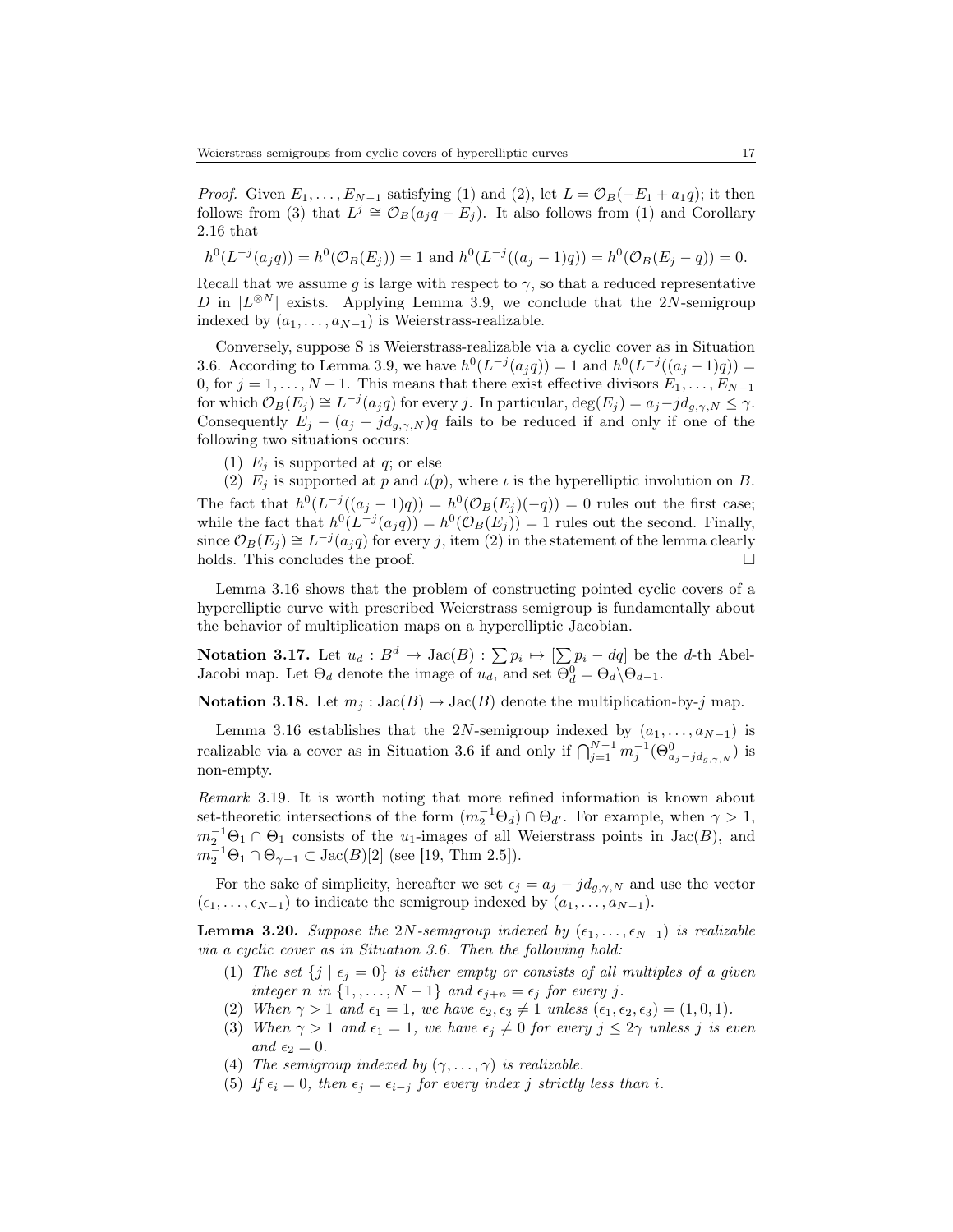- *Proof.* (1) Without loss of generality, suppose that the index set  $\{j \mid \epsilon_j = 0\}$ is nonempty; let *n* be the smallest such index. Then  $E_1 - \epsilon_1 q$  defines an order-n element of  $Jac(B)$ , and the conclusion follows from the requirement that  $j(E_1 - \epsilon_1 q) \sim E_j - \epsilon_j q$ .
	- (2) The fact that  $m_2^{-1}\Theta_1\cap\Theta_1$  consists exclusively of Weierstrass points implies that  $\epsilon_2 \neq 1$ ; on the other hand, we have  $H^0(\mathcal{O}(2q+p)) = H^0(\mathcal{O}(2q))$  for every  $p \in B$ .
	- (3) Follows from the fact that B has no points of order  $j \in \{3, \ldots, 2\gamma\}$  ([\[19,](#page-34-5) Cor. 2.8]).
	- (4) Immediate, as the preimages  $m_j^{-1}(\Theta_\gamma^0)$  are non-empty open subsets of Jac(B).
	- (5) Let  $x = E_1 \epsilon_1 q$ . If  $\epsilon_i = 0$ , then  $i \cdot x = 0$ , which in turn implies  $j \cdot x =$  $-(i-j)\cdot x$ . The item follows from the fact that every  $\Theta_j$  is invariant under multiplication by (-1): the inverse of  $\sum_{k=1}^{j} p_k - jq$  is  $\sum_{k=1}^{j} \iota(p_k) - jq$ .  $\Box$

### <span id="page-17-0"></span>3.4. Realizability for small target genera.

 $\gamma = 1$ . In this case, the coordinates  $\epsilon_i$  of every candidate vector  $(\epsilon_1, \ldots, \epsilon_{N-1})$ satisfy  $\epsilon_i + \epsilon_j \geq \epsilon_{i+j}$  for every pair of indices  $i, j \leq \frac{N-1}{2}$ . Furthermore, we have  $m_j^{-1}(\Theta_1^0) = B\setminus B[j]$  and  $m_j^{-1}(\Theta_0) = B[j]$ . Candidate  $\epsilon$ -vectors that are realizable by cyclic covers as in Situation 3.6 are as follows:

- (1)  $(\epsilon_1, \ldots, \epsilon_{N-1}) = 0$ . The trivial  $\epsilon$ -vector indexes a Carvalho–Torres semigroup, which is realizable; see Example [3.11.](#page-13-1)
- (2) For some fixed i, we have  $\epsilon_{ki} = 0$  for every  $k = 1, ..., \lfloor \frac{N-1}{i} \rfloor$ ; and  $\epsilon_j = 1$ for all other indices  $j$ . To realize the corresponding semigroup by a cyclic cover as in Situation 3.6, choose  $E_1 = p-q$ , where  $p \in B$  is any point (with Abel–Jacobi image) of order  $i$ .
- (3)  $(\epsilon_1, \ldots, \epsilon_{N-1}) = 1$ . Realization follows trivially for topological reasons in this subcase; see Lemma [3.20\(](#page-16-0)4).
- $\gamma = 2$ , N = 4. Realizable  $\epsilon$ -vectors in lexicographic order are as follows:
	- (1)  $(\epsilon_1, ..., \epsilon_3) = 0$ . See Example [3.11.](#page-13-1)
	- (2)  $(\epsilon_1, \ldots, \epsilon_3) = (1, 0, 1)$ . In this subcase, choose  $E_1 = p q$ , where p defines a point of order 2.
	- (3)  $(\epsilon_1, \ldots, \epsilon_3) = (1, 2, 2)$ . Choose  $E_1 = p q$ , where  $p q$  is non-torsion, and apply Lemma  $3.20(2)$ .
	- (4)  $(\epsilon_1, \ldots, \epsilon_3) = (2, 0, 2)$ . Choose  $E_1 \in \text{Jac}(B)[2] \backslash \Theta_1$ .
	- (5)  $(\epsilon_1, \ldots, \epsilon_3) = (2, 1, 1)$ . Start with any B that admits a 5-torsion point p ([\[2\]](#page-34-17)). Then  $E_1 = 2(p - q)$  is q-reduced and  $[2E_1] = [3E_1] = [p - q]$ .
	- (6)  $(\epsilon_1, ..., \epsilon_3) = (2, 1, 2)$ . According to Lemma 3.18 (2), we have  $m_2(\Theta_1) \cap$  $\Theta_1 = \Theta_0$ , and therefore  $m_2^{-1}(\Theta_1^0) \subset \Theta_2^0$ . Now choose  $E_1 \in m_2^{-1}(\Theta_1^0)$  such that  $[2E_1] = [p-q]$ , where p is any Weierstrass point distinct from q. Then  $[3E_1] = [p-q] + E_1 \neq [s-q]$ , as otherwise we would have  $[2E_1] = [2s-2q]$ , which is absurd.
	- (7)  $(\epsilon_1, ..., \epsilon_3) = (2, 2, 0)$ . Choose  $E_1 \in \text{Jac}(B)[3]$  and apply Lemma [3.20\(](#page-16-0)5).
	- (8)  $(\epsilon_1, \ldots, \epsilon_3) = (2, 2, 1)$ . To prove realizability in this subcase, we prove the following two claims:
		- $m_2^{-1}(\Theta_1)$  does not contain  $m_3^{-1}(\Theta_1)$ ; and
		- $m_3^{-1}(\Theta_1)$  intersects  $\Theta_1$  in at most finitely many points.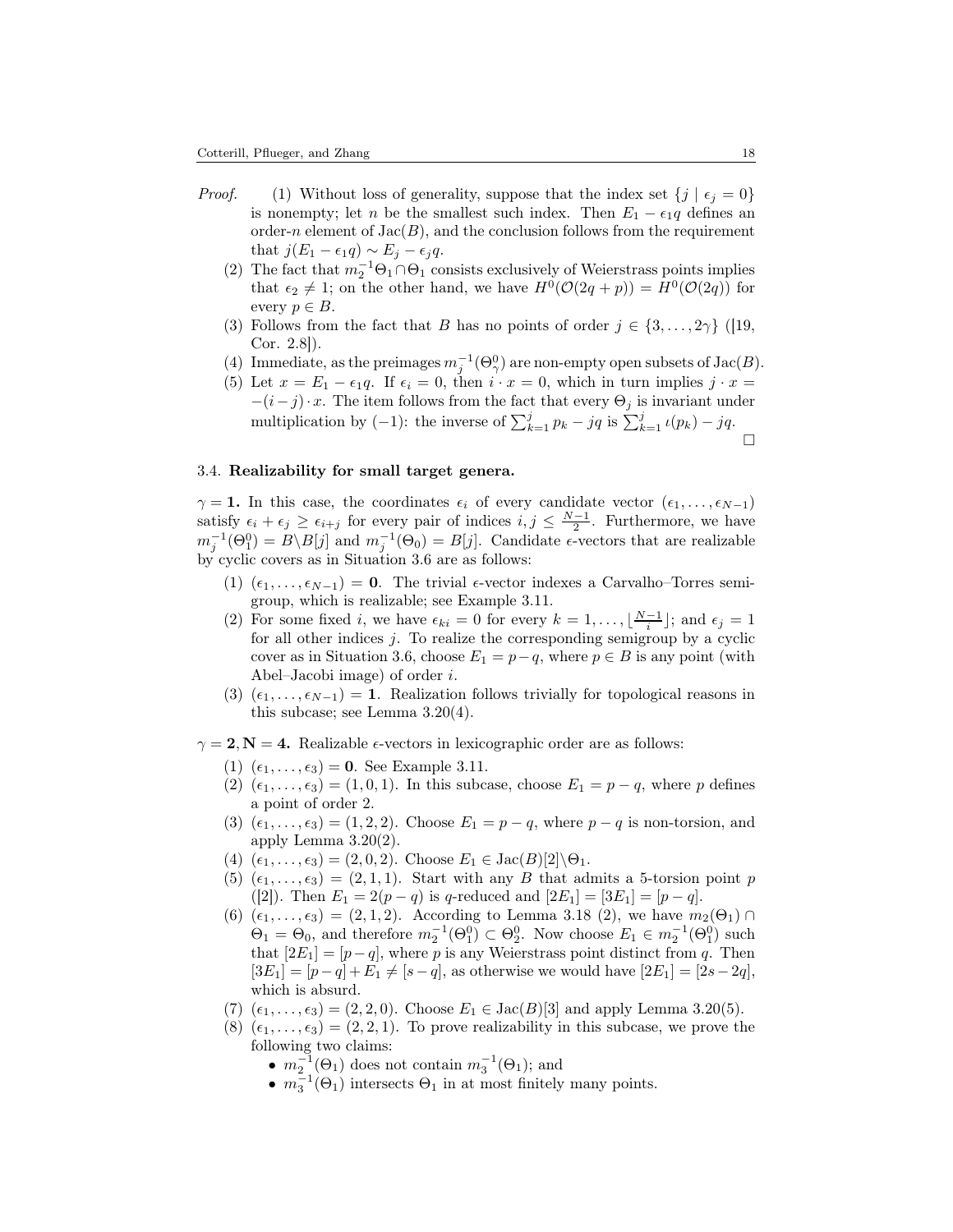For the first, suppose  $x \in \text{Jac}(B)[3]$  is nonzero; then  $x, 2x \in \Theta_2^0$  by items (3) and (5) of Lemma [3.20.](#page-16-0) It follows that  $x \notin m_2^{-1}(\Theta_1)$ .

For the second, let  $p \in B$  be a general point; then  $2p - 2q$  is reduced. If  $3(p-q) \sim R - q$ , we have  $2(p-q) \sim \iota(p) + R - 2q$ , which would violate the uniqueness of reduced presentations. Since  $\Theta_1$  is irreducible,  $m_3(\Theta_1)$ intersects  $\Theta_1$  in at most finitely points and the claim follows.

The upshot of these two claims is that there is an irreducible component Z of  $m_3^{-1}(\Theta_1)$  that intersects  $m_2^{-1}(\Theta_1)$  in at most finitely many points. Choosing a general element  $E_1 \in Z$ , we have  $[2E_1] \in \Theta_2^0$  and  $[3E_1] \in \Theta_1^0$ . (9)  $(\epsilon_1, ..., \epsilon_3) = 2$ . See Lemma [3.20\(](#page-16-0)4).

Realizability when  $\gamma = 2$  and  $N \geq 5$  is already significantly more delicate; we return to it in Section [4.](#page-21-0)

### 3.5. Realizability in small covering degree.

<span id="page-18-1"></span>**Example 3.21.** Whenever  $1 \leq k \leq \frac{\gamma}{N-1}$ ,  $\sum_{i=1}^{k} p_i - kq$  is reduced and no  $p_i$  is a Weierstrass point on B, the first  $(N-1)$  multiples  $j(\sum_{i=1}^{k} p_i - kq)$ ,  $1 \le j \le N-1$ are also reduced.

Accordingly, suppose that  $1 \leq k \leq \frac{\gamma}{N-1}$ ,  $\sum_{i=1}^{k} p_i - kq$  is reduced and no  $p_i$  is a Weierstrass point, and set  $L = \mathcal{O}_B((d_{g,\gamma,N} + k)q - \sum_{i=1}^k p_i)$ . Corollary [2.16](#page-8-2) now implies that

$$
h^{0}(L^{-j}((jd_{g,\gamma,N}+jk)q)) = 1, h^{0}(L^{-j}((jd_{g,\gamma,N}+jk-1)q)) = 0
$$

for every  $j = 1, ..., N - 1$ . It follows that the 2N-semigroup indexed by  $(d_{g,\gamma,N} +$  $k, 2(d_{g,\gamma,N}+k), \ldots, (N-1)(d_{g,\gamma,N}+k))$  is realizable, for every  $k=1,\ldots,\frac{\gamma}{N-1}$ .

 $N=2$ . As explained in Example [3.14,](#page-15-0) the realizability problem is trivial in this case and every 4-semigroup is realizable.

 $N=3$ . In this case, we obtain the following result:

<span id="page-18-0"></span>**Theorem 3.22.** The 6-semigroup with associated a-vector  $(a_1, a_2)$  is Weierstrassrealizable by a construction described as in Situation 3.6 if and only if either

- (1)  $(a_1, a_2) \in F(3)$  and  $a_2$  is even; or
- (2)  $(a_1, a_2) \in F(3)$ ,  $4d_{g,\gamma,3} + 2\gamma 2a_1 + 1 \le a_2 \le 2a_1$ , and  $a_2$  is odd.

We split the argument into two cases, depending upon the parity of  $a_2$ .

Case one:  $a_2$  is even.

**Proposition 3.23.** The 6-semigroups indexed by  $(a_1 = d_{a_1} \gamma a_1 + k_1 a_2 = 2d_{a_1} \gamma a_1 + k_2 a_2 = 2d_{a_2} \gamma a_2 + k_1 a_2 = 2d_{a_1} \gamma a_1 + k_2 a_2 = 2d_{a_1} \gamma a_1 + k_2 a_2 = 2d_{a_2} \gamma a_2 + k_1 a_2 = 2d_{a_1} \gamma a_2 + k_2 a_2 = 2d_{a_1} \gamma a_2 + k_2 a_2 = 2$  $2m \in F(3)$  are all Weierstrass-realizable.

*Proof.* Note that the feasible range of m is  $0 \le m \le \frac{\gamma}{2}$  $\frac{\gamma}{2}$  and the corresponding feasible range of k, given m, is  $m \leq k \leq \gamma$ .

Now set  $Z = \sum_{i=1}^{m} p_i$  be an effective divisor as in Example [3.21](#page-18-1) that underlies a cyclic cover realizing the 6-semigroup indexed by  $(d_{g,\gamma,3} + m, 2d_{g,\gamma,3} + 2m)$ ; and suppose that  $m < k \leq \gamma$ . Let  $E_1 = Z + \sum_{i=1}^{k-m} q_i$ , where the  $q_i$  are distinct Weierstrass points other than q. Note that  $E_1 - kq$  is a reduced divisor. Set  $L = \mathcal{O}_B((d_{g,\gamma,3} + k)q - E_1)$ ; Corollary [2.16](#page-8-2) implies that

$$
h^{0}(L^{-1}((d_{g,\gamma,3}+k)q)) = h^{0}(\mathcal{O}_{B}(E_1)) = 1, h^{0}(L^{-1}((d_{g,\gamma,3}+k-1)q)) = 0
$$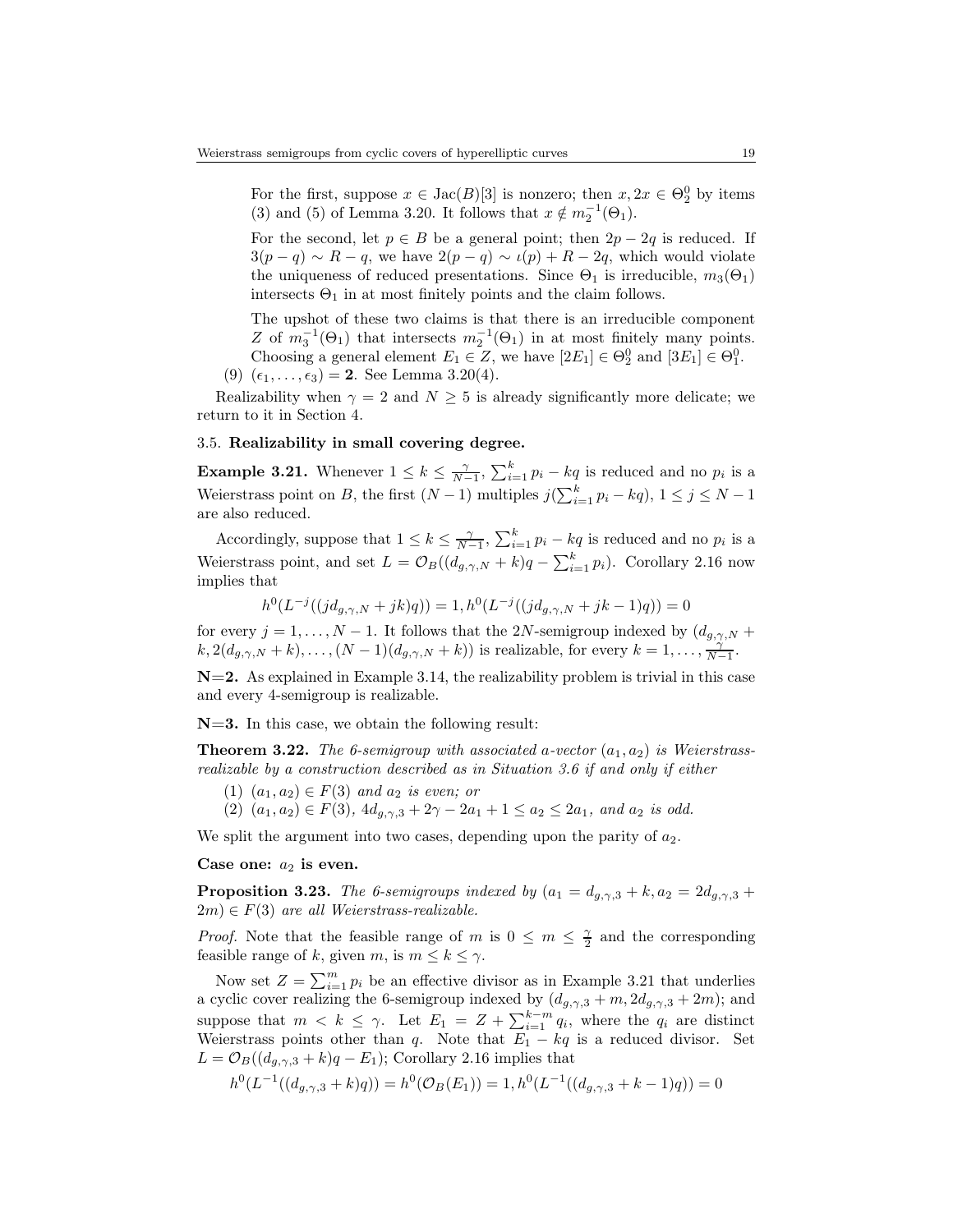and also

$$
h^{0}(L^{-2}((2d_{g,\gamma,3}+2m)q)) = h^{0}(\mathcal{O}_{B}(2Z)) = 1, h^{0}(L^{-1}((2d_{g,\gamma,3}+2m-1)q)) = 0.
$$
  
Our proof is now complete.

**Case two:**  $a_2$  is odd. When  $a_2 = 2d_{g,\gamma,3} + 2m + 1$  is odd, we have further restrictions on the feasible range of a beyond what is given in Equation [\(14\)](#page-15-3):

**Lemma 3.24.** Every 6-semigroup indexed by  $(a_1, 2d_{g,\gamma,3} + 2m + 1) \in F(3)$  that is Weierstrass realizable by a cyclic cover as in Situation 3.6 satisfies  $a_1 \geq d_{q,\gamma,3}$  +  $(\gamma - m).$ 

*Proof.* According to Lemma [3.16,](#page-15-1) any cyclic cover that realizes  $(a_1, 2d_{q,\gamma,3}+2m+1)$ is associated with a pair of effective divisors  $E_1, E_2$  for which the corresponding degree-0 divisors  $E_i - \deg(E_i) \cdot q$ ,  $i = 1, 2$  are reduced. Moreover, the condition  $2[E_1 - \epsilon_1 q] \sim E_2 - (2m+1)q$  implies that

$$
[2\epsilon_1 - (2m+1)]q \sim 2E_1 - E_2 \sim 2E_1 + \iota(E_2) - 2(2m+1)q^{7}
$$

Thus  $[2\epsilon_1 + (2m+1)]q \sim 2E_1 + \iota(E_2)$ . Since there is no further cancellation on the two sides, we conclude that there exists a rational function on B with (odd) pole order  $2\epsilon_1 + (2m + 1)$  at q. Since q is a Weierstrass point,  $2\epsilon_1 + (2m + 1) \geq 2\gamma + 1$ <br>must hold: unwinding yields  $a_1 \geq d_{n+2} + (\gamma - m)$ must hold; unwinding yields  $a_1 \geq d_{g,\gamma,3} + (\gamma - m)$ .

Next, we shall show that for every  $(a_1, a_2) \in F(3)$  such that  $a_1 \geq d_{g,\gamma,3} + (\gamma - m)$ and  $a_2 = 2d_{g,\gamma,3} + 2m + 1$ , the 6-semigroup indexed by  $(a_1, a_2)$  is Weierstrassrealizable via a triple cover described in Situation 3.6. In other words, the previous lemma characterizes the only obstruction to realizability when  $N = 3$ . We start with a concrete example.

<span id="page-19-0"></span>**Example 3.25.** The realizability problem for the semigroup indexed by  $(d_{g,\gamma,3} +$  $\gamma$ ,  $2d_{g,\gamma,3}$  +  $2m+1$ )  $\in$   $F(3)$  is solvable by induction on m.

For the base case  $m = 0$ , we use the fact that  $m_2^{-1}\Theta_1 \cap \Theta_{\gamma-1} \subset \text{Jac}(B)[2]$  ([\[19,](#page-34-5) Thm 2.5]). Given a general point  $q' \in B$ , it follows that there is an effective divisor  $E_1$  for which  $E_1 - \gamma q$  is reduced and  $[2(E_1 - \gamma q)] = [q' - q]$ . In particular, the pair  $(E_1, q')$  resolves the realizability problem for  $(a_1, a_2) = (d_{g,\gamma,3} + \gamma, 2d_{g,\gamma,3} + 1)$ .

Now let  $(E_1, E_2)$  be a pair of effective divisors as in Lemma [3.16](#page-15-1) that resolves the realizability problem for  $(a_1, a_2) = (d_{g,\gamma,3} + \gamma, 2d_{g,\gamma,3} + 2m - 1)$ ; in particular, we have  $deg(E_1) = \gamma$  and  $deg(E_2) = 2m - 1$ . Given a general point  $q' \in B$ , let  $D_2 = E_2 + 2q'$ . The fact that q' is general guarantees that  $D_2 - (2m + 1)q$  is reduced, and trivially we have

$$
D_2 - (2m+1)q \sim 2[E_1 + q' - (\gamma + 1)q].
$$

As  $\deg(E_1 + q') = \gamma + 1$ , we have  $E_1 + q' \sim D_1 + q$  for some effective divisor  $D_1$  of degree  $\gamma$ . Thus  $D_2 - (2m+1)q \sim 2(D_1 - \gamma q)$ .

We now check that  $D_1$  is not supported at  $q$ . Indeed, otherwise we would have

$$
E_1 \sim D' - q' + nq \sim D' + \iota(q') + (n-2)q
$$

where  $D'$  is effective and not supported at q, and  $n \geq 2$ . That is,

$$
E_1 - \gamma q \sim D' + \iota(q') - [\gamma - (n-2)]q.
$$

<sup>&</sup>lt;sup>7</sup>Recall here that  $\epsilon_j = a_j - j d_{q,\gamma,3}$ .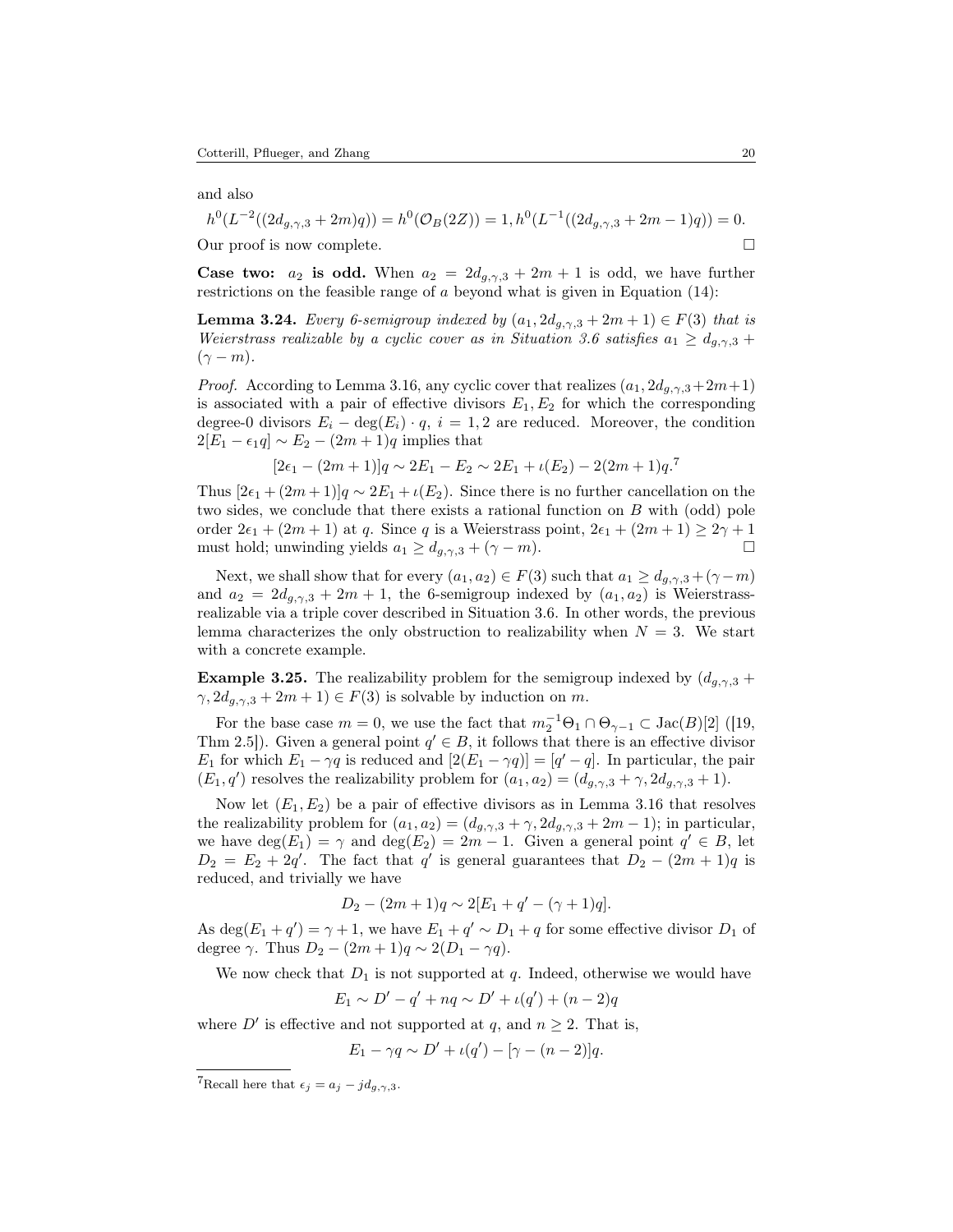By uniqueness of q-reduced representatives (Lemma [2.15\)](#page-8-3), the latter equality is only possible if  $n = 2$  and  $E_1 = D' + \iota(q')$ , a possibility that is precluded because  $q'$  is general.

Finally, we check that  $h^0(\mathcal{O}_B(D_1)) = 1$ . Given the previous paragraph, either  $D_1-\gamma q$  is reduced, in which case we are done; or else  $D_1$  is simultaneously supported at p and  $\iota(p)$  for some  $p \in B$ . The latter possibility would also violate the uniqueness of q-reduced presentation for  $E_1 - \gamma q$ , however, in view of  $E_1 + q' \sim D_1 + q$ . By Lemma [3.16,](#page-15-1) we are done.

In fact, the same argument leads to a general solution to the realizability problem for all  $(a_1, a_2) \in F(3)$  for which  $\epsilon_2 = 2m + 1$  is odd and  $a_1 \geq d_{g,\gamma,3} + (\gamma - m)$ :

**Proposition 3.26.** Every a-vector  $(d_{q,\gamma,3}+k, 2d_{q,\gamma,3}+2m+1)$  for which  $k \ge \gamma-m$ and  $2m + 1 \leq \gamma$  indexes a 6-semigroup realizable by a cyclic triple cover as in Situation 3.6.

Proof. According to Lemma [3.16,](#page-15-1) any solution to the semigroup-realizability problem indexed by  $(d_{g,\gamma,3}+k, 2d_{g,\gamma,3}+2m+1)$  is presented by a pair of effective divisors  $(E_{k,m}^1, E_{k,m}^2)$ . In Example [3.25,](#page-19-0) every pair  $(E_{\gamma,m}^1, E_{\gamma,m}^2)$  is such that

- (1)  $E_{\gamma,0}^2 = q'$ , where q' is a general point on B; and
- (2)  $E^1_{\gamma,m} + q \sim E^1_{\gamma,m-1} + q_m$ ,  $E^2_{\gamma,m} = E^2_{\gamma,m-1} + 2q_m$ , where  $q_m$  is general.

In particular, we have  $\text{Supp}(E_{\gamma,0}^1) - \text{Supp}(E_{\gamma,0}^2) \neq \emptyset$ , as otherwise  $(2\gamma-1)(q'-q) \sim 0$ , which would violate the generality of  $q'$ . In fact  $q' \notin \text{Supp}(E^1_{\gamma,0})$ , as otherwise

$$
2E' + q' \sim (2\gamma - 1)q
$$

where  $E' = E_{\gamma,0}^1 - q'$ , which would imply the existence of a rational function on B with pole order  $2\gamma - 1$  at q. This is clearly impossible. A similar argument shows that  $\text{Supp}(E^1_{\gamma,0}) - \text{Supp}(E^2_{\gamma,0})$  contains no Weierstrass point of B.

Now suppose that  $p \in \text{Supp}(E^1_{\gamma,0}) - \text{Supp}(E^2_{\gamma,0})$ , and set

$$
E_{\gamma-1,1}^1 = E_{\gamma,0}^1 - p, E_{\gamma-1,1}^2 = E_{\gamma,0}^2 + 2\iota(p).
$$

Thanks to our choice of p, the divisors  $E_{\gamma-1,1}^1 - (\gamma - 1)q$ ,  $E_{\gamma-1,1}^2 - 3q$  are q-reduced, and

$$
2[E_{\gamma-1,1}^1 - (\gamma - 1)q] \sim E_{\gamma,0}^2 - 2p + 2q \sim E_{\gamma-1,1}^2 - 3q.
$$

By Lemma [3.16](#page-15-1) again, we obtain a solution for the realizability problem for the semigroup indexed by  $(d_{g,\gamma,3} + \gamma - 1, 2d_{g,\gamma,3} + 3)$ . Notice that  $\text{Supp}(E^1_{\gamma,1}) - \text{Supp}(E^2_{\gamma,1})$ is nonempty and contains no Weierstrass point; so by induction, we obtain solutions for the realizability problem for those 6-semigroups indexed by  $(d_{q,\gamma,3} + \gamma$  $m, 2d_{g,\gamma,3} + 2m + 1$ ) for which  $0 \leq m < \frac{\gamma}{2}$ .

The general statement now follows from a simple construction. For  $m = 1, \ldots, \frac{2}{3}$  $\frac{\gamma}{2},$ let  $(E^1_{\gamma-m,m}, E^2_{\gamma-m,m})$  be a solution to the realizability problem for 6-semigroups indexed by  $(d_{g,\gamma,3} + \gamma - m, 2d_{g,\gamma,3} + 2m + 1)$ . For any m' between 1 and m, let  $q_1, \ldots, q_{m'}$  be distinct Weierstrass points on B not in Supp $(E^1_{\gamma-m,m}) \cup \{q\}$ .<sup>8</sup> Let

<sup>&</sup>lt;sup>8</sup>Such points exist because  $\deg(E_{\gamma-m,m}^1) = \gamma - m$ , and there are  $2\gamma + 2$  distinct Weierstrass points on B.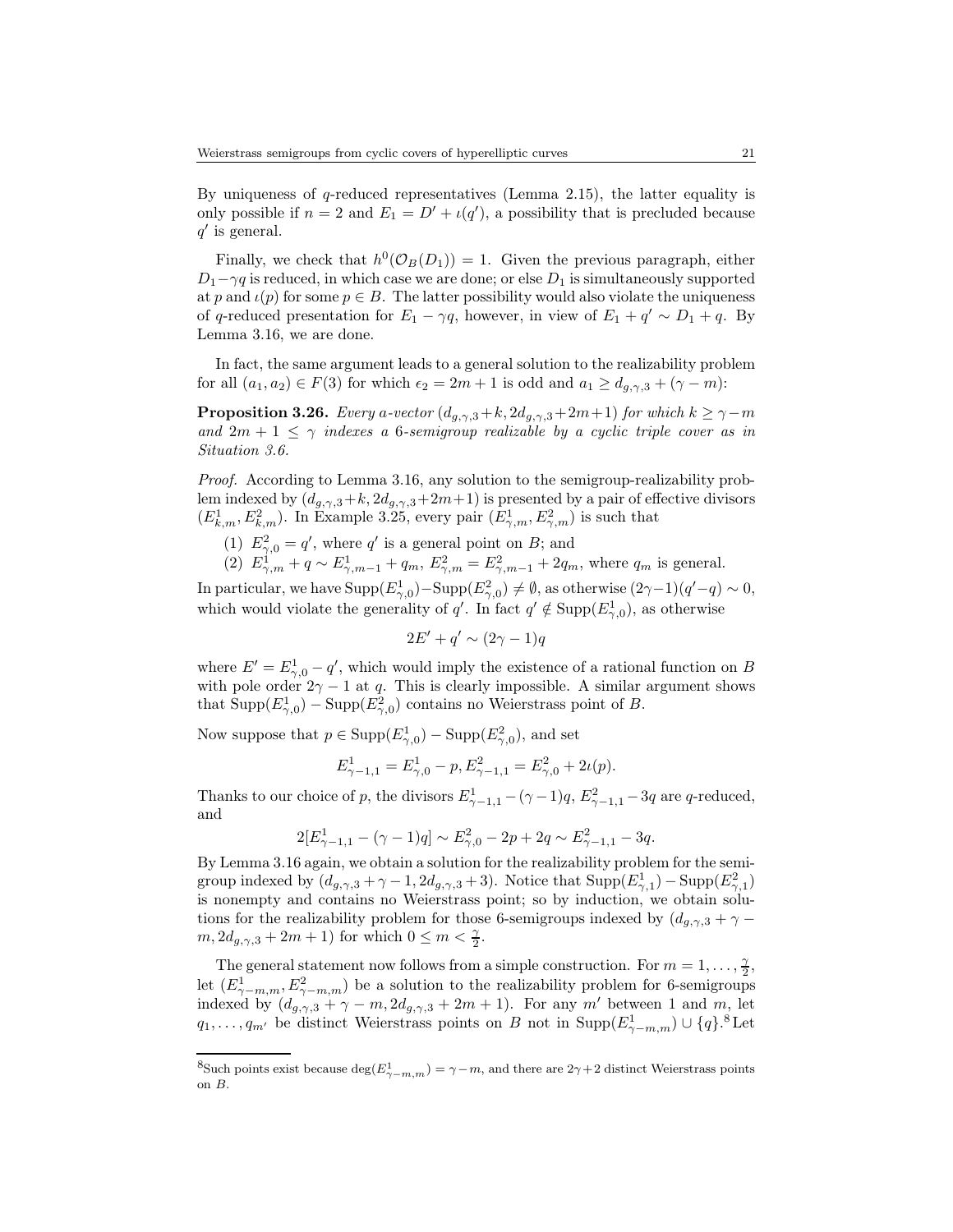$E^1_{\gamma-m+m',m} = E^1_{\gamma-m,m} + \sum_{k=1}^{m'} q_k$ . It follows easily from our choice of  $q_1, \ldots, q_{m'}$ that  $E^1_{\gamma-m+m',m} - (\gamma - m + m')q$  is q-reduced and that

 $2(E_{\gamma-m+m',m}^1-(\gamma-m+m')q) \sim 2(E_{\gamma-m,m}^1-(\gamma-m)q) \sim E_{\gamma-m,m}^2-(2m+1)q.$ 

It follows that  $(E^1_{\gamma-m+m',m}, E^2_{\gamma-m,m})$  underlies a cyclic cover that realizes the 6semigroup indexed by  $(d_{g,\gamma,3} + \gamma - m + m', 2d_{g,\gamma,3} + 2m + 1)$ .

<span id="page-21-0"></span>4. The multiplication profile of a point on a hyperelliptic Jacobian

**Definition 4.1.** Given  $x \in \Theta_d^0 \subset \text{Jac}(B)$ , let  $d_j$  denote the unique integer for which  $m_j(x) \in \Theta_{d_j}^0$  for every positive integer j. We refer to the integer sequence  $m(x) := (d_1 = d, d_2, d_3, \ldots)$  as the multiplication profile of x. We also refer to the subsequence  $m(x)_{N-1} := (d_j)_{j=1}^{N-1}$  as the  $(N-1)$ -th truncated multiplication profile  $of x.$ 

Remark 4.2. When  $\gamma = 1$ , possible multiplication profiles are as follows:  $m(x) =$  $(0, 0, \ldots)$  when x is the neutral element;  $m(x) = (1, 1, \ldots)$  when x is non-torsion; and otherwise  $m(x)$  is of some finite order n, in which case the multiplication profile is determined by its truncation  $m_n(x) = (1, \ldots, 1, 0)$ . Throughout the remainder of this section, we assume that  $\gamma \geq 2$ .

Hereafter, we will focus on point classes that arise from Abel-Jacobi maps of degree one.

**Notation 4.3.** For a fixed point  $p \neq q$ , let  $R_N(p)$  denote the q-reduced representative of  $[N(p-q)].$ 

<span id="page-21-1"></span>**Lemma 4.4.** For every index j, we have  $d_j > d_{j+1}$  if and only if  $\iota(p) \in \text{Supp}(R_j(p))$ for every  $p \neq q$ .

*Proof.* Note that  $R_j(p) \sim R_{j+1}(p) + (\iota(p) - q)$ . As  $d_{j+1} < d_N$ , it follows that  $R_j(p) = R_{j+1}(p) + (\iota(p) - q)$ . Conversely, suppose  $R_j(p) = E + (\iota(p) - q)$ , where  $E \in \Theta^0$ , Then E is g-reduced, and  $R_{j+1}(p) = E$ .  $E \in \Theta_{d_j-1}^0$ . Then E is q-reduced, and  $R_{j+1}(p) = E$ .

<span id="page-21-2"></span>Corollary 4.5. We have  $|d_j - d_{j+1}| \leq 1$  for every j; and  $d_j \neq d_{j+1}$  whenever  $d_j < \gamma$ .

*Proof.* According to Lemma [4.4,](#page-21-1) we have  $d_{j+1} = d_j - 1$  whenever  $d_{j+1} < d_j$ . If  $d_{j+1} > d_j$ , then because  $R_j(p) \sim R_{j+1}(p) + (\iota(p) - q)$  is not q-reduced, we must have  $R_j(p) = R_{j+1}(p) - (p - q)$ , and hence  $d_{j+1} = d_j + 1$ . On the other hand, if  $d_j < \gamma$ , then either  $\iota(p) \in \text{Supp}(R_j(p))$  and  $d_{j+1} < d_j$ ; or else  $\iota(p) \notin \text{Supp}(R_j(p))$ <br>and  $d_{j+1} > d_j$ . and  $d_{j+1} > d_j$ .

<span id="page-21-3"></span>**Lemma 4.6.** Fix  $p \neq q$ . There is no index j for which  $d_{j+1} = d_j + 1 = d_{j+2} + 1$ , unless  $d_j = d_2 = 0$ .

*Proof.* The equalities  $d_{j+1} = d_j + 1 = d_{j+2} + 1$  force  $R_{j+1}(p) = R_j(p) + (p - q) = R_{j+1}(p) + (p - q)$  in which case  $p = t(p)$  necessarily  $R_{j+2}(p) + (\iota(p) - q)$ , in which case  $p = \iota(p)$  necessarily.

In light of the above, we now develop two instructive examples.

<span id="page-21-4"></span>**Example 4.7.** Whenever  $x = [p - q]$  is a general point of  $\Theta_1$ , Lemma [4.6](#page-21-3) implies that

$$
m(x)_{\gamma+1} = (1, 2, \ldots, \gamma, \gamma).
$$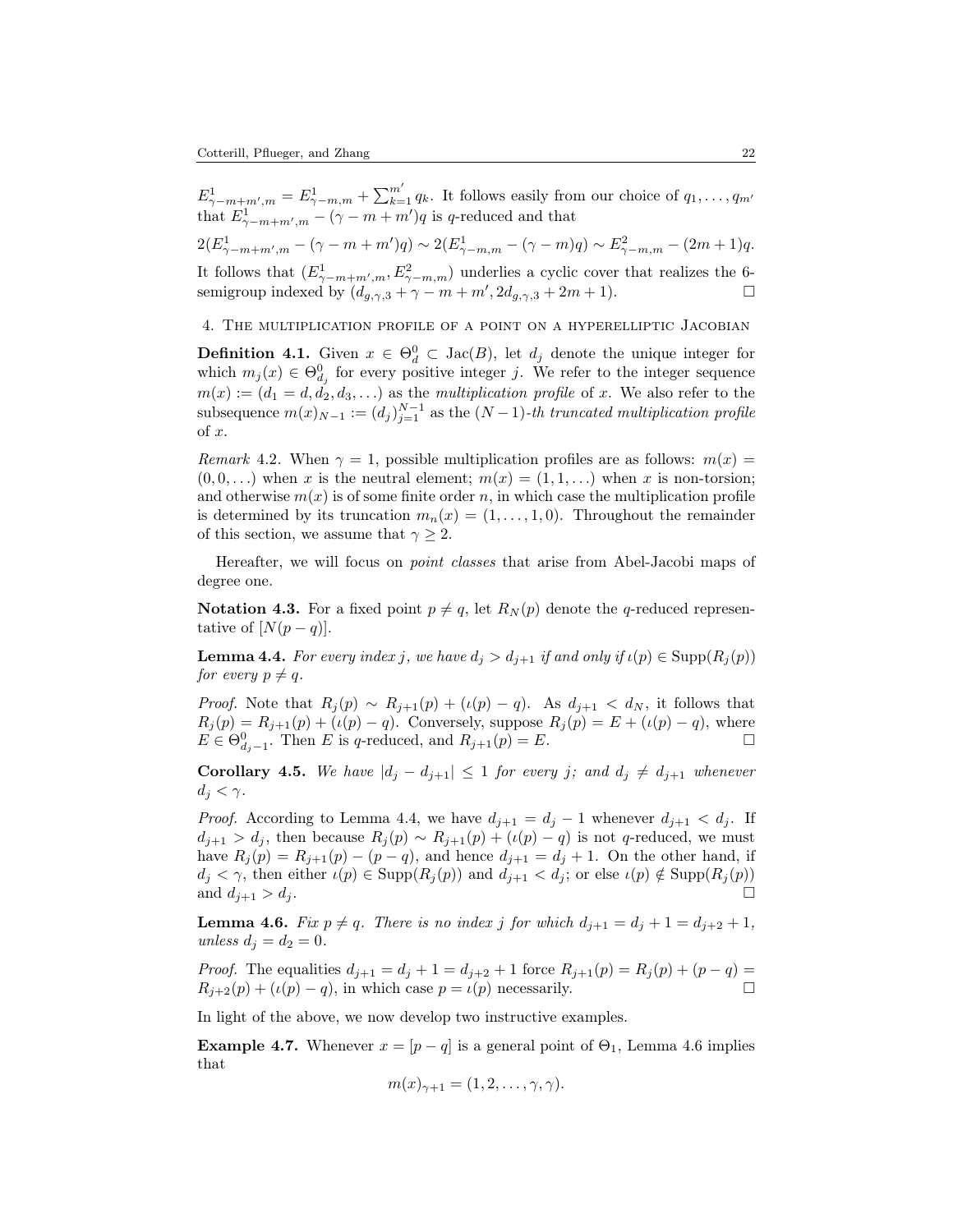On the other hand, whenever  $x \in \Theta_1$  is 2-torsion, we have  $m(x) = (1, 0, 1, 0, \ldots)$ .

Finally, whenever  $x \in \Theta_1$  is  $(2\gamma+1)$ -torsion, we have  $m(x)_{2\gamma+1} = (1, 2, \ldots, \gamma, \gamma, \gamma 1, \ldots, 1, 0$ , and  $m(x)_{2\gamma+1}$  uniquely determines  $m(x)$ .

The above gives a complete solution for Weierstrass-realizability by cyclic covers whenever  $2 \leq N \leq \gamma + 2$  and  $a_1 = 1 + d_{q,\gamma,N}$ .

**Example 4.8.** Let a be a general element of  $k^{\times}$ ,  $1 \le n \le \gamma + 1$ , and  $f(x) =$  $(x-a)^{\gamma+n}x^{\gamma-n+1}+1$ . Working over the hyperelliptic curve  $B: y^2 = f(x)$ , let  $p = (a, 1)$  and  $p' = (0, 1)$ . Note that  $\iota(p) = (a, -1)$  and  $\iota(p') = (0, -1)$ .

Now div $(y-1) = (\gamma + n)p + (\gamma - n + 1)p' - (2\gamma + 1)q$ . In particular, we have  $[(\gamma + n)(p - q)] = [(\gamma - n + 1)(\iota(p') - q)]$ , and it follows that

 $[(\gamma + m)(p - q)] = [(\gamma - n + 1)(\iota(p') - q) + (m - n)(p - q)].$ 

Note that  $(\gamma - n+1)(\iota(p')-q)+(m-n)(p-q)$  is q-reduced for every  $m = n, \ldots, 2n-1$ . We claim that

$$
m([p - q])_{\gamma + 2n - 1} = (1, 2, \dots, \gamma, \gamma, \gamma - 1, \dots, \gamma - n + 1, \gamma - n + 2, \dots, \gamma).
$$

Indeed, given our previous discussion, it only remains to show that  $d_{\gamma+1+i} = \gamma - j$ for every  $j = 1, \ldots, n-2$ . This follows, in turn, from the fact that  $|d_k - d_{k+1}| \leq 1$ : letting  $R_k$  denote the q-reduced presentation of  $m_k([p-q])$ , we have  $R_k \sim R_{k+1}$  +  $\iota(p)-q.$ 

Notice that the case in which  $[p - q]$  is  $(2\gamma + 1)$ -torsion is covered by this example.

4.1. Multiplication profiles of point classes. We begin with a general speculation about the multiplication profile of an element of  $\Theta_1^0$ .

<span id="page-22-0"></span>**Conjecture 4.9.** Any sequence  $(d_i)_{i=1}^{\infty}$  of non-negative integers that satisfies the following conditions is realized as the multiplication profile of an element of  $[p-q] \in$  $\Theta_1^0(B) \subset \text{Jac}(B)$ , for some hyperelliptic curve B of genus  $\gamma$ :

- (1)  $d_1 = 1$ , and  $0 \leq d_i \leq \gamma$  for every j;
- (2)  $d_i + d_j \geq d_{i+j}$ ;
- (3)  $|d_j d_{j+1}| \leq 1$  and if  $d_j < \gamma$ , then  $d_j \neq d_{j+1}$ ;
- (4) there is no j for which  $d_{j+1} = d_j + 1 = d_{j+2} + 1$ , unless  $d_j = d_2 = 0$ ;
- (5) the first index N for which  $d_N = 0$  is either  $N = 2$  or else  $N \geq 2\gamma + 1$ , in which case  $d_{sN+r} = d_r$  and  $d_{N-r} = d_r$  for every  $1 \leq r < N$  and  $s \geq 0$ .

Note that these are all *necessary* conditions. Indeed, items  $(1)$ ,  $(2)$  follow from the definition of  $d_i$ ; (3) is the content of Corollary [4.5;](#page-21-2) (4) is Lemma [4.6;](#page-21-3) while (5) follows from the definition of torsion order and the non-existence of torsion points of small orders ([\[19,](#page-34-5) Corollary 2.8]).

To tackle this conjecture, we analyze how to read the multiplication profile of a specific point  $p - q$  from the affine equation  $y^2 = f(x)$  of the curve B. Without loss of generality, we assume  $f(0) \neq 0$  and  $p = (0, \sqrt{f(0)})$ , where  $\sqrt{f(0)}$  is a fixed square root of  $f(0)$ .

**Definition 4.10.** Given an effective divisor D on B of degree d, let  $p(x) - q(x)y$ be a rational function whose associated principal divisor is  $D - dq$ . We shall refer to d as the support length of this function.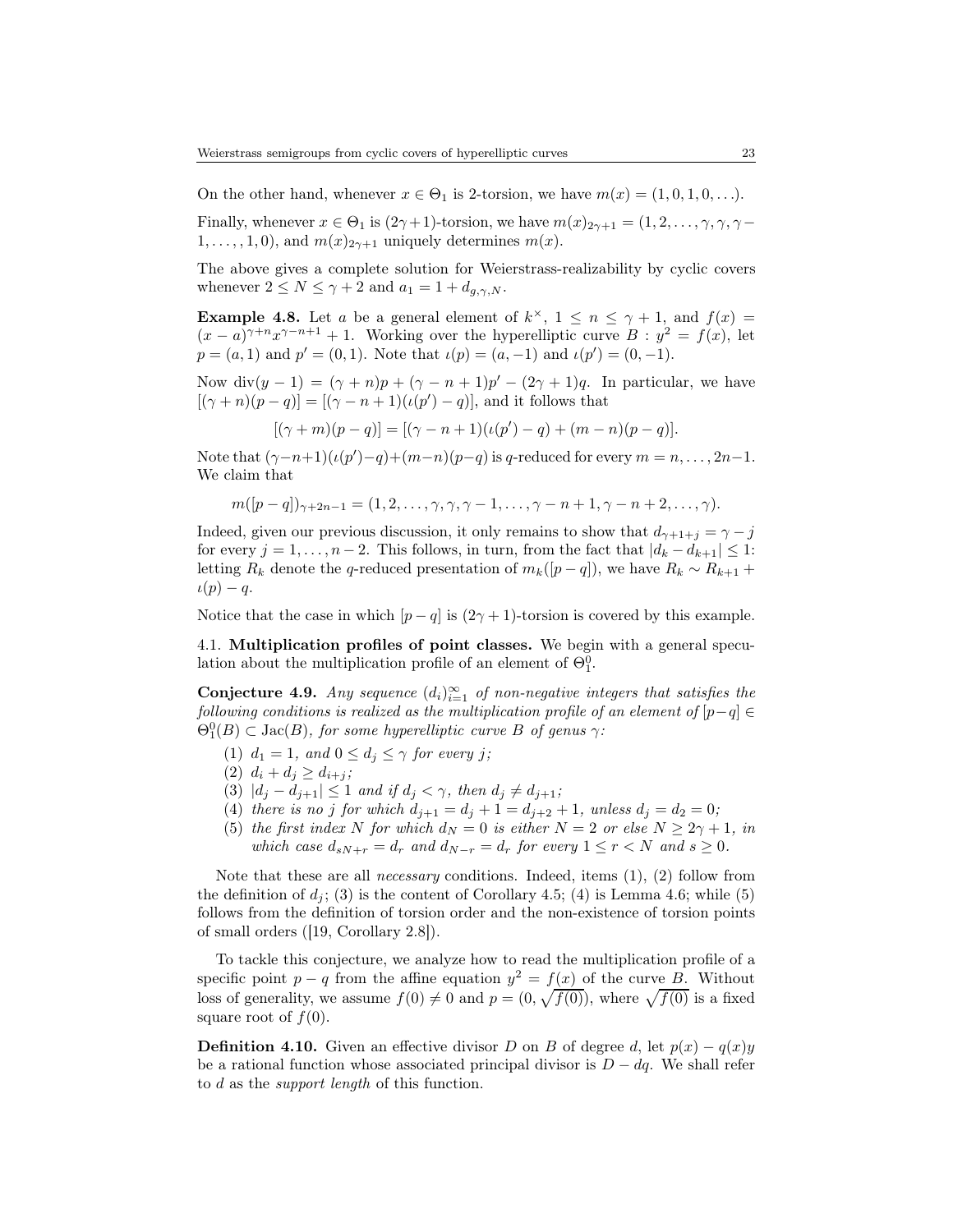The j-th entry  $d_j$  of  $m([p-q])$  is codified by a rational function  $p_j(x)-q_j(x)y \in$  $K(B)$  that has minimal support length d among all functions that vanish in p to order are at least j and are regular away from  $q$ . For this minimizing value of  $d$ , we have  $d_j = d - j$ ; moreover, the pair  $(p_j, q_j)$  is well-defined up to a scalar multiple. Hereafter, we let  $\sum_{i=0}^{\infty} a_i x^i$  denote the image of y in  $\widehat{\mathcal{O}}_{\mathbb{P}^1,0} = k[\![x]\!]$  under the natural map  $\mathcal{O}_{B,p} \to \mathcal{O}_{\mathbb{P}^1,0} \to \widehat{\mathcal{O}}_{\mathbb{P}^1,0}$  induced by the hyperelliptic structure map  $B \to \mathbb{P}^1$ .

<span id="page-23-0"></span>**Lemma 4.11.** Up to a scalar multiple,  $(p_j, q_j)$  is the unique pair of polynomials  $(p(x), q(x))$  for which  $x^{j} | (p - (\sum a_i x^i) \cdot q)$  that minimizes the quantity

$$
\max\{2\deg(p), 2\gamma + 1 + 2\deg(q)\}.
$$

*Proof.* The map  $\mathcal{O}_{B,p} \to \mathcal{O}_{\mathbb{P}^1,0}$  induced by the hyperelliptic structure map sends  $m_p$  to  $m_0 = (x)$ ; so the rational function  $p(x) - q(x)y \in K(B)$  vanishes in p to order at least j if and only if  $x^j$  divides  $p(x) - (\sum a_i x^i) \cdot q(x)$ . On the other hand,  $p(x) - q(x)y$  plainly has support length max $\{2 \deg(p), 2\gamma + 1 + 2 \deg(q)\}.$ 

 $\Box$ 

Example 4.12. The following are immediate consequences of Lemma [4.11:](#page-23-0)

- (1) For every  $j = 1, ..., \gamma$ , we have  $(p_j(x), q_j(x)) = (x^j, 0)$ .
- (2)  $(p_{\gamma+1}(x), q_{\gamma+1}(x)) = (\sum_{i=0}^{\gamma} a_i x^i, 1).$
- (3)  $(p_{\gamma+2}(x), q_{\gamma+2}(x)) = (\sum_{i=0}^{\gamma+1} a_i x^i, 1).$
- (4) Suppose  $[p q]$  is N-torsion. Then  $\deg p_N(x) = \frac{N}{2}$  and  $\deg q_N(x) \le \frac{N-(2\gamma+2)}{2}$  whenever N is even; while  $\deg p_N(x) \le \frac{N-1}{2}$  and  $\deg q_N(x) =$  $\frac{N-(2\gamma+1)}{2}$  whenever N is odd.

**Definition 4.13.** We say that  $d_{j_0}$  is a *critical entry* of a multiplication profile  $(d_j)$ whenever  $d_{j_0} < \min(d_{j_0-1}, d_{j_0+1}).$ 

Whenever  $d_j$  is a critical entry,  $div(p_j(x) - q_j(x)y)$  is not supported at  $\iota(p)$ . This means that x divides neither  $p_i$  nor  $q_i$ . Furthermore, the fact that div $(p_i(x)$ −  $q_j(x)y$  has minimal support length means that  $p_j$  and  $q_j$  cannot share other linear terms; so gcd $(p_j, q_j) = 1$ . Now set  $i = j + d_j - \gamma$ . We then have  $p_i = p_{i+1} = \cdots = p_j$ and  $q_i = q_{i+1} = \cdots = q_j$ , while  $p_{j+k} = x^k p_j$  and  $q_{j+k} = x^k q_j$  for  $k = 1, \ldots, \gamma - d_j$ .

<span id="page-23-1"></span>**Lemma 4.14.** Fix  $n \ge \gamma + 2$ . When  $n + \gamma$  is odd (resp. even), we have  $d_n < \gamma$  if and only if  $D_n = 0$ , where

$$
D_n := \begin{vmatrix} a_{\gamma+2} & a_{\gamma+3} & \cdots & a_{\frac{n+\gamma+1}{2}} \\ a_{\gamma+3} & a_{\gamma+4} & \cdots & a_{\frac{n+\gamma+3}{2}} \\ \vdots & \vdots & & \vdots \\ a_{\frac{n+\gamma+1}{2}} & a_{\frac{n+\gamma+3}{2}} & \cdots & a_{n-1} \end{vmatrix} \qquad (resp. \ D_n := \begin{vmatrix} a_{\gamma+1} & a_{\gamma+2} & \cdots & a_{\frac{n+\gamma}{2}} \\ a_{\gamma+2} & a_{\gamma+3} & \cdots & a_{\frac{n+\gamma+2}{2}} \\ \vdots & \vdots & & \vdots \\ a_{\frac{n+\gamma}{2}} & a_{\frac{n+\gamma+2}{2}} & \cdots & a_{n-1} \end{vmatrix}.
$$

*Proof.* The idea is to calculate  $p_n$  and  $q_n$  explicitly. Since the argument in each of the two cases is nearly identical, we only discuss the case in which  $n + \gamma$  is odd. To begin, recall that the support length of  $p_n(x) - q_n(x)y$  is  $\max\{2\deg p_n, 2\gamma + 1 +$  $2 \deg q_n$ . For this quantity to be smaller than  $\gamma + n$ , we must have  $\deg q_n < \frac{n-\gamma-1}{2}$ . Now set  $q_n(x) = \sum c_i x^i$ . Then  $(\sum a_i x^i) q_n(x) = \sum e_k x^k$ , where  $e_k = \sum_{i+j=k} c_i a_j$ . Note that  $p_n(x)$  is merely an appropriate truncation of  $(\sum a_i x^i)q_n(x)$ . Clearly we also require deg  $p_n < \frac{n+\gamma}{2}$ ; it follows that  $e_{\frac{n+\gamma+1}{2}} = \ldots = e_{n-1} = 0$ . By definition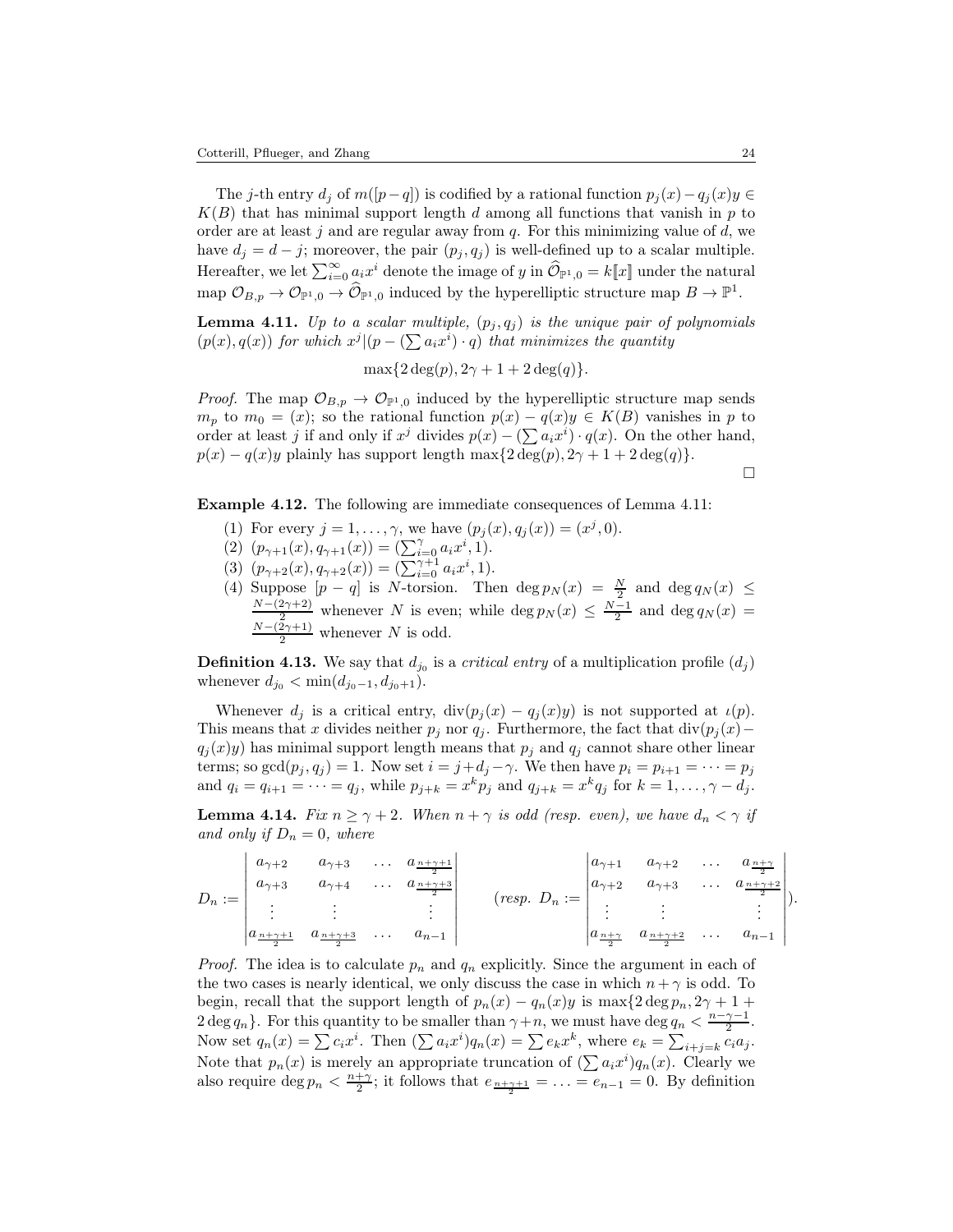of the  $e_k$ , the linear system of equations

$$
\begin{bmatrix} a_{\gamma+2} & a_{\gamma+3} & \dots & a_{\frac{n+\gamma+1}{2}} \\ a_{\gamma+3} & a_{\gamma+4} & \dots & a_{\frac{n+\gamma+3}{2}} \\ \vdots & \vdots & & \vdots \\ a_{\frac{n+\gamma+1}{2}} & a_{\frac{n+\gamma+3}{2}} & \dots & a_{n-1} \end{bmatrix} \begin{bmatrix} x_{\frac{n-\gamma-3}{2}} \\ x_{\frac{n-\gamma-1}{2}} \\ \vdots \\ x_0 \end{bmatrix} = 0
$$

has a non-zero solution, and the result follows.  $\Box$ 

*Remark* 4.15. An upshot of Lemma [4.14](#page-23-1) is that  $d_{\gamma+2} = \gamma - 1$  if and only if  $a_{\gamma+1} = 0$ ; and  $d_{\gamma+3} < \gamma$  if and only if  $a_{\gamma+2} = 0$ .

From our previous discussion about restrictions on multiplication profiles, it is clear that whenever there are indices  $j > i$  for which  $d_i = d_j = \gamma$  and  $d_k < \gamma$  for all  $k$  strictly between  $i$  and  $j$ , we in fact have

$$
(d_i, d_{i+1}, \ldots, d_{j-1}, d_j) = (\gamma, \gamma - 1, \ldots, \gamma - \frac{j-i}{2} + 1, \gamma - \frac{j-i}{2}, \gamma - \frac{j-i}{2} + 1, \ldots, \gamma - 1, \gamma).
$$

Consequently, every multiplication profile is uniquely characterized by the vanishing or non-vanishing of the corresponding determinants  $D_n$ .

<span id="page-24-0"></span>4.2. Multiplication profiles of torsion points. Suppose  $x = [p - q] \in \Theta_1^0$  is an N-torsion point. Its multiplication profile  $m(x) = (d_i)$  is then determined by  $(d_{\gamma+2},...,d_{\lfloor \frac{N}{2}\rfloor})$ . Moreover, the following rules apply:

- (1)  $d_j = 0$  if and only if  $N|j$ ;
- (2)  $d_{\gamma+2} \in {\gamma 1, \gamma};$
- (3)  $d_i + d_j \geq d_{i+j}$ ;
- (4) there is no j for which  $(d_j, d_{j+1}, d_{j+2}) = (a, a+1, a)$  for any a; and
- (5) there is no j for which  $(d_j, d_{j+1}) = (a, a)$  with  $a < \gamma$ .

In particular, we have either  $d_{\frac{N}{2}} = d_{\frac{N}{2}-1} = \gamma$  or  $d_{\frac{N}{2}} = d_{\frac{N}{2}-1} - 1$  when N is even; and  $d_{\frac{N-1}{2}} = \gamma$  when N is odd.

Now suppose that  $N \geq 2\gamma + 1$ , and that  $y^2 = f(x)$  is the affine equation of a hyperelliptic curve with an N-torsion divisor  $p - q$ , where  $p = (0, \sqrt{f(0)})$  and  $\sum a_i x^i$  is a chosen square root of  $f(x)$  inside  $k[[x]]$ ; then as explained previously, there exist polynomials  $p_N(x)$ ,  $q_N(x)$  for which  $x^N$  divides  $p_N(x) - (\sum a_i x^i) q_N(x)$ . Conversely, if our aim is to construct  $f(x)$  so that the associated hyperelliptic curve has a divisor of particular torsion order, one possible approach involves specifying an approximating power series  $\sum a_i x^i$  with certain properties. This approach serves our purposes well, as we may control  $m([p - q])$  by imposing conditions on the  $\text{coefficients } a_i.$ 

<span id="page-24-1"></span>**Proposition 4.16.** Given p, q,  $f(x)$ , and  $\sum a_i x^i$  as before, suppose that  $[p-q]$  has order precisely N. Let  $(d_j)_{j=1}^{\infty}$  be a sequence satisfying the five necessary conditions stated in the beginning of this subsection. Then  $m([p - q]) = (d_j)$  if and only if  $D_j = 0$  for precisely those j between  $\gamma + 1$  and  $\lfloor \frac{N}{2} \rfloor$  for which  $d_j < \gamma$ .

*Proof.* From our earlier discussion, it is clear that the sequence  $(d_{\gamma+1},...,d_{\lfloor \frac{N}{2}\rfloor})$ determines the full multiplication profile in this particular case. The desired con-clusion now follows from Lemma [4.14](#page-23-1) and the discussion following it.  $\Box$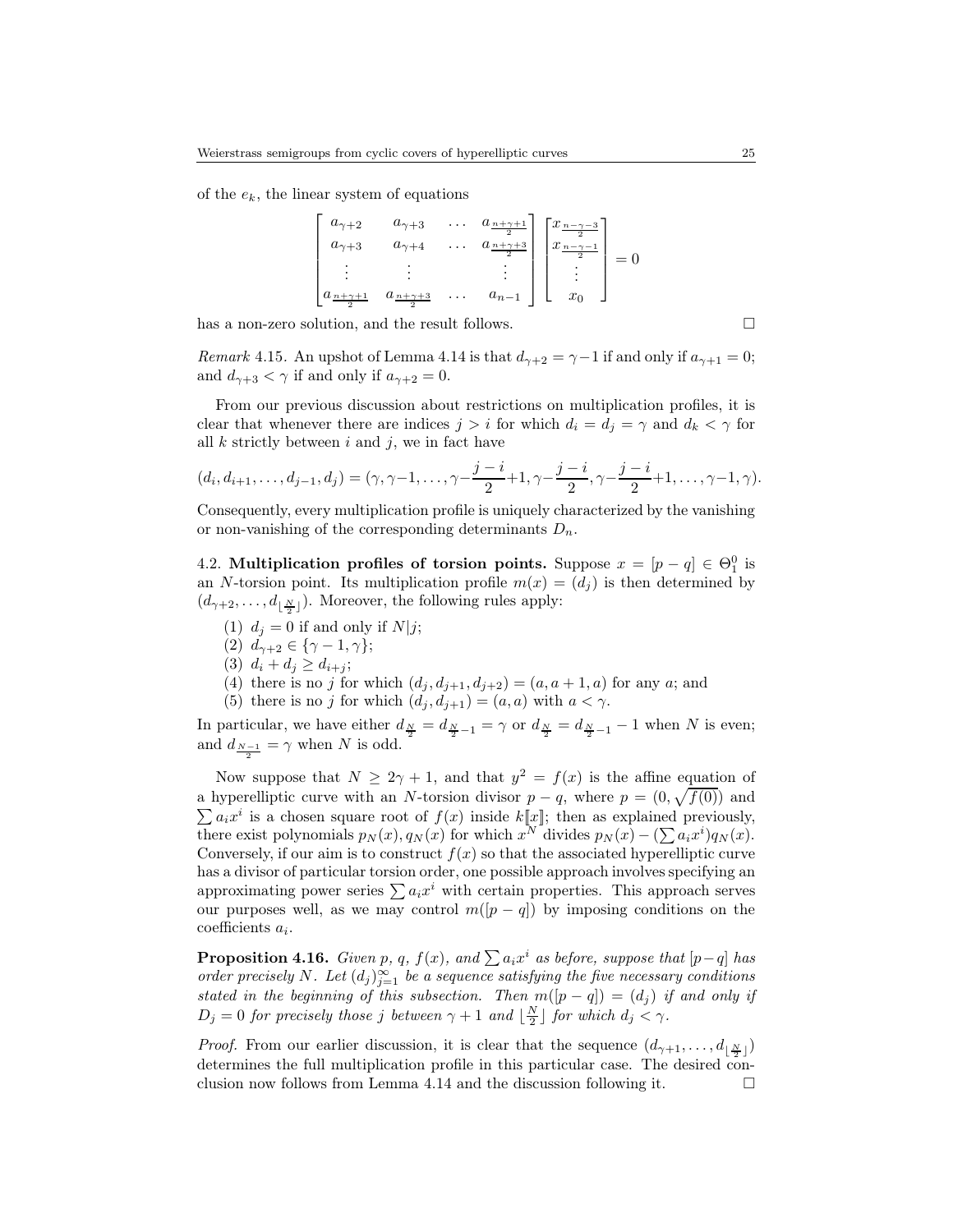We are now ready to give a complete list of conditions that characterize those power series  $\sum a_i x^i$  that give rise to a two-pointed hyperelliptic curve  $(B, p, q)$ for which the order of  $[p - q]$  is precisely N and  $m([p - q]) = (d_j)_{j=1}^{\infty}$ . A key observation is that for every fixed value of  $N$ , finding a power series that satisfies these conditions is a *finitely-determined* problem. Namely, every coefficient  $a_i$  with  $j \geq N$  is uniquely determined by  $a_0, \ldots, a_{N-1}$ ; so the set of admissible power series is a sublocus of the projective space  $\mathbb{P}^{N-1}$  in these coordinates.

## Conditions for admissibility:

- (Polynomiality and degree): For every  $k \geq 2\gamma+2$ , we have  $\sum_{i+j=k} a_i a_j = 0$ , while  $\sum_{i+j=2\gamma+1} a_i a_j \neq 0$ .
- (Separability): The Sylvester determinant  $S(f)(a_0, \ldots, a_{N-1})$  is nonzero (see Notation [A.1\)](#page-30-0), where  $f(x) = \sum_{k=0}^{2\gamma+1} (\sum_{i+j=k} a_i a_j) x^k$ .
- (Torsionness) Whenever  $N$  is even (resp. odd), the Hankel matrix

(15)

<span id="page-25-0"></span>
$$
M_N := \begin{bmatrix} a_{\gamma+2} & a_{\gamma+3} & \dots & a_{\frac{N}{2}+1} \\ a_{\gamma+3} & a_{\gamma+4} & \dots & a_{\frac{N}{2}+2} \\ \vdots & \vdots & & \vdots \\ a_{\frac{N}{2}+\gamma} & a_{\frac{N}{2}+\gamma+1} & \dots & a_{N-1} \end{bmatrix} \text{ (resp., } M_N := \begin{bmatrix} a_{\gamma+1} & a_{\gamma+2} & \dots & a_{\frac{N+1}{2}} \\ a_{\gamma+2} & a_{\gamma+3} & \dots & a_{\frac{N+3}{2}} \\ \vdots & \vdots & & \vdots \\ a_{\frac{N-1}{2}+\gamma} & a_{\frac{N+1}{2}+\gamma} & \dots & a_{N-1} \end{bmatrix}
$$

has less-than-maximal rank.

• (Profile-specific conditions): See Proposition [4.16.](#page-24-1)

**Definition 4.17.** Given  $N \geq 2\gamma + 3$ , let  $\widetilde{R}_N$  denote the closed subset of  $\mathbb{P}^{N-1}$ given by the intersection of the closed subset defined by the h omogeneous equations  $\sum_{i+j=k} x_i x_j = 0$  for  $k = 2\gamma + 2, \ldots, N-1$  with the closed subset given by the vanishing of maximal minors of the  $(\frac{N}{2}-1) \times (\frac{N}{2}-\gamma)$  Hankel matrix  $M_N$ . Let  $R_N$  denote the locally-closed subset given by the intersection of  $R_N$  with the open loci  $(\sum_{i+j=2\gamma+1} x_i x_j \neq 0)$  and  $(S(f)(x_0, \ldots, x_{N-1}) \neq 0)$  (see Notation [A.1\)](#page-30-0), where  $f(x) = \sum_{k=0}^{2\gamma+1} (\sum_{i+j=k} x_i x_j) x^k.$ 

We think of  $R_N$  as a parameter space for square roots of separable polynomials  $f(x)$  of degree  $2\gamma + 1$  whose corresponding hyperelliptic curves admit N-torsion points  $p = (0, \sqrt{f(0)})$ . Note that the definition of f guarantees that  $a_0 \neq 0$ .

4.2.1. Conjectural classification of multiplication profiles for torsion orders  $N <$  $2\gamma + 6$ . According to [\[7,](#page-34-18) Proposition 4.3], whenever N is even (resp. odd) the maximal minors of  $M_N$  cut out a closed subscheme of  $\mathbb{P}^{N-1}$  that is a cone over an integral, normal closed subscheme W of  $\mathbb{P}_{r}^{N-\gamma-2}$  $\frac{N-\gamma-2}{(x_{\gamma+2}:\ldots:x_{N-1})}$  (resp.  $\mathbb{P}^{N-\gamma-1}_{(x_{\gamma+1}:\ldots,x_N)}$  $\frac{N-\gamma-1}{(x_{\gamma+1}:\ldots:x_{N-1})}$  of codimension  $\gamma$ . In particular, the ideal I generated by the maximal minors of  $M_N$ is a homogeneous prime ideal generated by some homogeneous elements of degree  $\lfloor \frac{N+1}{2} \rfloor - \gamma.$ 

In light of [\[19,](#page-34-5) Cor. 2.8], we may assume that  $N \geq 2\gamma + 1$  without loss of generality. Moreover, as explained in Examples [5.1,](#page-26-2) [5.2,](#page-26-3) and [5.5](#page-27-0) below, whenever  $N \in \{2\gamma + 1, 2\gamma + 2, 2\gamma + 3, 2\gamma + 5\}$  a single multiplication profile is possible; so the interesting cases are those for which  $N = 2\gamma + 4$  or  $N = 2\gamma + 6$ . On the other hand, Example [5.4](#page-27-1) (resp., Example [5.7\)](#page-28-0) establishes that there are two (resp., three) possible multiplication profiles whenever  $N = 2\gamma + 4$  (resp.,  $N = 2\gamma + 6$ ).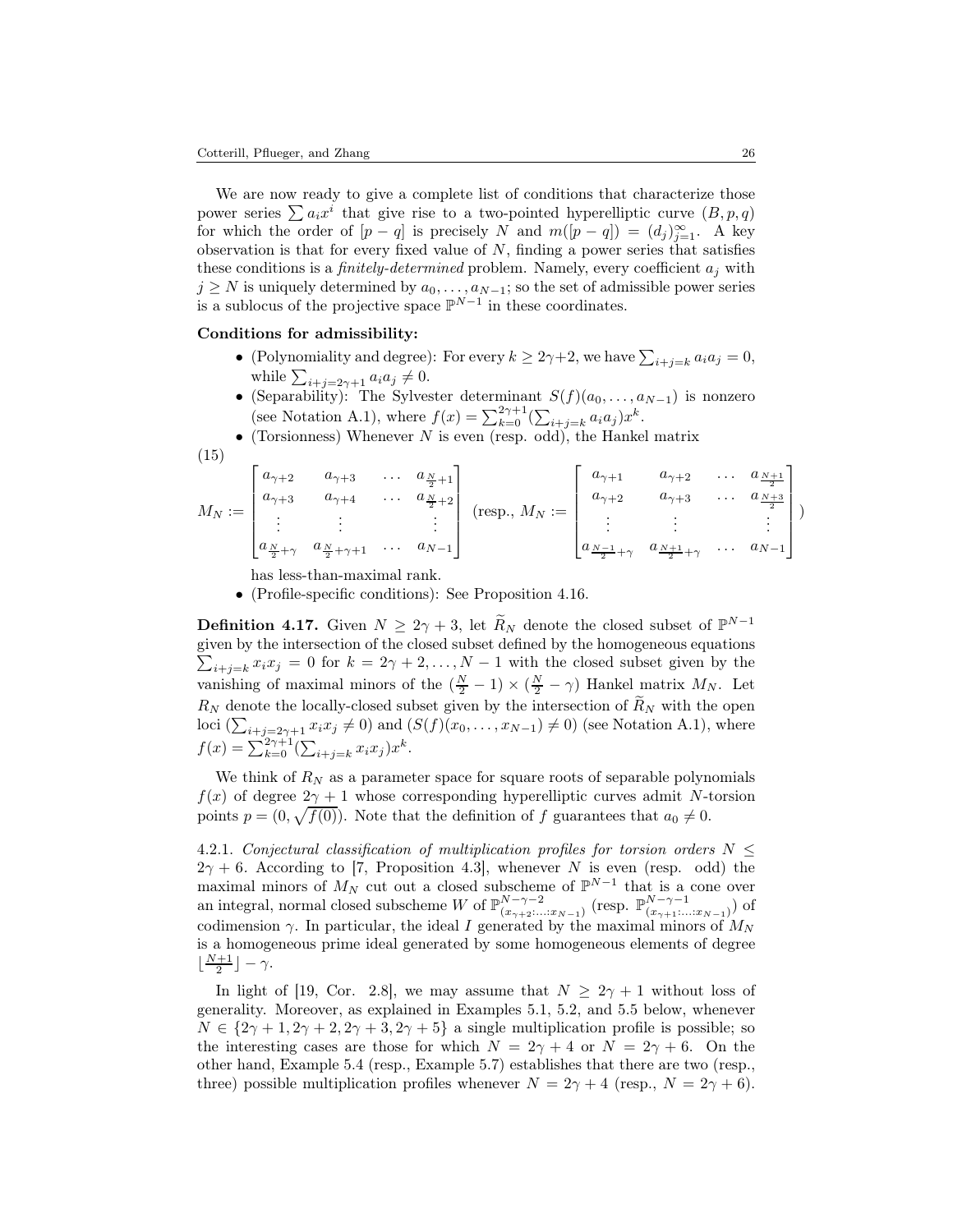Experimental computer evidence suggests that each of these profiles determines a distinguished component of the corresponding parameter space  $R_N$ .

<span id="page-26-1"></span>**Conjecture 4.18.** Suppose that either  $N = 2\gamma + 4$  or  $N = 2\gamma + 6$ . Each irreducible component  $V_i$  of the parameter space  $R_N$  is cut out by a prime ideal  $I_i$  generated by the polynomiality quadrics  $\sum_{i=0}^{N-1} x_i x_{k-i}$ ,  $k = 2\gamma + 2, \ldots, N$  and maximal minors of the Hankel matrix  $M_N$  in [\(15\)](#page-25-0), together with a distinguished set of auxiliary generators. More precisely, we have

$$
R_{2\gamma+4}=V_1\cup V_2
$$

where  $I_1 = I(V_1)$  is generated by the polynomiality quadrics,  $2 \times 2$  Hankel minors, and the quadrics  $2x_{\lfloor \frac{\gamma+1+j}{2} \rfloor}x_{\lfloor \frac{\gamma+1+j}{2} \rfloor+1} - x_{\gamma+1}x_j, j = \gamma+3, \ldots, 2\gamma+3$ ; while  $I_2 =$  $I(V_2)$  is generated by the polynomiality quadrics, maximal Hankel minors, and  $x_{\gamma+2}$ . Similarly, we have a decomposition

$$
\widetilde{R}_{2\gamma+6} = V_1 \cup V_2 \cup V_3.
$$

This time,  $I_1 = I(V_1)$  is generated by the polynomiality quadrics,  $3 \times 3$  Hankel minors, and the cubics

$$
-2x_{\gamma+3}D_{\ell_1,\ell_2}^{(1,2)}+x_{\gamma+2}D_{\ell_1,\ell_2}^{(1,3)},(\ell_1,\ell_2)\in\binom{[\gamma+2]}{2}
$$

in which  $D_{\ell_1,\ell_2}^{(j_1,j_2)}$  $\binom{(11,12)}{\ell_1,\ell_2}$  denotes the  $2 \times 2$  determinant associated to rows  $(\ell_1,\ell_2)$  and columns  $(j_1, j_2)$  of  $M_{2\gamma+6}$ . The ideal  $I_2 = I(V_2)$  is generated by the polynomiality quadrics,  $3 \times 3$  Hankel minors, the cubics

$$
2x_{\gamma+3}D_{\ell_1,\ell_2}^{(1,2)}+x_{\gamma+1}D_{\ell_1,\ell_2}^{(2,3)}
$$

in which  $(\ell_1, \ell_2) \in {\binom{[\gamma+2]}{2}}$  indexes a pair of rows with  $\ell_i \geq 2$ ,  $i = 1, 2$ , the cubics  $2x_{\gamma+3}(x_{\gamma+1}x_{j+2}-x_{\gamma+3}x_j)-x_{\gamma+1}(x_{\gamma+4}x_{j+1}+x_{\gamma+3}x_{j+2}), j=\gamma+3,\ldots,2\gamma+3$ and  $x_{\gamma+2}$ . The ideal  $I_3 = I(V_3)$  is generated by the polynomiality quadrics,  $3 \times 3$ Hankel minors, and  $x_j$ ,  $j = \gamma + 1, \gamma + 2$ .

Remark 4.19. Note that Conjecture [4.18](#page-26-1) is coherent with the numerology of Examples [5.4](#page-27-1) and [5.7,](#page-28-0) respectively. Indeed, the order of the components we have chosen is in increasing order of speciality here, as it is there. The conjecture predicts that a general point of  $V_i$  corresponds to an N-torsion point whose multiplication profile is (uniquely determined by) the  $i$ -th sequence listed in the corresponding example.

### 5. Explicit realizability constructions

<span id="page-26-2"></span><span id="page-26-0"></span>**Example 5.1.** Let  $x = [p - q]$  be a 2-torsion (resp.  $(2\gamma + 1)$ -torsion,  $(2\gamma + 3)$ torsion) point. Then  $m(x)$  is determined by  $m(x)_2 = (1,0)$  (resp.  $m(x)_{2\gamma+1} =$  $(1, 2, \ldots, \gamma, \gamma, \ldots, 1, 0), m(x)_{2\gamma+3} = (1, 2, \ldots, \gamma, \gamma, \gamma, \gamma, \ldots, 1, 0)).$ 

<span id="page-26-3"></span>Example 5.2. Here we compute the multiplication profiles of those torsion points constructed in Example [2.22.](#page-10-2)

Reducing the Mumford presentation  $(x^{\gamma+s}, v(x) = \sqrt{\frac{-1}{2}}(-x^{\gamma-s+1} + 1)$  using Cantor's algorithm, we obtain  $\frac{f(x)-v^2(x)}{x^{\gamma+s}}=c(x^{\gamma-s+1}-1)$ . It follows that  $(\gamma+s)$ .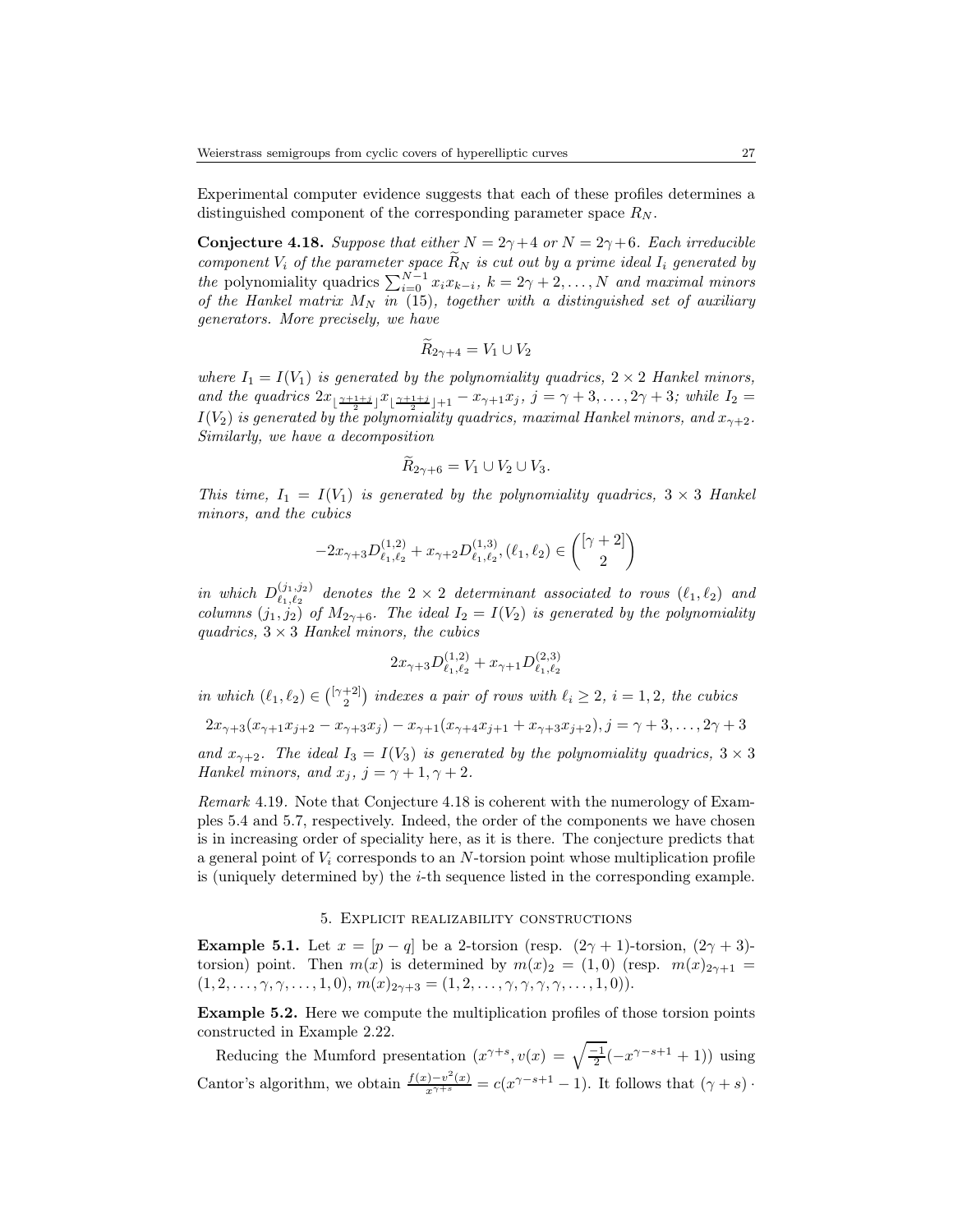$(p-q) \sim \sum ((\xi_j, 0) - q)$ , where  $\xi_j$  runs through all  $(\gamma - s + 1)$ -th roots of unity. In particular,  $d_{\gamma+s} = \gamma - s + 1$  and the multiplication profile of  $p - q$  is determined by

$$
m(p-q)_{2\gamma+2s}=(1,\ldots,\gamma,\gamma,\gamma-1,\ldots,\gamma-s+1,\ldots,\gamma,\gamma,\ldots,1,0).
$$

Note that any  $(2\gamma + 2)$ -torsion point must have the latter profile, with  $s = 1$ .

The following observation is obvious, yet useful in practice:

**Lemma 5.3.** For every even number  $N \geq 2\gamma + 1$ ,  $[p - q]$  has order N if and only if  $\frac{N}{2}(p-q)$  has order 2.

On the other hand, elements of  $Jac(B)[2]$  have q-reduced presentations of the form  $\sum_{i=1}^{s} q_i - sq$ , where  $q_i$  are pairwise-distinct Weierstrass points distinct from q. Finally, up to linear change of coordinates, we may always assume that the x-coordinate of any fixed torsion point is 0. Together these three observations often enable us to simplify the equations involved in determining the multiplication profiles of torsion points of even order.

<span id="page-27-1"></span>**Example 5.4.** Fix  $s, r \geq 0$  such that  $s + r = \gamma + 1$ . For a general choice of  $(a_1, \ldots, a_s, b_1, \ldots, b_r)$ , Lemma [A.2](#page-30-1) implies that  $x^{2\gamma+2-s} - \prod_{i=1}^s (x - a_i) \cdot \prod_{j=1}^r (x - a_j)$  $(b_j)^2$  is separable of degree  $2\gamma + 1 - s$ .<sup>9</sup> Letting  $c = (\sum a_i + 2\sum b_j)^{-1}$ , it follows that

$$
f(x) = c \cdot \prod_{i=1}^{s} (x - a_i) [x^{2\gamma + 2 - s} - \prod_{i=1}^{s} (x - a_i) \cdot \prod_{j=1}^{r} (x - b_j)^2]
$$

is a monic, separable polynomial of degree  $2\gamma + 1$ . Now let

$$
v(x) = \sqrt{-c} \prod_{i=1}^{s} (x - a_i) \cdot \prod_{j=1}^{r} (x - b_j), \text{ so that } f(x) - v^2(x) = c \cdot \prod_{i=1}^{s} (x - a_i) \cdot x^{2\gamma + 2 - s}.
$$

Letting  $p = (0, v(0))$ , we see that  $(2\gamma + 2 - s)(p - q) \sim \sum_{i=1}^{s} ((a_i, 0) - q)$  is a 2-torsion point of the Jacobian of  $B: y^2 = f(x)$ .

When  $s = \gamma$ , it follows that  $x = p - q$  is of order  $2\gamma + 4$  and its multiplication profile is determined by  $m_{2\gamma+4}(x) = (1, 2, \ldots, \gamma, \gamma, \gamma, \gamma, \gamma, \gamma - 1, \ldots, 1, 0)$ . This profile and that of Example [5.2](#page-26-3) (with  $s = 2$ ) are the only two possible profiles for a  $(2\gamma + 4)$ -torsion element in  $\Theta_1^0$  on some hyperelliptic Jacobian.

More generally, for every  $s = 1, \ldots, \gamma$ ,  $x = p - q$  is of order  $4\gamma + 4 - 2s$  and its multiplication profile is determined by

 $m_{4\gamma+4-2s}(x) = (1, 2, \ldots, \gamma, \gamma, \gamma, \gamma-1, \ldots, s, s+1, \ldots, \gamma, \gamma, \gamma, \ldots, 1, 0).$ 

<span id="page-27-0"></span>**Example 5.5.** Say that  $x = p - q$  is a  $(2\gamma + 5)$ -torsion point; then  $m(x)$  is determined by

$$
m(x)_{2\gamma+5}=(1,\ldots,\gamma,\gamma,\gamma,\gamma,\gamma,\gamma,\ldots,0).
$$

Indeed, according to Example [4.7,](#page-21-4) every  $d_j$  is already determined, except for  $d_{\gamma+2} =$  $d_{\gamma+3}$ . On the other hand, notice that  $2 \cdot (\gamma + 2) \cdot x = [\iota(p) - q] \in \Theta_1^0$ ; it follows from [\[19,](#page-34-5) Theorem 2.5] that  $d_{\gamma+2} = d_{\gamma+3} = \gamma$ . (Alternatively, use condition (4) in Conjecture [4.9.](#page-22-0))

<sup>&</sup>lt;sup>9</sup>The generity assumption guarantees that  $e_1(a, \ldots, a_s, b_1, b_1, \ldots, b_r, b_r) \neq 0$ , and the conclusion on the degree of the difference follows.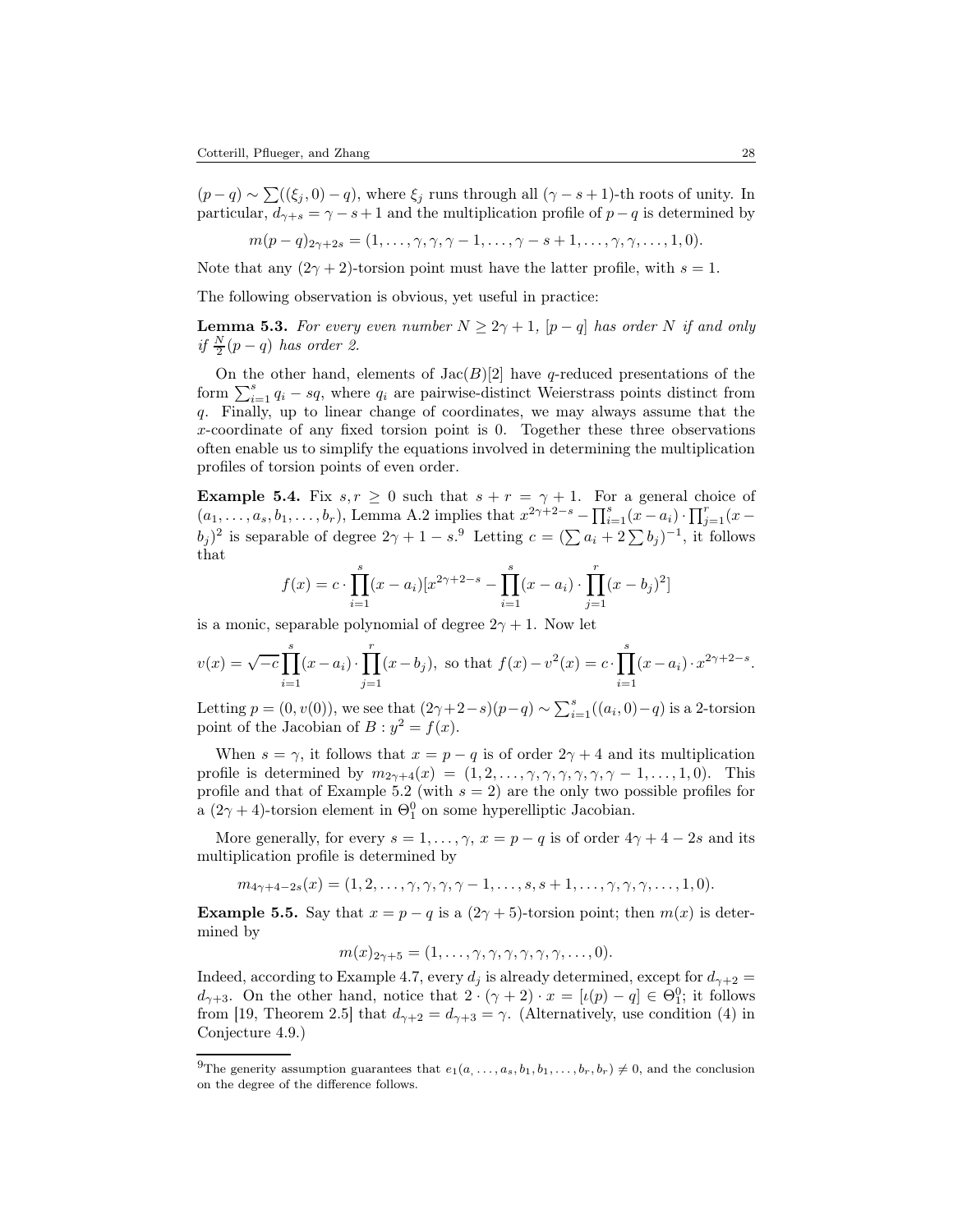<span id="page-28-1"></span>**Example 5.6.** Fix  $1 \leq s \leq \gamma - 1$ , and let  $N = 2\gamma + 1 - s$ . By Lemma [A.4,](#page-31-1)  $g(x) = cx^N + \prod_{i=1}^s (x - a_i) \cdot (x - b)^2$  is separable of degree N, for general choices of  $a_1, \ldots, a_s, b, c$ . Let  $a_{s+1}, \ldots, a_{2\gamma+1}$  denote the roots of g; then  $a_1, \ldots, a_{2\gamma+1}$  are all distinct. Let

$$
f(x) = \prod_{i=1}^{2\gamma+1} (x - a_i) \text{ and } v(x) = \sqrt{c^{-1}} \prod_{i=1}^{s} (x - a_i)(x - b).
$$

Set  $p = (0, v(0))$ . Reducing  $(x^N, v(x))$  one time using Cantor's algorithm, we conclude that  $N(p-q) \sim \sum_{i=1}^{s} ((a_i, 0) - q)$ . Consequently,  $x = p - q$  has order  $4\gamma + 2 - 2s$  and  $m(x)$  is determined by

$$
m(x)_{4\gamma+2-2s} = (1, \ldots, \gamma, \gamma, \gamma-1, \ldots, s, s+1, \ldots, \gamma, \gamma, \gamma-1, \ldots, 0).
$$

This is the multiplication profile of a  $(4\gamma + 2 - 2s)$ -torsion point in  $\Theta_1$  for which  $d_{2\gamma+1-s}$  is minimized.

<span id="page-28-0"></span>**Example 5.7.** Let  $N = 2\gamma + 6$ . By symmetry, candidate multiplication profiles associated with torsion points of this order are determined by either

- (1)  $(d_{\gamma+2}, d_{\gamma+3}) = (\gamma, \gamma);$
- (2)  $(d_{\gamma+2}, d_{\gamma+3}) = (\gamma, \gamma 1)$ ; or
- (3)  $(d_{\gamma+2}, d_{\gamma+3}) = (\gamma 1, \gamma 2).$

The second (resp., third) possibility is realized in Ex. [5.4](#page-27-1) (resp., Ex. [5.6\)](#page-28-1) with  $s = \gamma - 1$  (resp.,  $s = \gamma - 2$ ). We claim the first possibility is also realizable. Indeed, set  $s = \gamma + 1$  and  $\ell = 3$ ; and apply Lemma [A.3](#page-30-2) to obtain a separable polynomial of degree  $\gamma$  of the form  $g(x) = x^{\gamma+3} - \prod_{i=1}^{s} (x - a_i) \cdot (x - b)^2 := c \cdot \prod_{i=\gamma+2}^{2\gamma+1} (x - a_i)$  $a_i$ ). The generality of the  $a_i$  together with the fundamental theorem of symmetric polynomials guarantees that the constants  $a_1, \ldots, a_{\gamma+1}, b$  are all non-zero; and it's easy to see that  $a_1, \ldots, a_{2\gamma+1}$  are pairwise distinct, provided that  $a_1, \ldots, a_{\gamma+1}$  are. In the case at hand, to ensure that the  $a_i$ ,  $i = 1, \ldots, \gamma + 1$  are pairwise distinct, we use the fact that  $4e_2(x_1,\ldots,x_{\gamma+3})-3e_1^2(x_1,\ldots,x_{\gamma+3})=0$  admits a solution  $(a_1, \ldots, a_{\gamma+3})$  whose entries are pairwise distinct. Setting  $b = -\frac{1}{2}(\sum a_i)$ , we obtain  $e_1(a_1, \ldots, a_{\gamma+3}, b, b) = e_2(a_1, \ldots, a_{\gamma+3}, b, b) = 0.$ 

Now let  $f(x) = \prod_{i=1}^{2\gamma+1} (x - a_i), u_0(x) = x^{\gamma+3}, v_0(x) = \sqrt{-c} \prod_{i=1}^{\gamma+1} (x - a_i) \cdot (x - a_i)$ b). Apply the reduction algorithm once to the pair  $(u_0, v_0)$ , we obtain  $u_1(x) =$  $\prod_{i=1}^{\gamma+1}(x-a_i)$ . In particular, we have  $(\gamma+3)\cdot(p-q) \sim \sum_{i=1}^{\gamma+1}(q_i-q)$ , where  $p = (0, v(0))$  and  $q_i = (a_i, 0)$ . We conclude that  $x = p - q$  has order  $2\gamma + 6$  and  $div(y) = \sum_{i=1}^{2\gamma+1} (q_i - q)$ ; so  $m(x)$  matches the first candidate profile on our list.

<span id="page-28-3"></span>**Example 5.8.** Let  $N = 2\gamma + 7$ . By symmetry, candidate multiplication profiles are indexed by

- (1)  $(d_{\gamma+2}, d_{\gamma+3}) = (\gamma, \gamma)$ ; and
- (2)  $(d_{\gamma+2}, d_{\gamma+3}) = (\gamma 1, \gamma).$

Both profiles are realized in Appendix [B.](#page-31-0) For the first (resp., second), we require that  $\gamma \geq 3$  (resp.,  $\gamma \geq 4$ ).

<span id="page-28-2"></span>**Example 5.9.** When  $N = 2\gamma + 8$ , candidate profiles are indexed by

- (1)  $(d_{\gamma+2}, d_{\gamma+3}, d_{\gamma+4}) = (\gamma, \gamma, \gamma);$
- (2)  $(d_{\gamma+2}, d_{\gamma+3}, d_{\gamma+4}) = (\gamma, \gamma 1, \gamma 2);$
- (3)  $(d_{\gamma+2}, d_{\gamma+3}, d_{\gamma+4}) = (\gamma, \gamma, \gamma 1);$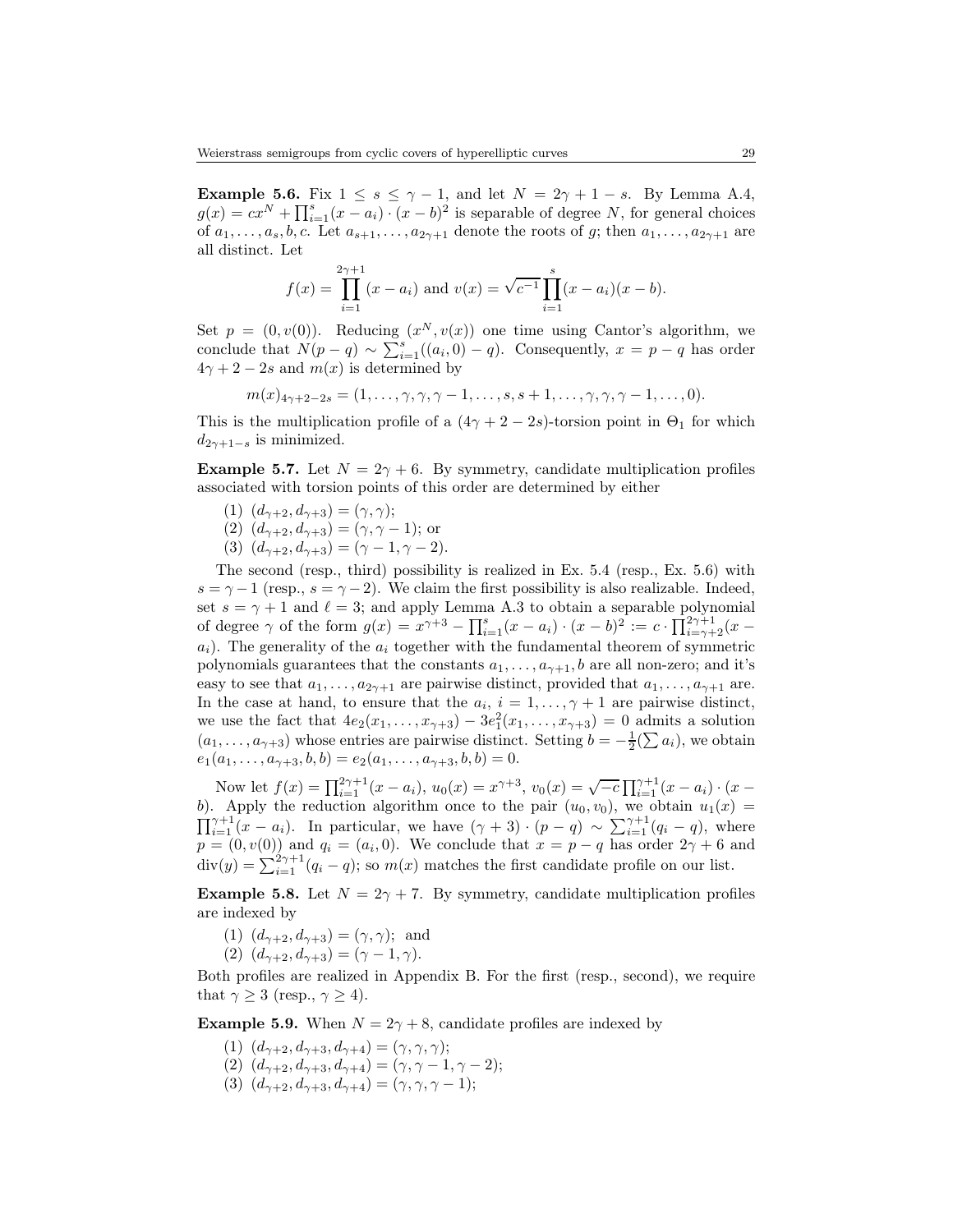- (4)  $(d_{\gamma+2}, d_{\gamma+3}, d_{\gamma+4}) = (\gamma 1, \gamma 2, \gamma 3);$  and
- (5)  $(d_{\gamma+2}, d_{\gamma+3}, d_{\gamma+4}) = (\gamma 1, \gamma, \gamma).$

Of these, the second is realized in Ex. [5.4,](#page-27-1) setting  $s = \gamma - 2$ . The third may be realized using a similar construction applying Lemma [A.3](#page-30-2) as used to realize the first listed profile in Ex. [5.7.](#page-28-0) The fourth is realized in Ex. [5.6,](#page-28-1) setting  $s = \gamma - 3$ .

According to Lemma [4.14,](#page-23-1) to realize the first profile we need to find a power series  $\sum a_i x^i$  in  $R_{2\gamma+8}$  for which  $a_{\gamma+1} \neq 0$ ,  $a_{\gamma+2} \neq 0$ , and  $a_{\gamma+1}a_{\gamma+3} - a_{\gamma+2}^2 \neq 0$ . Similarly, in order to realize the fifth profile, the required conditions are  $a_{\gamma+1} = 0$ and  $a_{\gamma+2} \neq 0$ .

**Example 5.10.** When  $N = 2\gamma + 9$ , candidate profiles are indexed by

- (1)  $(d_{\gamma+2}, d_{\gamma+3}, d_{\gamma+4}) = (\gamma, \gamma, \gamma);$
- (2)  $(d_{\gamma+2}, d_{\gamma+3}, d_{\gamma+4}) = (\gamma, \gamma 1, \gamma);$  and
- (3)  $(d_{\gamma+2}, d_{\gamma+3}, d_{\gamma+4}) = (\gamma 1, \gamma, \gamma).$

The first profile is realized in Appendix [B](#page-31-0) for every  $\gamma > 4$ .

<span id="page-29-1"></span>Example 5.11. The classification of indexing sequences for candidate multiplication profiles associated with torsion points of arbitrary even order  $2\gamma + 2k$  is similar to that of Example [5.9;](#page-28-2) an upshot is that the number  $N_k$  of candidate profiles associated with torsion order  $2\gamma + 2k$  is the  $(k + 1)$ -th Fibonacci number for every k. Indeed, we claim that

<span id="page-29-2"></span>(16) 
$$
N_k = \sum_{i=1}^{k-2} N_i + 2
$$

for every positive integer  $k \geq 3$ . To see this, note that indexing sequences

 $(d_{\gamma+2}, d_{\gamma+3}, \ldots, d_{\gamma+k})$  are of four possible types:  $(\gamma, \gamma, \ldots), (\gamma, \gamma-1, \ldots), (\gamma-k)$  $1, \gamma, \ldots$ ), and  $(\gamma - 1, \gamma - 2, \ldots)$ . In the first case, the remaining  $(k - 3)$  entries comprise an arbitrary profile associated with a torsion order of index  $(k-2)$ , as manifested by the instance of  $N_{k-2}$  on the right-hand side of [\(16\)](#page-29-2). Similarly, in the third case,  $d_{\gamma+4} = \gamma$  is forced, and the remaining  $(k-4)$  entries comprise an arbitrary profile associated with a torsion order of index  $(k-3)$ ; these account for the instance of  $N_{k-3}$ . In the second and fourth cases, we have the following dichotomy: either the sequence is strictly decreasing (here there are precisely two possibilities, which accounts for the instance of 2 in [\(16\)](#page-29-2)) or it eventually reverses course and starts to increase. In the latter situation, the sequence starts increasing after j steps, where  $2 \leq j \leq \lfloor \frac{k}{2} \rfloor - 1$ , as symmetry requires that this first ascent end in  $\gamma$ ,  $\gamma$ ; and by varying the choice of j we obtain the remaining terms on the right-hand side of [\(16\)](#page-29-2).

On the other hand, the number  $N_k$  of candidate multiplication profiles associated with torsion points of arbitrary *odd* order  $2\gamma + 2k - 1$ ,  $k \ge 1$  is equal to the k-th Fibonacci number. Indeed, an analysis similar to that of the previous paragraph yields  $\widetilde{N}_k = \sum_{i=1}^{k-2} \widetilde{N}_i + 1$  for every  $k \geq 3$ .

### <span id="page-29-0"></span>Appendix A. Separability results for univariate polynomials

A classical formula of Sylvester establishes that a univariate polynomial  $f(x) \in$  $k[x]$  has a multiple root if and only if the *resultant* of  $(f, f')$  is zero. Here we derive some separability criteria for univariate polynomials of a particular form based on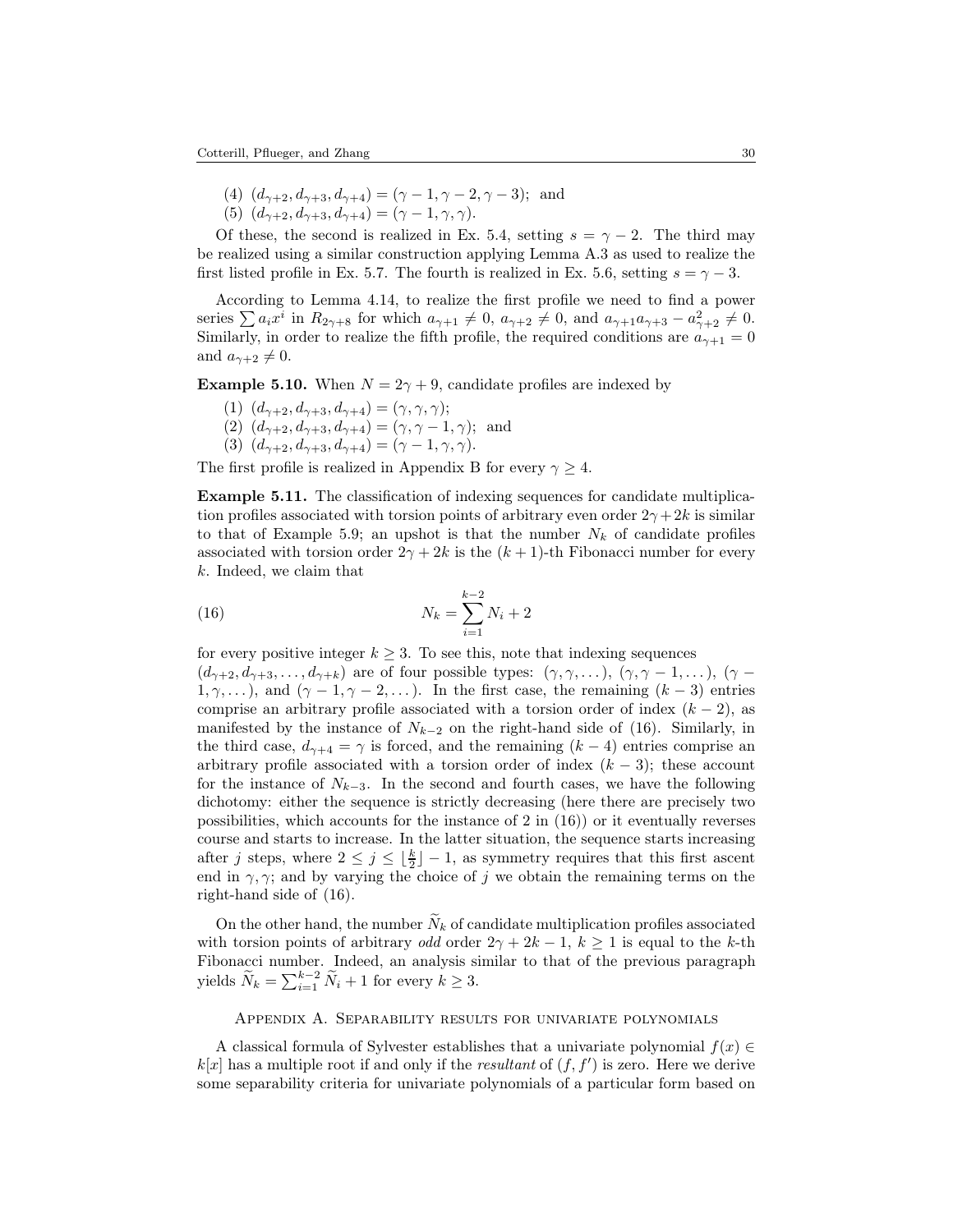an analysis of the corresponding resultants, in order to justify the constructions carried out in the body of the paper.

<span id="page-30-0"></span>**Notation A.1.** Let  $S(f)$  denote the Sylvester polynomial of  $f(x) = \sum_{i=0}^{n} a_i x^i$ ; that is, the determinant of the following  $(2n - 1) \times (2n - 1)$  matrix:

| $a_n$     |              | $0 \ldots$ |                      | $na_n$                  | U             | $\cdots$ |                      |
|-----------|--------------|------------|----------------------|-------------------------|---------------|----------|----------------------|
| $a_{n-1}$ | $a_n \ldots$ |            |                      | 0 $(n-1)a_{n-1}$ $na_n$ |               |          |                      |
|           |              |            |                      |                         |               |          |                      |
| $a_1$     |              |            | $a_2 \ldots a_{n-1}$ | $a_1$                   | $2a_2 \ldots$ |          | $na_n$               |
| $a_0$     |              |            | $a_1 \ldots a_{n-2}$ | U                       |               |          | $a_1$ $(n-1)a_{n-1}$ |
| $\theta$  |              |            | $a_0 \ldots a_{n-3}$ |                         |               |          | 0 $(n-2)a_{n-2}$     |
|           |              |            |                      |                         |               |          |                      |
|           |              | $\cdots$   | $a_0$                |                         |               | $\cdots$ | $a_1$                |

<span id="page-30-1"></span>**Lemma A.2.** Let  $(a_1, \ldots, a_s, b_1, \ldots, b_r)$  be a general point of  $\mathbb{A}^{s+r}(k)$  and  $N =$ s + 2r. Then  $f(x) = x^N - \prod_{i=1}^s (x - a_i) \cdot \prod_{j=1}^r (x - b_j)^2$  is a separable polynomial.

*Proof.* Let  $e_i$  denote the *i*-th elementary symmetric polynomial in  $N$  variables, and let  $\overline{e_i} = e_i(-a_1, \ldots, -a_s, -b_1, -b_1, \ldots, -b_r, -b_r)$ . Then  $f(x) = -\sum_{i=1}^{N} \overline{e_i} x^{N-i}$ . By definition, the Sylvester polynomial  $S(f)$  of  $f(x)$  is homogeneous of degree  $2N-3$ in  $(\overline{e_1}, \ldots, \overline{e_N})$ , since  $\deg(F) = N - 1$ .

Now let  $F: \mathbb{A}^N \to \mathbb{A}^N$  denote the morphism

$$
(a_1, \ldots, a_s, b_1, \ldots, b_{2r}) \mapsto (\overline{e_i})_{i=1}^N = (e_i(-a_1, \ldots, -a_s, -b_1, \ldots, -b_{2r}))_{i=1}^N
$$

that sends the roots of a degree-N polynomial to the coefficients of its expansion. Pulling  $S(f)$  back along F, we obtain a polynomial S that is homogeneous in  $a_1, \ldots, a_s, b_1, \ldots, b_{2r}$  of degree  $N^2 - 2$ .

To conclude, it suffices to show that  $S$  restricts to a non-zero function on the linear subspace defined by  $b_{2i-1} - b_{2i} = 0$ , for  $i = 1, ..., r$ . For this purpose, it further suffices to show that  $S$  restricts to a non-zero function on the linear subspace defined by  $b_1 = \ldots = b_r = 1$ . In fact, the polynomial  $x^N - (x - 1)^N$  is separable, with roots  $\frac{\xi^i}{\xi^i}$  $\frac{\xi}{\xi^i-1}$   $(i = 1, \ldots, N-1)$ , where  $\xi$  is a primitive N-th root of unity; but this means exactly that  $S(1, \ldots, 1) \neq 0$ .

Using basic properties of symmetric polynomials, we obtain a strengthened form of Lemma [A.2:](#page-30-1)

<span id="page-30-2"></span>**Lemma A.3.** Suppose  $N = s+2$  and that  $(a_1, \ldots, a_s, b, b)$  is a general point of the algebraic subset of  $\mathbb{A}^N(k)$  defined by  $e_1(x_1,\ldots,x_N) = \ldots = e_{\ell-1}(x_1,\ldots,x_N) = 0$ and  $x_{s+2} - x_{s+1} = 0$ , where  $1 \leq \ell < N$ .<sup>10</sup>. Then  $f(x) = x^N - \prod_{i=1}^s (x - a_i) \cdot (x - b)^2$ is separable.

.

<sup>&</sup>lt;sup>10</sup>When  $\ell = 1$ , we interpret these to be the hypotheses of Lemma [A.2.](#page-30-1)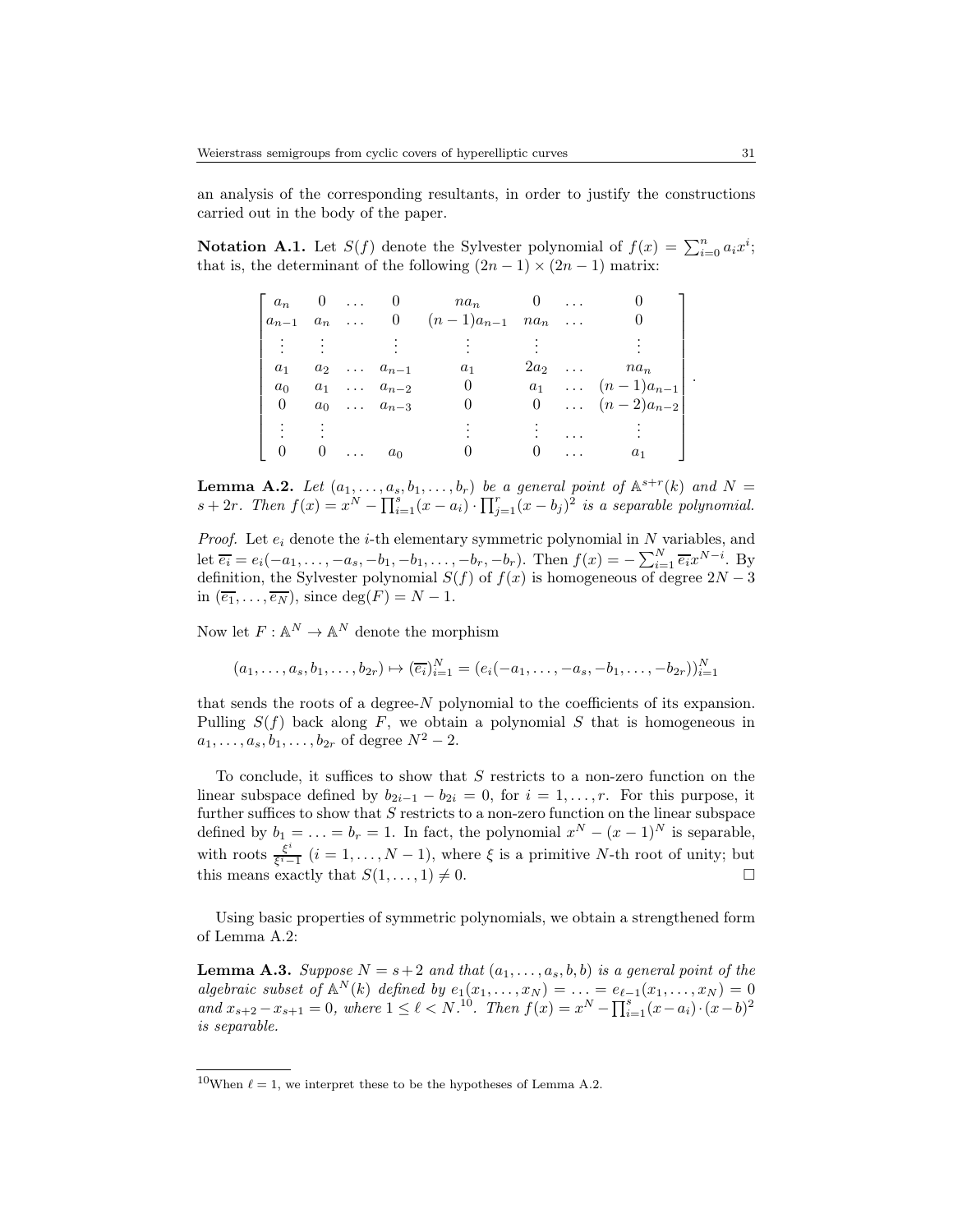*Proof.* Under the given assumptions, we have  $f(x) = -\sum_{i=0}^{N} \overline{e_i} x^{N-i}$ ; the corresponding Sylvester polynomial  $S(f)$  is<sup>11</sup>

| $e_{\ell}$   | $\theta$                | $\ldots$ 0 |                  |                                                                                                                                                                       | $\cdots$ |           |  |
|--------------|-------------------------|------------|------------------|-----------------------------------------------------------------------------------------------------------------------------------------------------------------------|----------|-----------|--|
| $e_{\ell+1}$ | $\overline{e_{\ell}}$ 0 |            |                  | $-e_{\ell+1}$                                                                                                                                                         | $\cdots$ |           |  |
|              |                         |            |                  |                                                                                                                                                                       |          |           |  |
|              |                         |            |                  | $\overline{e_{N-2}}$ $\overline{e_{N-3}}$ $\overline{e_{\ell}}$ $-(N-\ell-2)\overline{e_{N-2}}$ $-(N-\ell-3)\cdot\overline{e_{N-3}}$                                  |          |           |  |
|              |                         |            |                  | $\overline{e_{N-1}}$ $\overline{e_{N-2}}$ $\overline{e_{\ell+1}}$ $-(N-\ell-1)\cdot \overline{e_{N-1}}$ $-(N-\ell-2)\overline{e_{N-2}}$ $(N-\ell)\overline{e_{\ell}}$ |          |           |  |
|              |                         |            |                  | $\overline{e_N}$ $\overline{e_{N-1}}$ $\overline{e_{\ell+2}}$ $-(N-\ell)\overline{e_N}$ $-(N-\ell-1)\cdot\overline{e_{N-1}}$ $(N-\ell-1)\cdot\overline{e_{\ell+1}}$   |          |           |  |
|              |                         |            |                  |                                                                                                                                                                       |          |           |  |
|              | $\hspace{0.6cm}0$       | $\cdots$   | $\overline{e}_N$ |                                                                                                                                                                       | $\cdots$ | $e_{N-1}$ |  |

In particular, it is homogeneous of degree  $2N - 2\ell - 1$  in  $\overline{e_1}, \ldots, \overline{e_N}$ , and symmetric and homogeneous of degree  $N^2 - N - \ell^2$  in the affine coordinates  $x_1, \ldots, x_N$  of  $\mathbb{A}^N$ .

Our aim is to show that the pull-back of  $S(f)$  to the algebraic set Z defined by  $e_i(x_1,...,x_N) = 0$   $(i = 1,...,\ell-1)$  and  $x_{s+2} - x_{s+1} = 0$  is not identically zero. Indeed, if  $S(f)$  vanishes along Z, then because  $S(f)$  is symmetric it must vanish on the algebraic set defined by  $e_i(x_1, \ldots, x_N) = 0, i = 1, \ldots, \ell - 1$ and  $V_N^2 = 0$ , where  $V_N(x_1, \ldots, x_N) = \prod_{i < j} (x_i - x_j)$  is the Vandermonde polynomial in N variables. Thus, letting  $I = \langle e_1, \ldots, e_{\ell-1}, V_N^2 \rangle$ , we have  $S(f) \in \mathbb{R}$  $\sqrt{I}$ , i.e.,  $S(f)^m = P_N(0, \ldots, 0, e_\ell, \ldots, e_N) \cdot h(e_\ell, \ldots, e_N)$  for some  $m \ge 1$ , where  $V_N^2 = P_N(e_1, \ldots, e_N)$ . However,  $S(f)$  is irreducible in the variables  $e_1, \ldots, e_N$ ; see [\[10,](#page-34-19) Example 1.1.4]. So the vanishing of  $S(f)$  along Z would imply that  $P_N(0,\ldots,0,e_\ell,\ldots,e_N) = S(f)^{m'}$  for some m'. This last possibility, however, is impossible as  $P_N(0, \ldots, 0, e_\ell, \ldots, e_N)$  is *inhomogeneous* in  $e_\ell, \ldots, e_N$ . Indeed, via Newton's method we may express  $V_n^2(x_1, \ldots, x_n)$  as a polynomial in elementary symmetric functions  $\sum_{\lambda \vdash n(n-1)} c_{\lambda}^{(n)}$  $\lambda^{(n)}e_{\lambda}$ , where  $e_{\lambda} = \prod e_{\lambda_i}$  and  $c_{n^{n-1}}^{(n)} \neq 0.12$  The fact that the coefficients  $c_{n^{n-1}}^{(n)}$  are nonzero follows via induction using the relation  $V_n^2 = P_{n-1}(e_1, \ldots, e_{n-1})e_{n-1}^2 + e_n h_n.$ 

The next lemma builds on the same idea, and its proof is even simpler.

<span id="page-31-1"></span>**Lemma A.4.** Fix  $s \geq 1$  and  $N > s+2r$ . For general choices of  $(a, \ldots, a_s, b_1, \ldots, b_r) \in$  $\mathbb{A}^{s+r}(k)$  and  $c \in k$ , the polynomial  $f(x) = c \cdot x^N + \prod_{i=1}^s (x - a_i) \prod_{j=1}^r (x - b_j)^2$  is separable.

*Proof.* For a fixed choice of  $a_1, \ldots, a_s, b_1, \ldots, b_r$ ,  $S(f)$  is a polynomial in c of degree N whose leading term is  $N^N e^{N-1} c^N$ , where  $e = \prod a_i \cdot \prod b_j^2$ . (As the  $a_i$  and  $b_j$  are general, we have  $e \neq 0$ .) Hence  $S(f) \neq 0$  for a general value of c.

### Appendix B. Flynn's models

<span id="page-31-0"></span>In [\[9\]](#page-34-7), Flynn developed effective methods for producing rational torsion points of large orders on special families of hyperelliptic curves. In this section, we use Flynn's models in order to certify the realizability of certain multiplication profiles.

<sup>&</sup>lt;sup>11</sup>Starting from the definition, add  $-(N - \ell - 1)$  times the *i*th column to the  $(N - \ell - 2 + i)$ <sup>th</sup> column for  $i = 1, \ldots, N - \ell - 2$ .

 $12$ This is a consequence of the fundamental theorem of symmetric polynomials.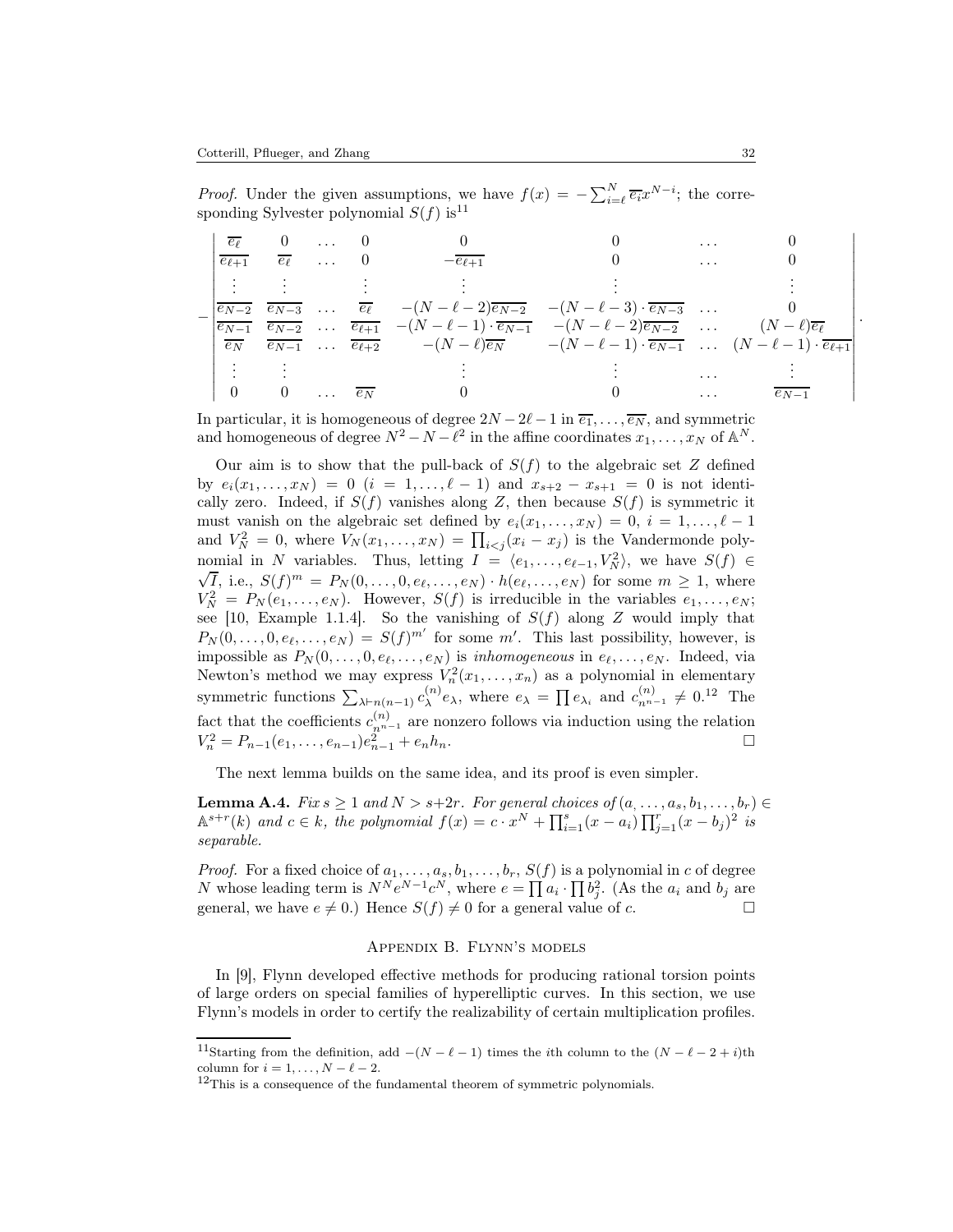B.1. Torsion orders that grow linearly with respect to the genus. In loc. *cit.* Flynn recursively defined sequences of polynomials  $\phi_r(x), \theta_r(x)$  given by

<span id="page-32-0"></span>
$$
\theta_{r+1}(x) = (x+2)\theta_r(x) + 2(x+1)\phi_r(x), \phi_{r+1}(x) = 2\theta_r(x) + (x+2)\phi_r(x)
$$

subject to  $\theta_1(x) = \phi_1(x) = 1$ ; and studied genus- $\gamma$  hyperelliptic curves with presentations

(17) 
$$
y^{2} + (\phi_{r}(x)y - \theta_{r}(x)x^{\gamma})w(x) = x^{2\gamma+1} + x^{2\gamma}
$$

where  $w(x)$  is a polynomial of degree at most  $\gamma - 2r + 1$  and  $w(0) \notin \{0, -4^{2-r}\}.$ Flynn showed that for  $p = (0, 0)$  and q equal to the point over infinity,  $p - q$  is a torsion element in the Jacobian of [\(17\)](#page-32-0) of order  $2g + 2r - 1$  ([\[9,](#page-34-7) Result 1(a)]).

Our goal is to determine the multiplication profile of  $p - q$ . By symmetry, this is tantamount to computing  $d_{\gamma+i}$ , for  $i = 2, \ldots, r$  (though sometimes the profile will be determined by a smaller subset of the  $d_i$ ). When i is small, the task further reduces to calculating the degree of  $v(x)$ , where  $(x^{\gamma+i}, v(x))$  is the Mumford presentation for  $(\gamma + i) \cdot (p - q)$ . For example, when  $i = 2$ , we have  $d_{\gamma+2} = \gamma$  if  $\deg(v) = \gamma + 1$  and  $d_{\gamma+2} = \gamma - 1$  if  $\deg(v) \leq \gamma$ . Indeed, the reduction algorithm terminates in one step in both cases and  $d_{\gamma+2} = \deg(\frac{v^2 + vh - f}{x^{\gamma+2}})$ . Similarly, let  $(x^{\gamma+3}, v(x))$  be the Mumford presentation of  $(\gamma+3)(p-q)$ . Then  $d_{\gamma+3} = \gamma$  if  $deg(v) = \gamma + 2$  and  $d_{\gamma+3} \leq \gamma - 1$  otherwise; either way, the reduction algorithm terminates in two steps.

**Notation B.1.** Given a polynomial  $f(x)$ , let  $f(x)$  denote the x<sup>i</sup>-coefficient of its expansion.

To compute the degree of  $v(x)$  in these cases, we first solve the equation

$$
Z^2 + \phi_r(x)w(x)Z - \theta_r(x)w(x)x^{\gamma} = 0, \qquad i = 2, 3
$$

over  $k[\![x]\!]$ , and then appropriately truncate the result. Since the discriminant of the left-hand side is  $\phi_r^2 w^2 + 4\theta_r w x^{\gamma}$ , it has a square root of the form  $\phi_r(x)w(x)$  +  $\sum_{i=\gamma}^{\infty} a_i x^i$ . This, in turn, leads to the following equations:

$$
\begin{cases} 2(\phi_r w)_0 \cdot a_\gamma = 4(\theta_r w)_0 \\ 2(\phi_r w)_1 \cdot a_\gamma + 2(\phi_r w)_0 \cdot a_{\gamma+1} = 4(\theta_r w)_1 \\ 2(\phi_r w)_2 \cdot a_\gamma + 2(\phi_r w)_1 \cdot a_{\gamma+1} + 2(\phi_r w)_0 \cdot a_{\gamma+2} = 4(\theta_r w)_2 \\ \dots \end{cases}
$$

Using the inductive definitions of  $\phi$  and  $\theta$ , respectively, we deduce that

$$
(\phi_r)_0 = (\theta_r)_0 = 4^{r-1} \text{ and } (\theta_{r+1})_k - (\phi_{r+1})_k = (\theta_r)_{k-1} + (\phi_r)_{k-1}, 1 \le k \le r.
$$
  
\nThus,  $a_\gamma = 2$ ,  $a_{\gamma+1} = \frac{2((\theta_r w)_{1} - (\phi_r w)_{1})}{(\phi_r w)_0} = \frac{2((\theta_{r-1} w)_{0} + (\phi_{r-1} w)_{0})}{(\phi_r w)_0} = 1$ , and  
\n
$$
2(\phi_r)_1(w)_0 + 8(\phi_{r-1})_0(w)_1 + 2(\phi_r w)_0 a_{\gamma+2} = 4[(\theta_r w)_2 - (\phi_r w)_2].
$$

In view of the fact that

 $(\theta_r w)_2-(\phi_r w)_2=[(\theta_r)_2-(\phi_r)_2]w_0+[(\theta_r)_1-(\phi_r)_1w_1=[(\theta_{r-1})_1+(\phi_{r-1})_1]w_0+[(\theta_{r-1})_0+(\phi_{r-1})_0]w_1$ it follows that

$$
2(\phi_r)_1(w)_0 + 2(\phi_r w)_0 a_{\gamma+2} = 4[(\theta_{r-1})_1 + (\phi_{r-1})_1]w_0.
$$

Finally, applying the relation  $(\phi_r)_1 = 2(\theta_{r-1})_1 + 2(\phi_{r-1})_1 + (\phi_{r-1})_0$ , we deduce that  $2(\phi_{r-1}w)_0 + 2(\phi_r w)_0 a_{\gamma+2} = 0$ , so  $a_{\gamma+2} = -\frac{1}{4}$ . Since we are merely interested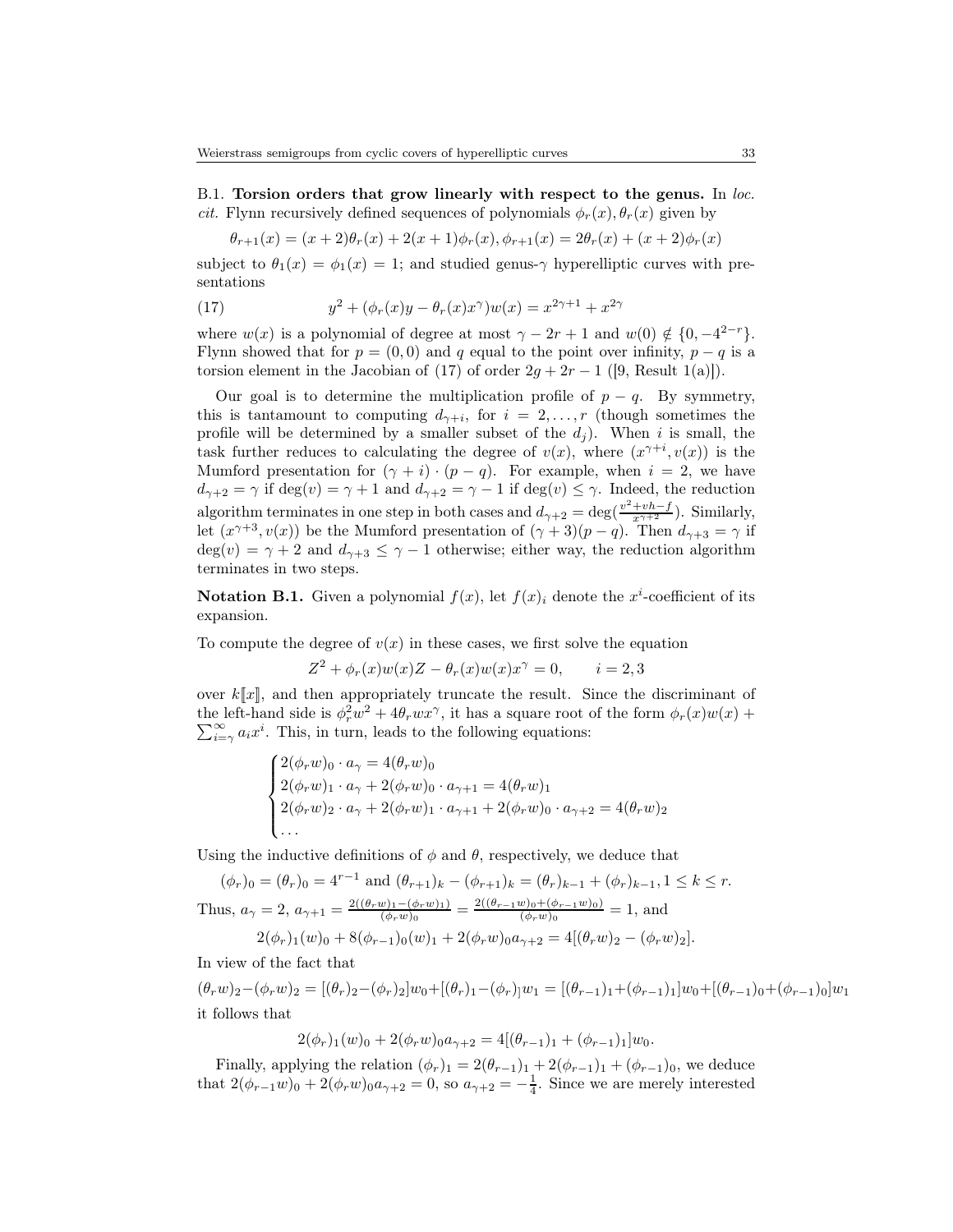in realizing multiplication profiles, we may fix  $w(x) = 1$  without loss of generality (and thereby remove the restriction placed on  $\gamma$  in [\[9\]](#page-34-7)). Letting  $r = 4, 5$  yields the following corollary:

**Corollary B.2.** For  $r = 4$  and 5, let  $p = (0, 0)$  be the point defined as above. When  $r = 4$  and  $\gamma \geq 3$  (resp.  $r = 5$  and  $\gamma \geq 4$ ),  $p - q$  has order  $2\gamma + 7$  (resp.  $2\gamma + 9$ ) and  $m(p-q)$  is the multiplication profile determined by  $(d_{\gamma+2}, d_{\gamma+3}) = (\gamma, \gamma)$  (resp.  $(d_{\gamma+2}, d_{\gamma+3}, d_{\gamma+4}) = (\gamma, \gamma, \gamma).$ 

B.2. A variant of Flynn's construction. Assume  $\gamma \geq 4$ . Let B denote the hyperelliptic affinely presented by  $y^2 + (x^3 + 4)y = x^{2\gamma + 1} + x^{2\gamma - 2} - (3x^3 + 4)x^{\gamma - 1}$ . Let  $p = (0, 0)$  and q be the point over infinity. We claim that the principal divisor associated to the rational function  $(3x^3+4)x^{\gamma-1} + (x^3+4)y$  on B is  $(2\gamma+7)(p-q)$ .

To begin, note that when  $(3x^3 + 4)x^{\gamma - 1} + (x^3 + 4)y = 0$ , we have

$$
(3x^3+4)^2x^{2\gamma-2} - (x^3+4)^2y^2 = (3x^3+4)^2x^{2\gamma-2} - (x^3+4)^2(x^{2\gamma+1} + x^{2\gamma-2}) = -x^{2\gamma+7} = 0.
$$

As a result, the given function vanishes only at  $p = (0, 0)$ , and its associated principal divisor is  $\text{div}((3x^3 + 4)x^{\gamma - 1} + (x^3 + 4)y) = (2\gamma + 7)(p - q)$ .

Now  $\iota(p) = (0, -4)$ ; so p is not a Weierstrass point. Furthermore  $2\gamma + 7$  is not divisible by  $2\gamma + i$ ,  $1 \leq i \leq 6$  when  $\gamma \geq 2$ ; so  $p - q$  is of order exactly  $2\gamma + 7$ .

In order to determine  $m(p-q)$ , we solve the quadratic equation  $Z^2 + (x^3 + z^2)$  $4)Z - 16x^{\gamma - 1} = 0$  over  $k[[x]]^{13}$ . A square root of the discriminant is of the form  $x^3 + 4 + \sum_{i \geq \gamma - 1} a_i x^i$ , which leads to the following equations:

$$
\begin{cases} 2 \cdot 4 \cdot a_{\gamma - 1} = 4 \cdot (-4) \\ 2 \cdot 0 \cdot a_{\gamma - 1} + 2 \cdot 4 \cdot a_{\gamma} = 0 \\ 2 \cdot 0 \cdot a_{\gamma - 1} + 2 \cdot 0 \cdot a_{\gamma} + 2 \cdot 4 \cdot a_{\gamma + 1} = 0 \\ \dots \end{cases}
$$

Hence,  $a_{\gamma-1} = -2$  and  $a_{\gamma} = a_{\gamma+1} = 0$ . It follows that there is some  $v(x)$  that solves the congruence

$$
Z^{2} + (x^{3} + 4)Z - [x^{2\gamma+1} + x^{2\gamma-2} - (3x^{3} + 4)x^{\gamma-1}] \equiv 0 \quad (\text{mod } x^{\gamma+2})
$$

and for which deg  $v(x) = \gamma - 1$ . So  $m(p - q)$  is the second profile in Ex. [5.8.](#page-28-3)

Remark B.3. Technically speaking, one should check that the discriminant of  $(x^3 +$ 4) –  $4[(3x^3+4)^2x^{2\gamma-2}-(x^{2\gamma+1}+x^{2\gamma-2})]$  is non-zero in order to guarantee the smoothness of the affine curve. However, as the curve  $B$  is non-singular at every point involved in the putative linear equivalence relations, it suffices to replace B by its normalization, if necessary, to certify the existence of a torsion element with the desired multiplication profile. <sup>14</sup>

<sup>&</sup>lt;sup>13</sup>This is where we require that  $\gamma \geq 4$ .

<sup>&</sup>lt;sup>14</sup>More explicitly, let  $F(x, y) = y^2 + (x^3 + 4)y + (3x^3 + 4)x^{\gamma-1} - x^{2\gamma+1} - x^{2\gamma-2}$ . We have  $\frac{\partial F}{\partial x}(0, 0) - 4$  so the curve cut out by  $F(x, y)$  is non-singular at n. The associated principal divisor  $\frac{\partial F}{\partial y}(0,0) = 4$ , so the curve cut out by  $F(x, y)$  is non-singular at p. The associated principal divisor of  $-x^{\gamma-1} - y$  yields the linear equivalence relation  $(\gamma + 2)(p - q) \sim \sum_{i=1}^{\gamma-1} (r_i - q)$ , where  $r_i =$  $(\xi_i, -\xi_i^3 - 2)$  and the  $\xi_i$  run through all roots of  $x^{\gamma-1} - 2 = 0$ . It is easy to see  $\frac{\partial F}{\partial y}(r_i) = -\xi_i^3 \neq 0$ .